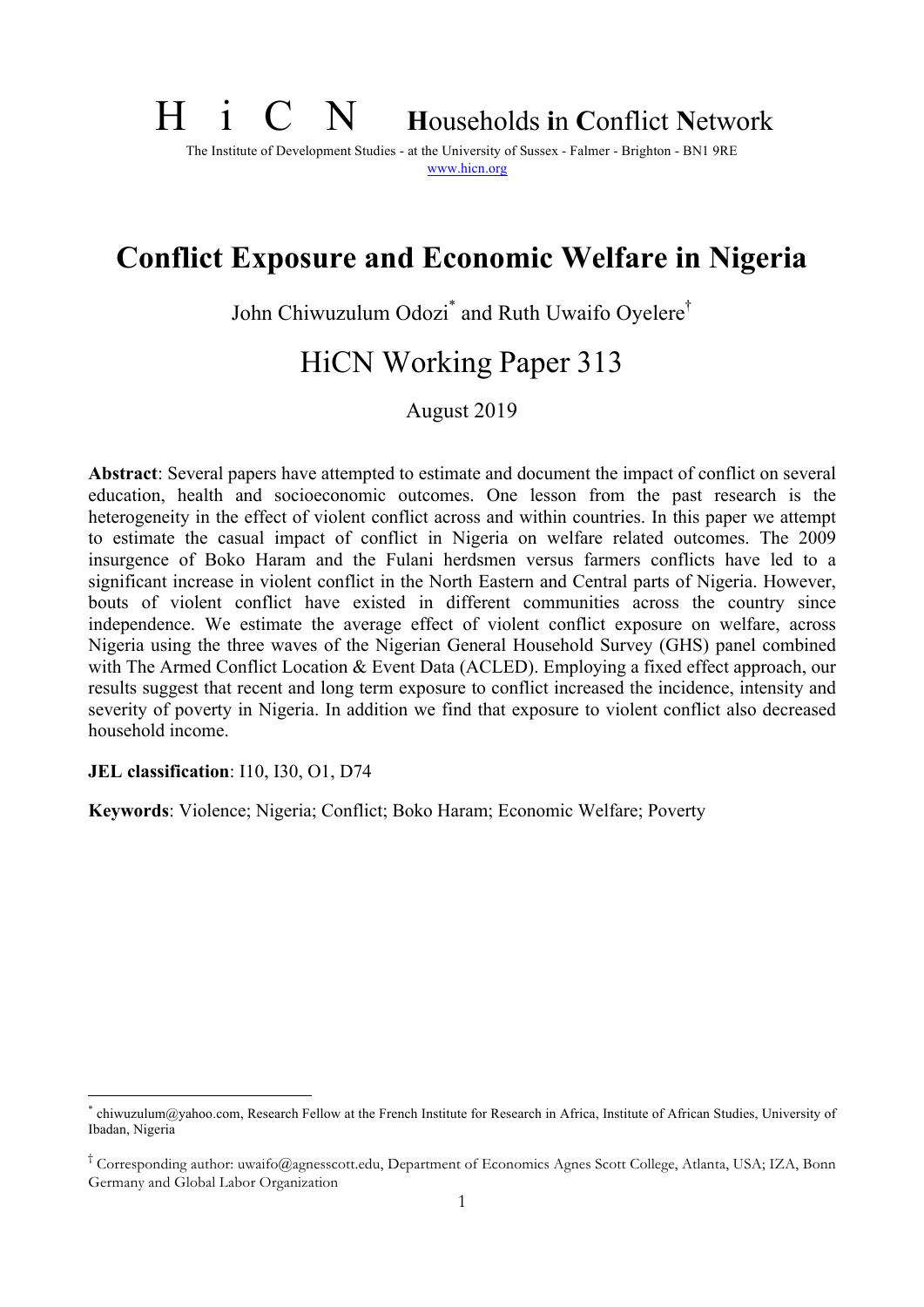### 1 Introduction

Nigeria was one of the fastest growing economies in Africa between 2006 and 2014. Long before the emergence as Africa's largest economy following its statistical rebasing of GDP in 2014, real gross domestic product (GDP) growth was eclectic. Chete et al. (2016) document that during the period of 1960-70, GDP grew at 3.1% annually but grew at 6.2% annually between 1970 and 1978. In the early 1980s, they also document that growth rate was negative but increased to 4% in the period of 1998-1997. The heterogeneity in growth has continued in the twenty first century with high rates of 6.9%, 7.8% , 4.9%, 6.2% and 2.7% in 2009, 2010, 2011, 2014 and 2015 respectively (Source: World Bank data). Despite the significant increases in GDP growth in the twenty first century, poverty has remained very high and poverty incidence has sometimes increased during periods of significant GDP growth. According to Eigbiremolen (2018), poverty rose from  $42.7\%$  in 1992 to  $65.6\%$  in 1996. Though poverty has been on a decline in Nigeria since the start of the twenty first century, the percentage of people living in extreme poverty is still very high. For example, the National Bureau of Statistics (NBS) notes that 60.9% of Nigerians in 2010 were living in "absolute poverty". According to data from 2018, nearly 46.7% of Nigerians live in extreme poverty (World Poverty Clock). While these levels of poverty incidence are lower than 2010 levels, they are higher than levels in 2017 (45.6% according to data from the World Poverty Clock). Current levels of poverty place Nigeria in the top position as the country with the most people in extreme poverty in the world (World Poverty Clock).

Many factors can impede the process of economic development resulting in persistent high levels of poverty despite significant growth in GDP. Violent conflict is one of such factors. Recent literature suggests that conflict can negatively a↵ect various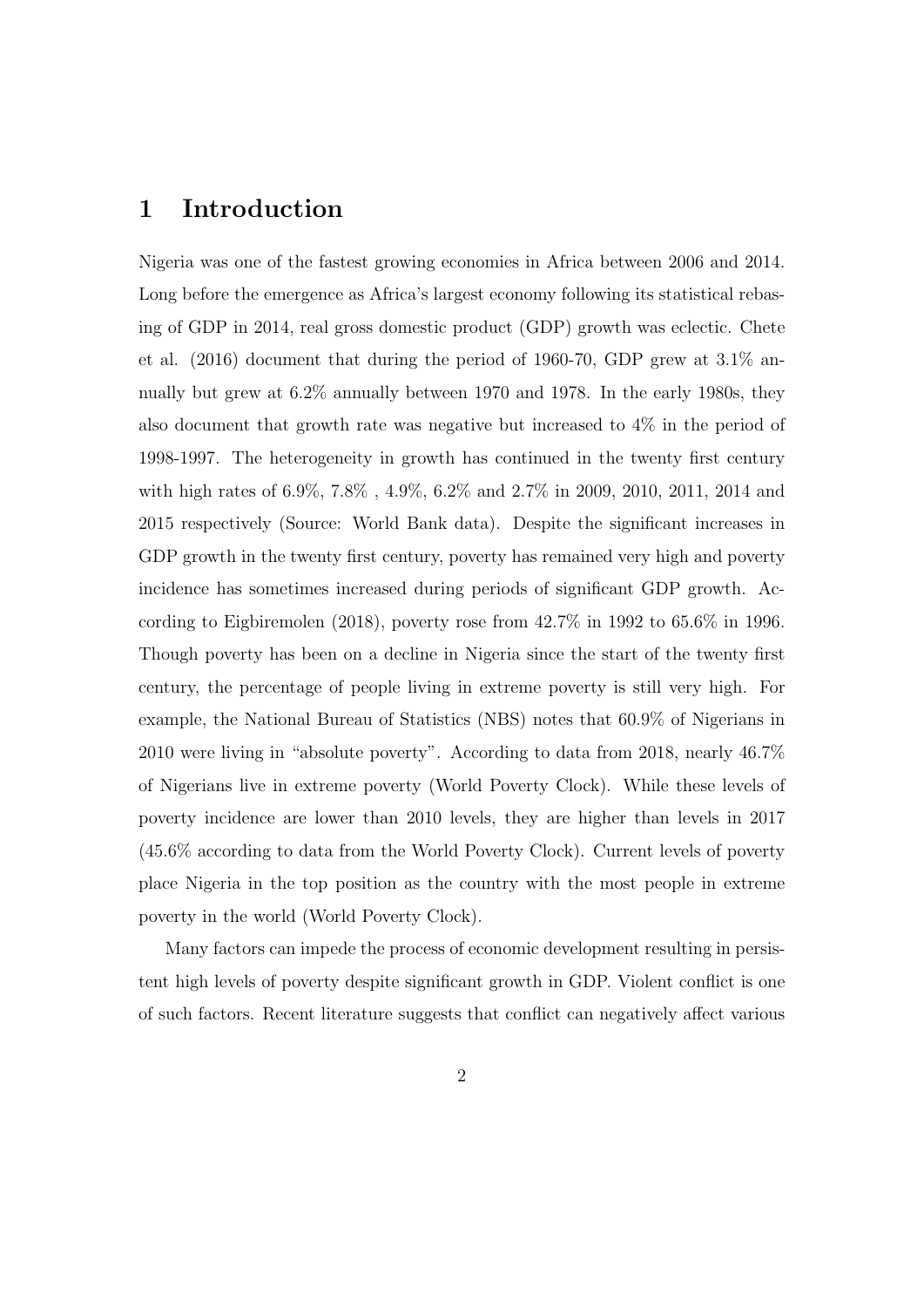economic, health and labor related outcomes. In Nigeria, violent conflict is viewed as a critical variable impeding the development process but empirical estimates of its impact on development and welfare related outcomes are scant.

Conflict can reduce welfare for households and impose costs on individuals and the economy through several broad channels. First, conflict can lead to economic devastation resulting in economic decline. There are several cross country studies suggesting that violent conflict has a negative effect on investment, savings and economic growth (see Venieris and Gupta, 1986; Alesina and Perotti, 1996, Barro, 1991 and Mauro, 1995). Second, conflict can impose costs on households directly through a decline in an individual's health. In particular it can affect individuals mentally and can also cause physical and psychological harm. Third, conflict can lead to a decline in trust and an increase in fear and uncertainty. Fear and lack of trust can lead to a decline in social capital, an increase in transaction costs, a decline in school enrollment and education attainment. It can also lead to displacement which affects economic, social outcomes and health. Justino (2009) noted that conflict can lead to a decline in access to safety nets and a decline in social, economic and political institutions, community relations, and overall levels of security.

Other effects of conflict include a disruption of economic activities, a shrinkage in the productive base of a community and a decline in human capital whether health or education. All these effects of conflict can lead to a decrease in household income and/or wealth and consumption. A decline in income can lead to more households falling below the poverty line and others who are already poor falling more deeply into poverty. Investigating the potential welfare effects on households in Nigeria from being exposed to violent conflict over time is the primary focus of our current research.

In this paper, our question of interest is the impact of recent exposure to conflict,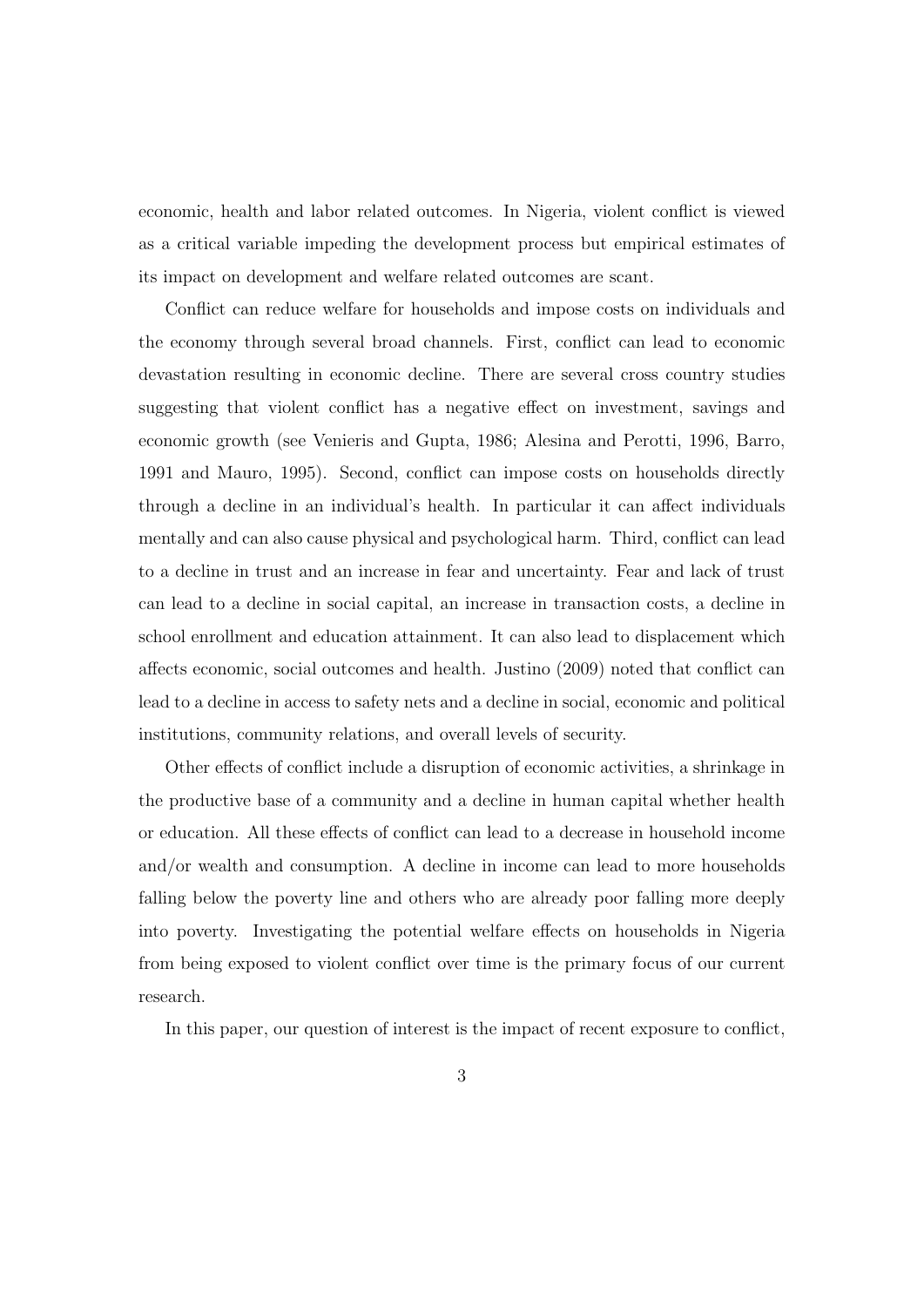and accumulated exposure to conflict over a long period of time on households' welfare. In particular we examine the impact of conflict on households' per capita income, total income, poverty incidence, poverty gap and poverty severity.

Violent conflict is part of Nigeria's history. It began with civil war in the 60s, which claimed thousands of lives, and has evolved over time to new threats in different regions and communities in Nigeria. The ACLED database reports a total number of 9998 conflict events in Nigeria between 1997 and 2016. "Violence against civilians" is a substantial chunk of the violent events overtime in Nigeria. In this paper, we measure exposure to conflict using deaths linked with conflict in a local government area (LGA). Figure 1 highlights the mapping across LGAs of conflict related death in Nigeria from 1997-2015. This map shows that while some areas in Nigeria have experienced more conflict than others, violent conflict is not restricted to the North Eastern part of Nigeria and a robust analysis of the average effect of conflict is value adding.

To examine both the short term and long term effect of conflict exposure, we construct two measures of conflict exposure: recent exposure to conflict and long term exposure to conflict.<sup>1</sup> To estimate the effect of conflict, we employ a fixed effects approach. This approach attenuates potential biases caused by unobserved time invariant differences across individuals that affect welfare and are also correlated to conflict exposure.

Our results suggest that recent and long term exposure to conflict increases poverty incidence, poverty gap and poverty severity for households in Nigeria. In addition, exposure to conflict decreases per capita income and total household income. We find larger effects for long term exposure than short term exposure suggesting an accumulative effect of conflict.

<sup>1</sup>Details on these measures can be found in section 5 of the paper.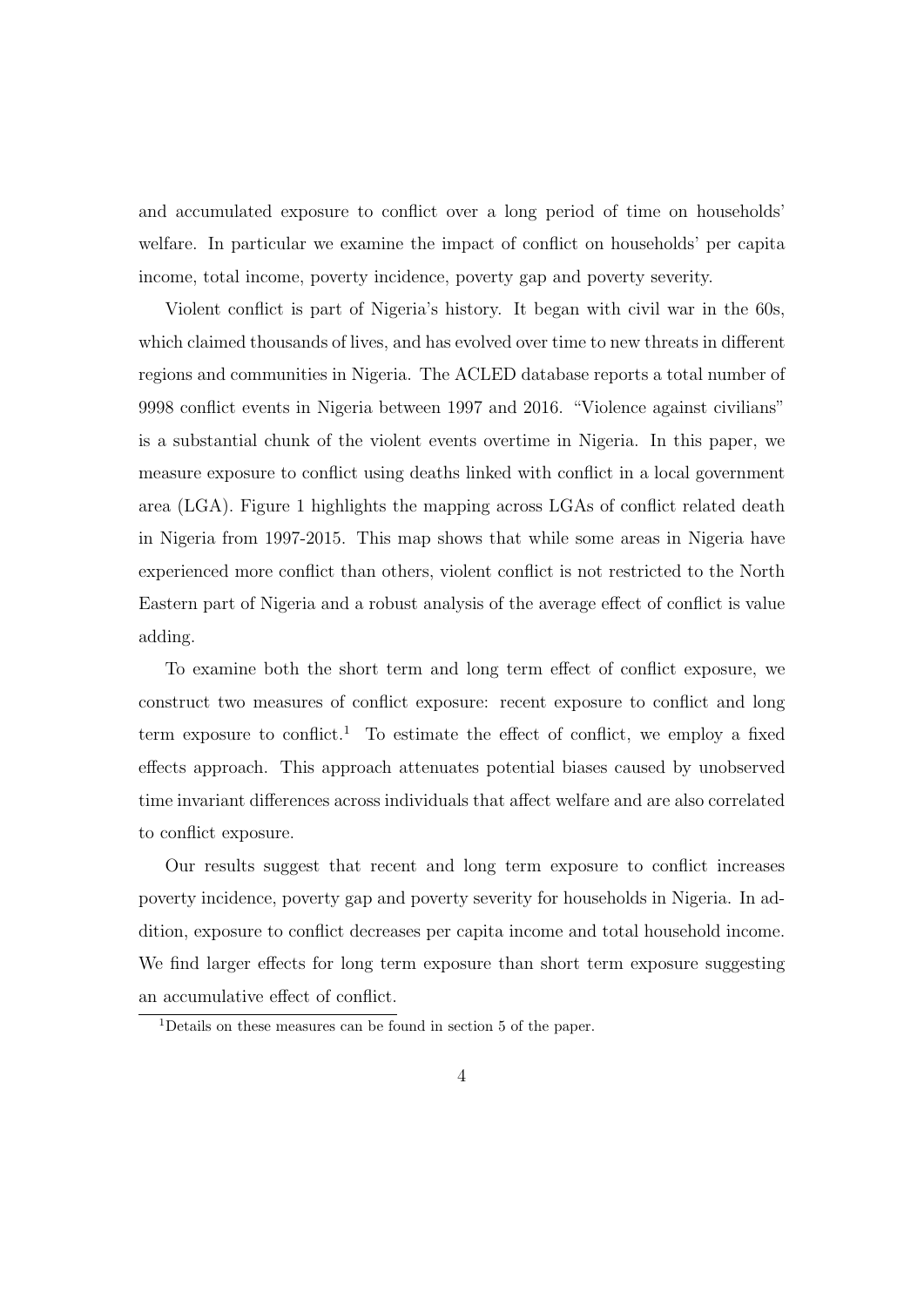Our results contribute to the literature by providing the first broad scale look at the effect of violent conflict on income, poverty incidence, gap and severity in Nigeria. While there have been other important studies that have considered the impact of conflict on education outcomes and health outcomes in Nigeria, to the best of our knowledge we are the first to consider carefully the impact of conflict more broadly on welfare in Nigeria over the period,2009-2015. Investigating the impact of violent conflict on welfare should provide insights for policy makers needed to facilitate intervention in areas with significant conflict exposure.

The rest of our paper proceeds as follows. In section two, we review the history of violence in Nigeria especially over 2010-2015. In section three we review the past literature and provide a conceptual framework. In section four we provide the empirical framework and justification of the modeling strategy. In Section five we describe the data used and present some descriptive analysis. Section six summarizes our results and provides robustness checks. We conclude in the last section.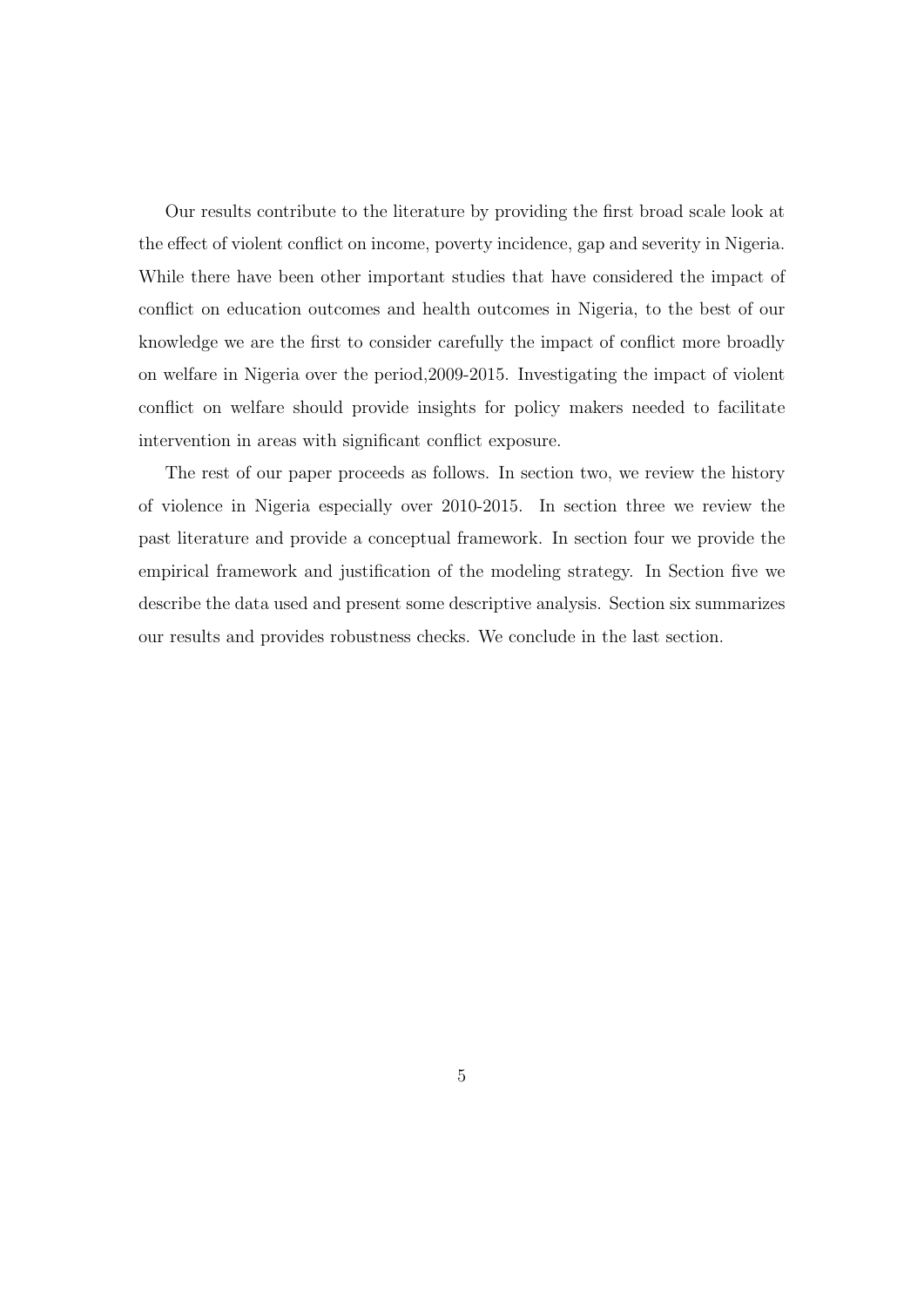

Figure 1: Long term conflict exposure in Nigeria 1997-2015.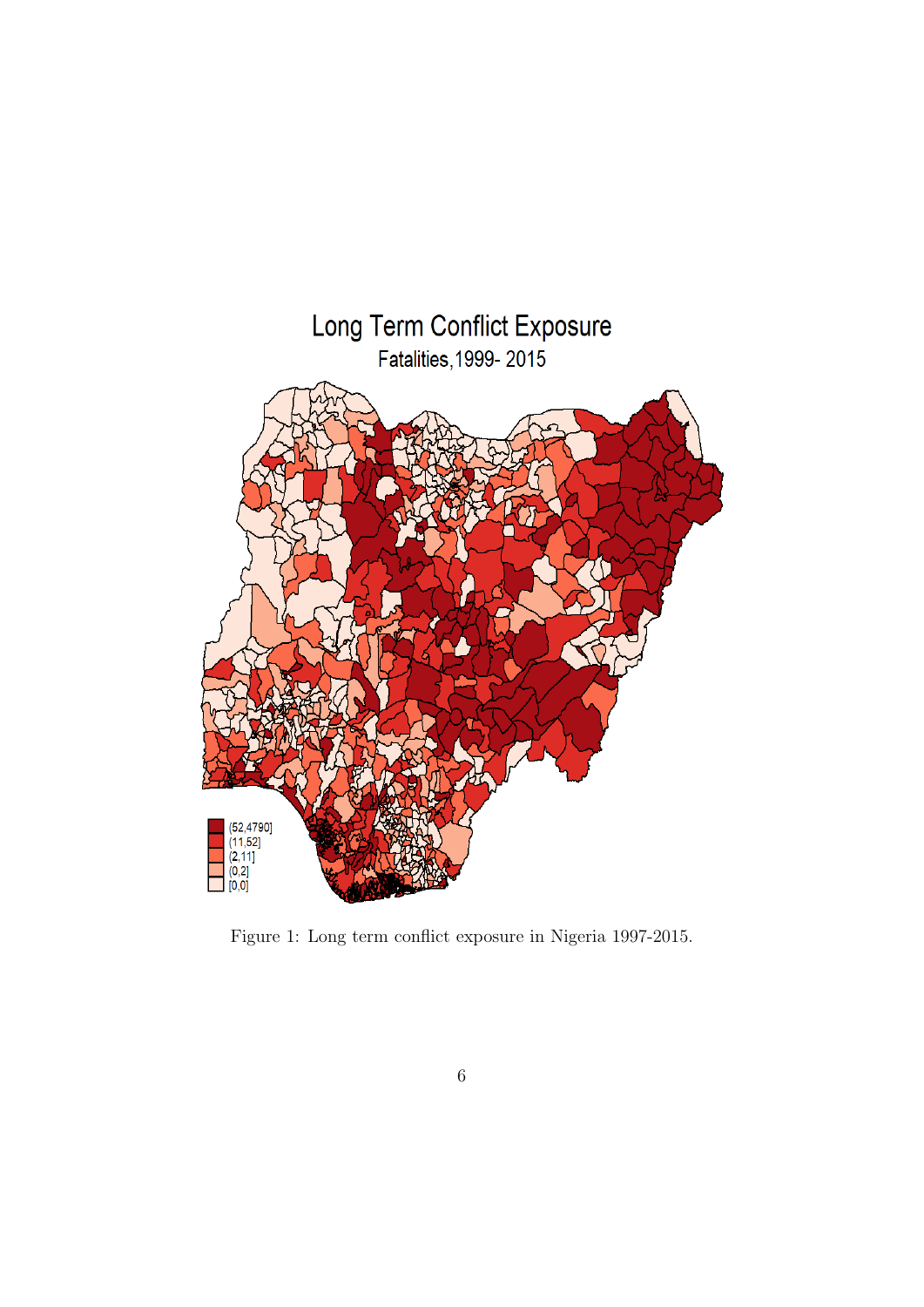# 2 History and Nature of Conflict in Nigeria

Long before Nigeria became a country in 1914, conflict and wars were a significant part of the history of the area and kingdoms that would later be put together to form Nigeria. Best and Rakodi (2011) link this early history of conflict to contention over access to resources (including land, cattle, slaves and oil), and conquests that sought to spread Islam, especially the 19th century Dan Fodio Jihad.

In 1960, Nigeria gained independence from the British but it did not take long for political tension to build up leading to the murder of political leaders in January 1966 by a group of military officers. One explanation for why this happened is that the regions that were artificially brought together by the British to form Nigeria, contained diverse kingdoms some of which were already at war with each other before the arrival of the British. This preexisting rivalry facilitated tribalism, corruption, lack of trust and competition for power, culminating into the Biafran Civil War of 1967-1970. This war according to Heerten and Moses (2014) led to the death of one to three million people.<sup>2</sup>

In the 70s and 80s as Nigeria cycled through different military administrations, bouts of political conflicts were common place in different parts of the country but these events, while intense, were relatively secluded to the communities within which the events occurred. Although Nigeria transitioned successfully to democratic rule in 1999, violence linked with political conflict has persisted. John et al (2007) notes that electoral violence still occurs in Nigeria even with democratic rule as politicians support and arm youths. Marc, Verjee and Mogaka (2015,p 20 ) provide data on fatalities as a result of election related deaths in Nigeria. For example they note that the 2011 election cycle led to a death toll of 800 people.

 $2^2$ For more details see Heerten and Moses, 2014, p169,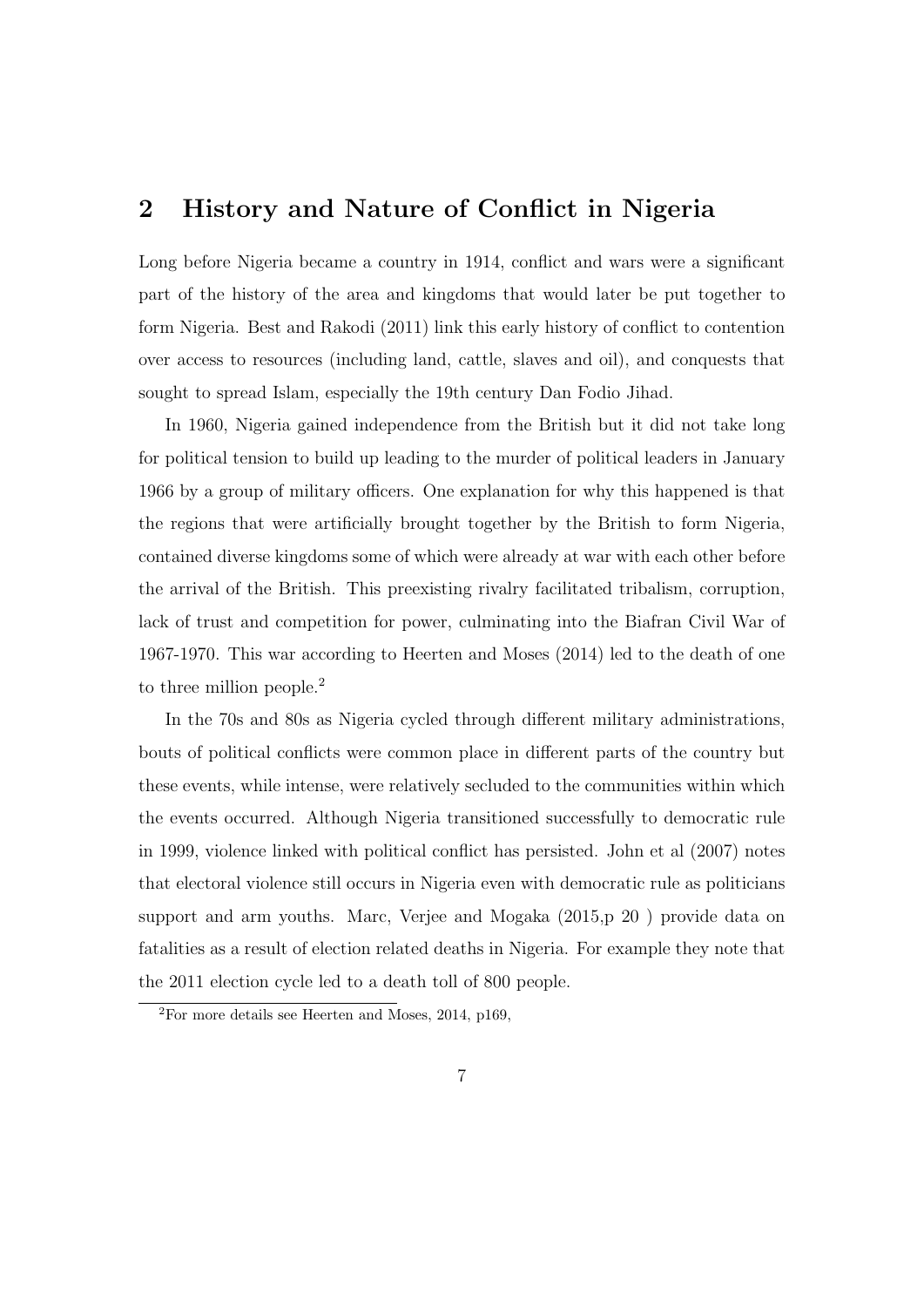Another common kind of violent conflict that has intensified over time in Nigeria is religious and ethnic related conflict. Religious and ethno-religious conflict events became quite common place in Nigeria in the 80s and 90s especially in the Northern part of the country. Also communal and indigene/settler conflicts have also increased and intensified during different times between 1980 and 2015. According to Jones and Naylor (2014) there have been numerous and often intense bouts of communal violence, particularly in the Niger Delta region, Plateau state and the north east of the country. Marc, Verjee and Mogaka, (2015) also note that local insurgencies over time have mutated into criminality and maritime piracy in the Niger Delta region. However the impact of these different kinds of conflict were relatively localized. It is important to note that the conflict in the Niger Delta region of Nigeria has existed for a much longer period of time than other recent communal conflict and is not an example of a new kind of conflict in Nigeria. According to Abdu et al (2014) violent conflict in Nigeria's Niger Delta has existed for almost 50 years. It is driven by the struggle among local communities, multinational oil companies, and the Nigerian state for control over oil revenues derived from this resource rich territory.

Unfortunately, violence has evolved over time in Nigeria from civil wars, military coups and the Niger Delta conflict to a new generation of threats. Since 2009, Boko Haram and Ansaru group have been perpetrating violence in Northern Nigeria with suicide bombing becoming common place<sup>3</sup>. Boko Haram is a militant Islamist organization, which according to the Global Terrorism Index, over took ISIS as the world's deadliest terrorist group in 2014 (see Global Terrorism Index report, 2015). Iyekekpolo, (2016) notes that diverse public location like markets, schools, religious

<sup>3</sup>See Ordu 2017 for an exploration of the trends and patterns of Boko Haram and militancy violent conflict in Nigeria and Iyekekpolo (2016) for an examination of the causes and perspective of Boko Haram.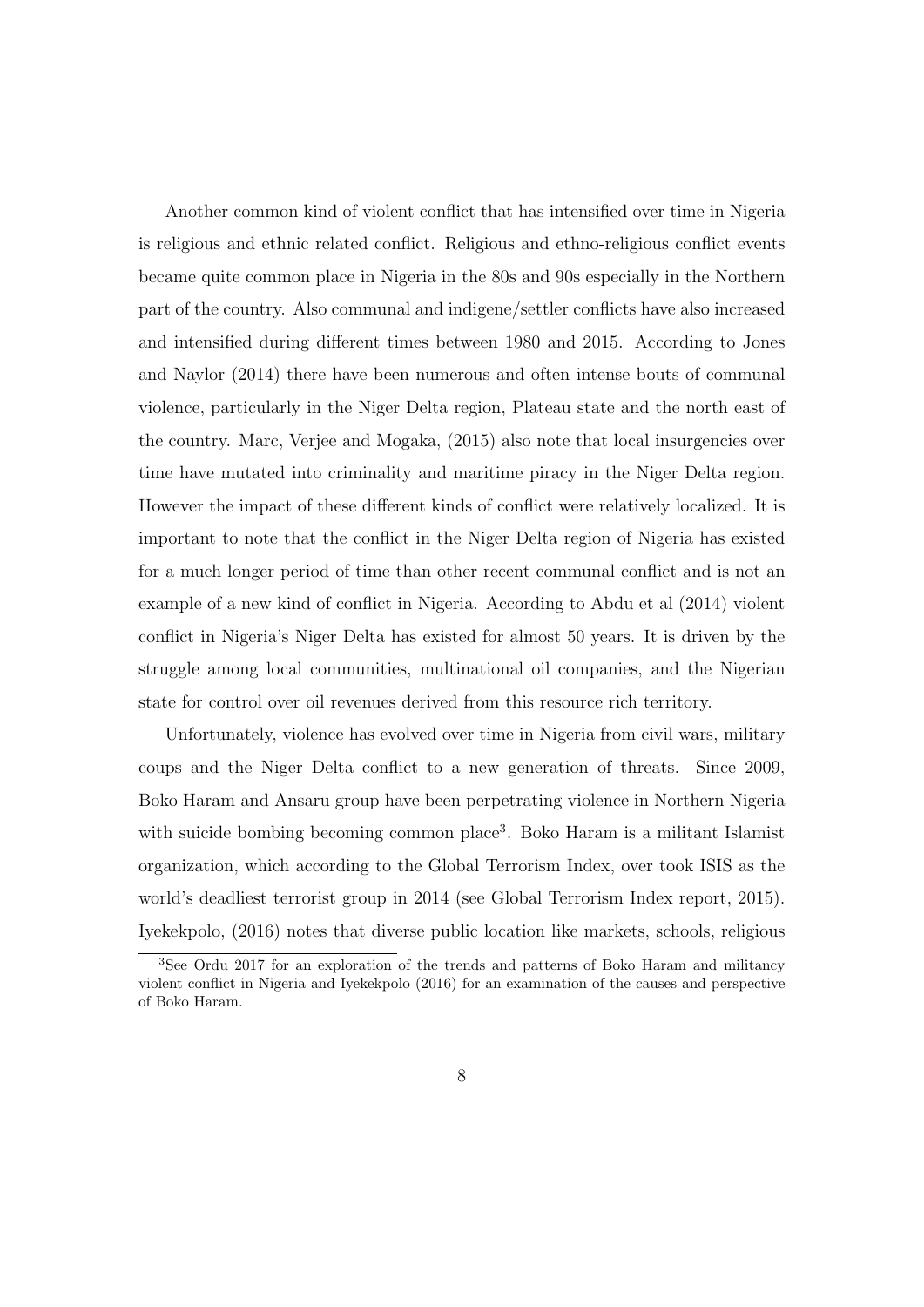worship places, motor parks, police stations, military barracks have been hit by suicide attacks linked to Boko Haram (Iyekekpolo, 2016:p1).

In the last 20 years another kind of conflict has emerged referred to by some as farmers-herdsmen conflict or cultivator- herder conflicts. The Fulanis are the herders who want access to land for their cattle. Deaths arising from this kind of conflict are concentrated in the North central geopolitical zone, with highest intensity of conflicts in Benue, Taraba and Nasarawa. Plateau is another state where these conflicts have been noted but land conflict deaths are less. This growing conflict has led to the death of a significant number of people. Olayoku (2014) notes that conflicts resulting from cattle grazing accounted for 35% of all reported crises between 1991 and 2005 in Nigeria. In addition, information from the Nigerian Watch project database suggests that land conflicts accounted for 12 percent (2846) of violent deaths in Nigeria over the period 2006 to 2014 and of these, cattle grazing- cultivator conflicts accounted for 21  $\%$  (609) of violent deaths.<sup>4</sup>

While violent conflict is found in all parts of Nigeria, it is important to mention that the intensity of conflict exposure varies across regions. The three zones with the highest prevalence rates are the North East, North Central and South South regions of Nigeria. According to Azad, Crawford and Kaila (2018), from 2010 to 2017, 49% of households in the North East experienced at least one event of conflict or violence against a household member. In the North Central region, 25% of households experienced some type of conflict event and in the South South region One-fifth of households  $(22%)$  have been directly affected by conflict events or violence.

<sup>4</sup>This number could be higher given the fact that land conflict estimates are frequently nested in the estimates of ethnic and political conflicts which according to the Nigeria Watch database account respectively for 32 % and 56% of violent deaths over the period considered.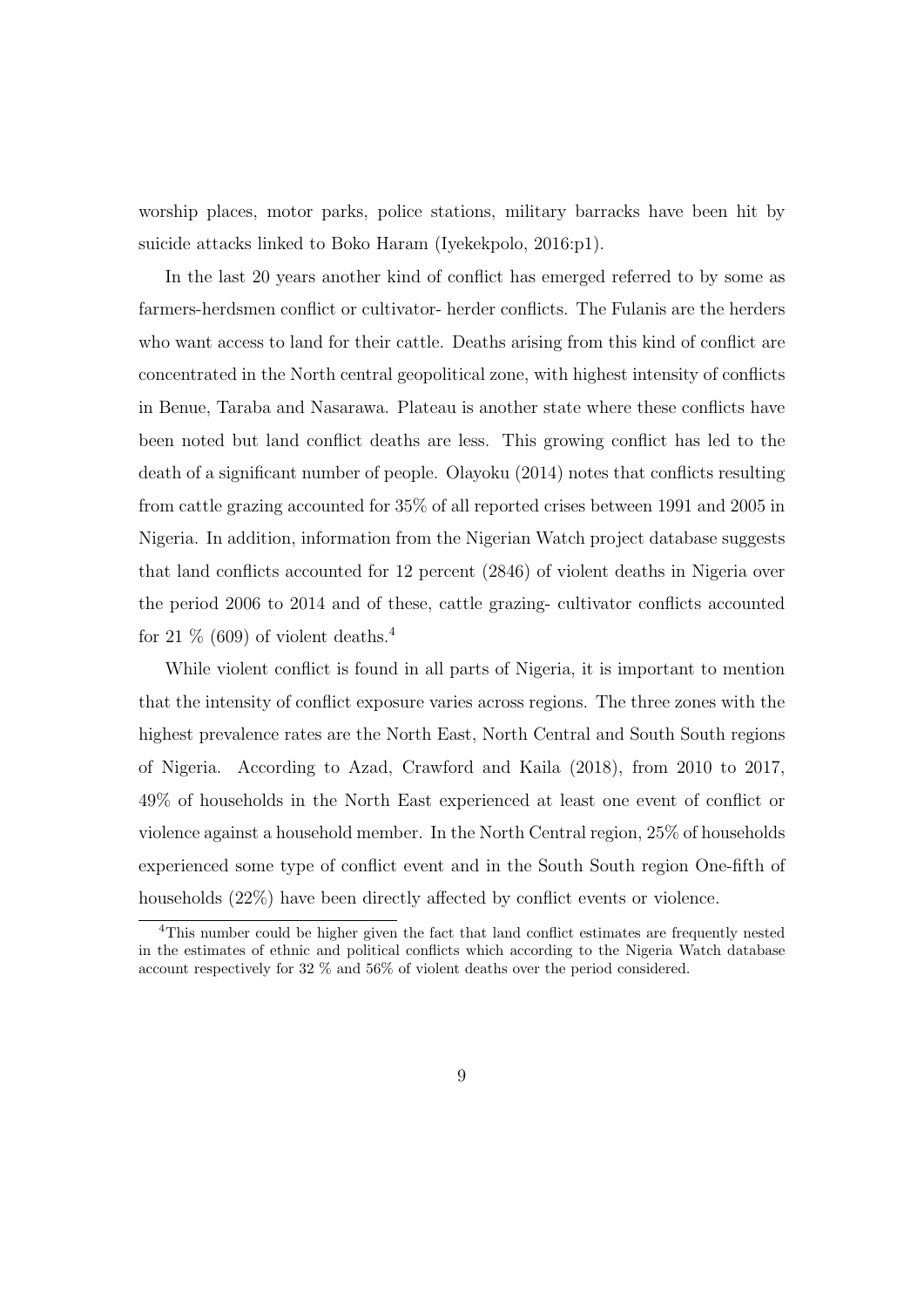# 3 Literature Review on the Effects of Conflict General Empirical Evidence for the Effect of Conflict

There is a wide literature that has considered the effects of conflict on various outcomes at the macro and the household level. Early cross country research focused on the links between conflict and economic performance or growth (Alesina and Perotti, 1996; Barro, 1991; Collier, 1999). The evidence from the past literature focusing on the long-term developmental effects of violent conflict is mixed. Some studies find rapid recovery on a variety of welfare outcomes, fast post conflict growth rates and social progress<sup>5</sup>. In contrast, other studies point to the long-term destructive effects of civil wars (see Abadie and Gardeazabal, 2003, ERD 2009, OECD 2009, Blattman and Miguel 2010).

Over the last 15 years, a number of studies have emerged examining the micro level effect of violent conflict on several economic, health and productivity indicators. Most of these studies have considered conflict in Latin America, Asia and a few African countries. These studies generally suggest negative impacts of conflict on education, labor and health of individuals and households. Moreover some of these papers provide evidence that these negative effects can be observed decades after the conflict.<sup>6</sup>

<sup>5</sup>See Organski and Kugler (1980), Przeworski et al. (2000),Davis and Weinstein (2002), Brakman, Garrtesen and Shramm (2004) Miguel and Roland (2006), Justino and Verwimp (2006), Chen Loayza and Reynal-Querol (2008), Cerra and Saxena (2008)

 $6$ See Alderman, Hoddinott and Kinsey (2006); Bundervoet, Verwimp and Akresh (2009); Shemyakina (2011), Colino (2013), Nillesen, 2016, Blattman and Annan (2010), Guidolin and La Ferrara (2007), Chamarbagwala and Moran (2011) and Uwaifo Oyelere and Wharton (2013), Rodriguez and Sanchez (2012), Almond and Currie (2011); Almond et al. (2005); Oreopoulos et al.(2008), Royer (2009), Currie and Vogl, (2013), Camacho, (2008), Smits et al. (2006), Mansour and Rees(2012) and Verwimp and Van Bavel (2014), Barrera and Ibánez (2004), Kondylis (2008), Leon (2012), Valente (2014), Justino, Leone, and Salardi. (2013) for research focused on the impact of conflict using microdata.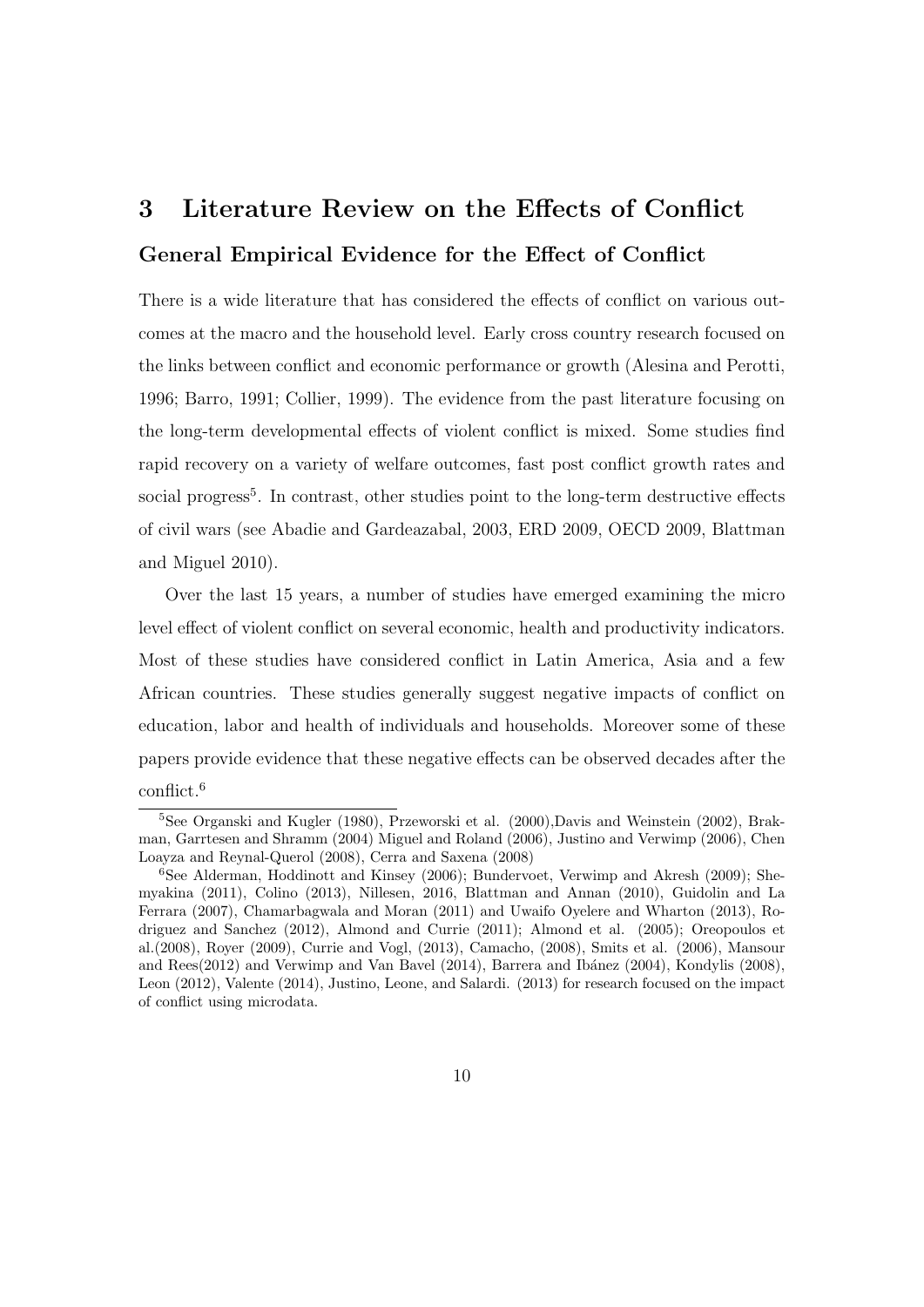#### Effect of Conflict - Studies on African Countries

There is a growing literature focused on the effect of conflict in African countries. One of the first attempts at considering the effect of conflict was Akresh and de Walque (2008). They study the effects of the 1994 Rwandan genocide on schooling. Their results suggest that children who lived through the Rwandan genocide, lost nearly a half year of schooling compared to their peers who were not exposed. They were also 15% less likely to complete grades three and four. Leon (2012) also considered the Rwandan conflict but focused on it from a different angle used the classic education production function model to identify the long- and short-term effects of the civil war on educational attainment. The study finds that exposure to violence affects adult human capital accumulation through both supply and demand side effects. Overall, the results show that the average person exposed to political violence before school-age (during in utero, early childhood, and preschool age) accumulated 0.31 fewer years of schooling upon reaching adulthood. With respect to the Côte d'Ivoire crises, Minoiu and Shemyakina(2012) used the postconflict survey data from the cross-sectional 2002 and 2008 Household Living Standards Surveys (HLSS) and the Armed Conflict Location and Event Database (ACLED)data for Côte d'Ivoire to examine the impact of armed conflict on children's health status, measured by heightfor-age. Their results suggest that children exposed to the conflict either in utero or during early childhood and who lived in conflict-affected regions had height-for-age z-scores lower than those who lived in less-affected regions. Dabalen and Saumik  $(2014)$  also examined the impact of the conflict in Côte d'Ivoire using ACLED data and the HLSS. The difference between their paper and Minoiu and Shemyakina $(2012)$ was the focus on the impact on households' food security using dietary diversity scores. Their findings suggest that households in conflict areas of highest intensity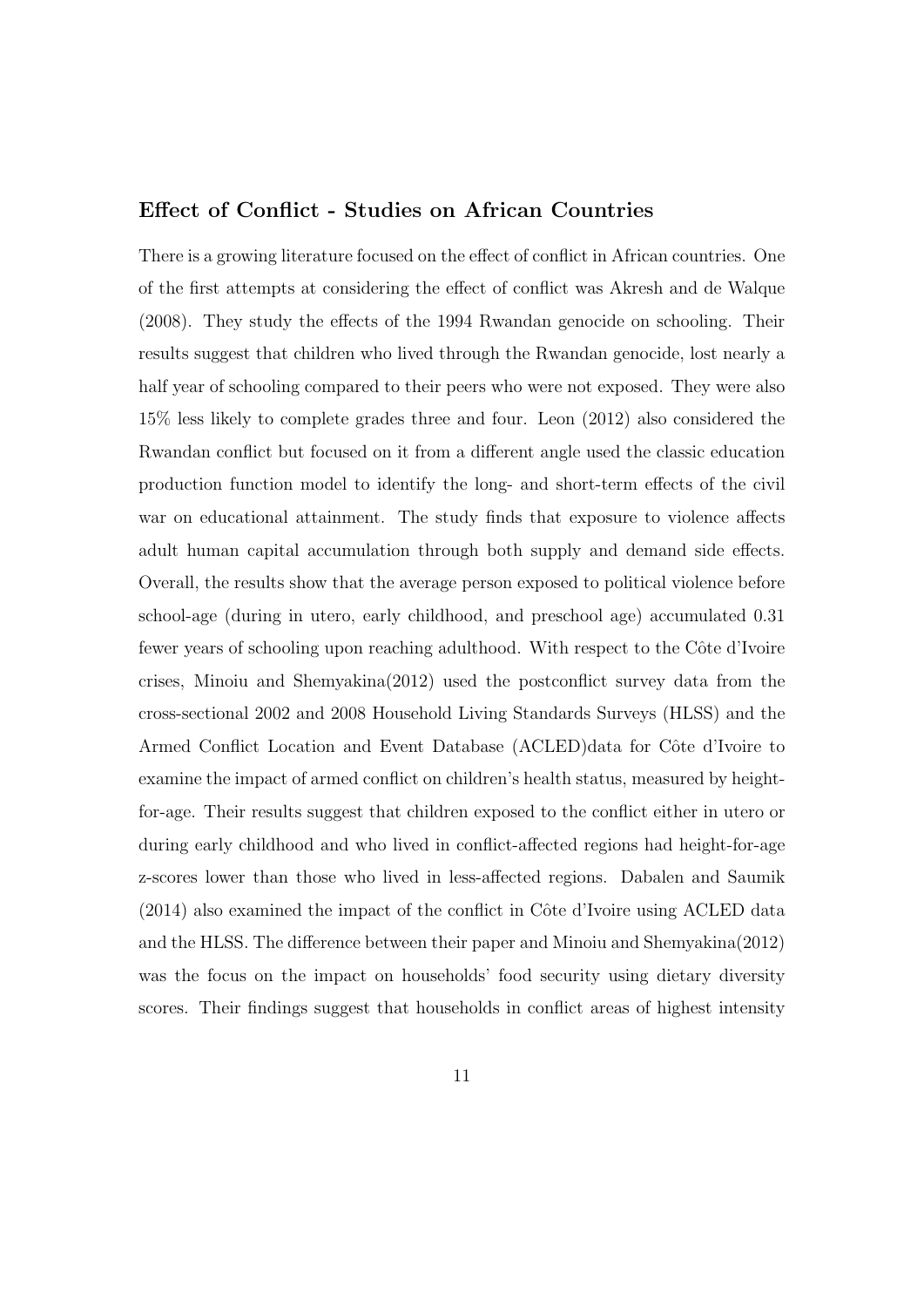and individuals who are the direct victims of the conflict are more food insecure with lower dietary diversity. Another paper by Dabalen and Saumik (2014b) on Côte d'Ivoire considered the average causal e↵ect of the conflict on education attainment over the same time period. They note 0.2 to 0.9 fewer average years of education for war victims compared to the control group.

#### Effect of Conflict - Studies on Nigeria

In the last 10 years, studies examining the effect of conflict in Nigeria have increased. For example Nwokolo (2015) used the Nigerian demographic data and ACLED data to examine the effect of Boko Haram Insurgency(BHI) on child health. The study finds increase in terror fatalities reduces birth weight and increases low birth weight probability for cohorts exposed within six months of pregnancy. His results suggest that male and female child in utero have a higher probability of having a low birth weight due to exposure to terror fatalities.

Another more recent study on Nigeria is Ekhator and Asfaw (2019). They consider a similar question also using the Nigerian demographic data but combined it with data from the Global Terrorism Database. In particular the study examines the effect of Boko Haram insurgency on measures of children health such as stunting, wasting, height-for-age z-scores and weight-for-age z-scores and weight-for-height zscores. Their results suggest negative effects of the insurgency on weight-for-age and weight-for-height z-scores and an increase in the probability of wasting.

The paper most similar to ours in terms of the microdata used is Bertoni et. al.(2017). They used the three rounds of the GHS-Panel dataset but examined the impact of civil conflict (specifically Boko Haram) on school attendance and attainment. A difference between our paper and this paper is the fact that while we focus on Nigeria, they focus solely on the north eastern part of Nigeria. In addition we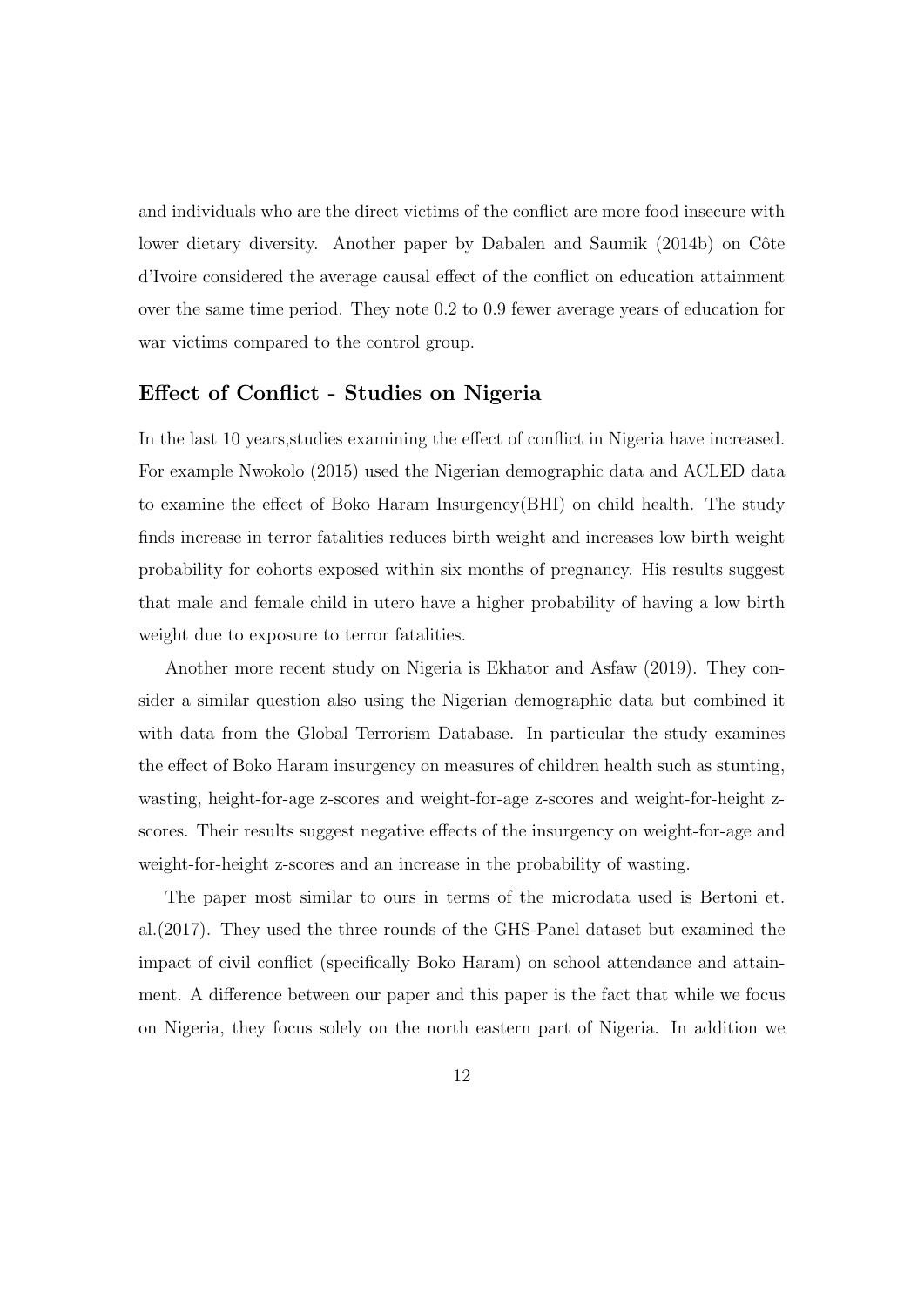consider economic welfare effects of conflict whereas they focus on human capital effects. Bertoni et al. $(2017)$  make use of a panel regression estimation approach and complement the panel regression with the standard cohort difference in difference analysis. They find a one standard deviation increase in the number of fatalities in the 20 km radius of each household decreases the number of completed years of education for the cohort exposed to conflict during primary school by 0.6 years, compared to the non-exposed cohort.

Our paper complement all the aforementioned papers in that we also consider at the effects of conflict in Nigeria. However, we do not focus on a region of Nigeria or a particular type of violent conflict such as recent Boko Haram terrorism. Rather we focus on any type of violent conflict in the whole country. Our rationale for doing this is the recognition that different regions in Nigeria have been plagued with significant violent conflict at different times since Nigeria's independence in 1960. Hence, we attempt to identify the average recent and long term effect of exposure to any violent conflict on an individual's welfare over the period of 2010-2016. Our paper also differs from the other three papers given our outcome variables of interest. In particular we focus on economic welfare related outcomes while the other papers focused on health and school related outcomes. Both health and education outcomes are important and our paper complements these papers by focusing on another important outcomehousehold economic welfare.

In this paper we focus on the impact of conflict on welfare outcomes such as poverty incidence and severity. Most research suggests the existence of a positive correlation between poverty and the likelihood of civil strife (Collier, 1999; White, 2005; Kondylis, 2007). Some authors have focused on linking poverty or food shocks to conflict. For example Pinstrup-Andersen and Shimokawa (2008) explain how poverty, hunger and food insecurity together with inequality of income, land and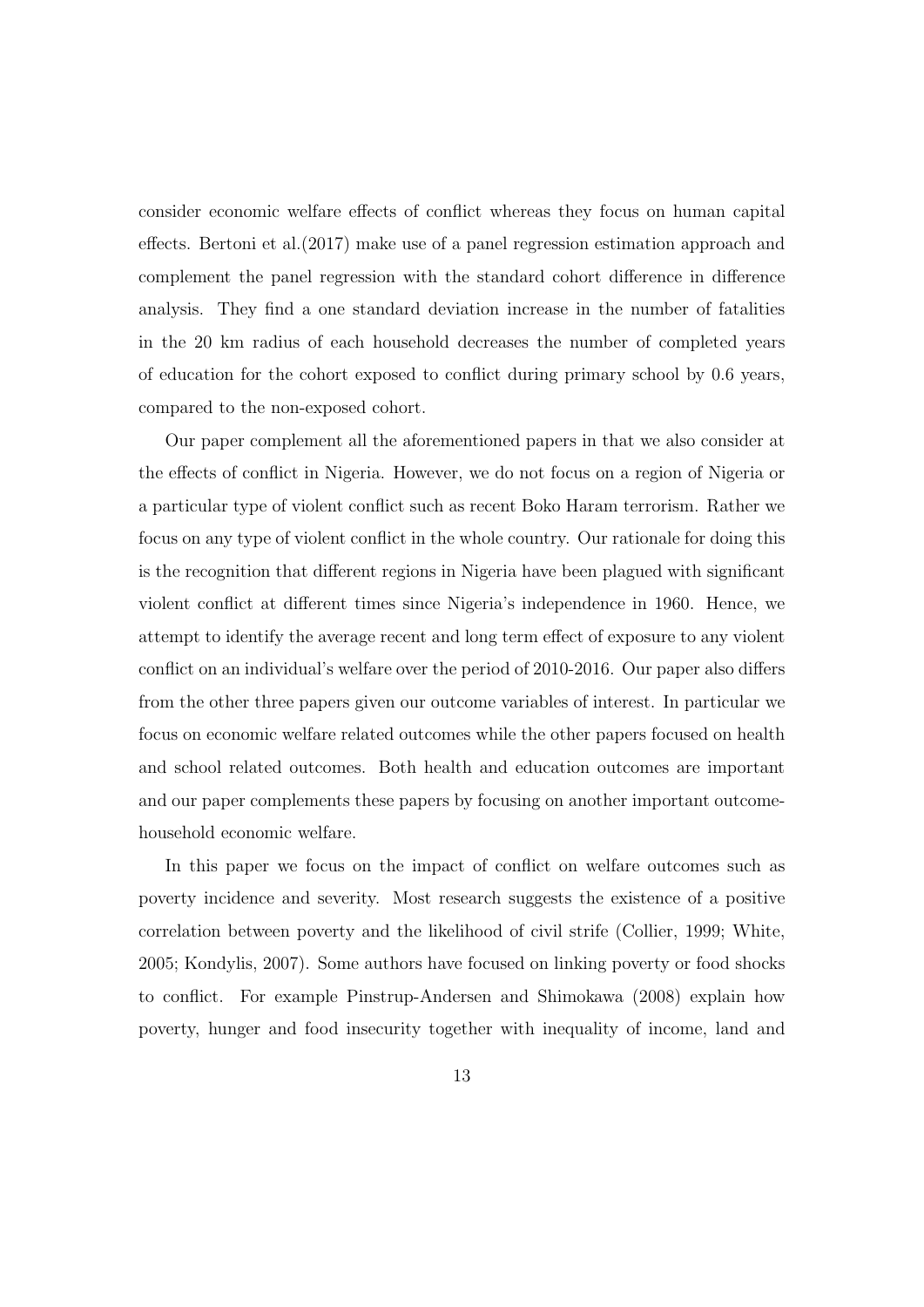other material goods generate anger, hopelessness, a sense of unfairness and lack of social justice all of which provide a fertile ground for grievance and conflict. Abidoye and Cali (2014) examined the relationship between income shocks and conflict across states in Nigeria. They find increases in the price of consumed items induce conflict as well as oil price increases. While these papers suggest that poverty or income or price shocks can lead to conflict, our paper considers the effect of conflict on welfare related outcomes overtime, controlling for other kinds of shocks including price or income shocks.

### 4 Empirical Strategy

Isolating conflict exposure effect on development outcomes using cross sectional data poses several challenges. Hence, we investigate how violent conflict affects individuals and household welfare exploiting the panel nature of our data and estimating our model using a fixed effect estimator. This technique among other things, allows the researcher to control for all time-invariant unobservables affecting a household or an individual that could affect the outcomes of interest and are correlated to conflict.<sup>7</sup>

The general form of the estimation equation is as follows:

$$
Y_{ijt} = \beta_0 + \beta_1 W_{ijt} + \mathbf{x}_{ijt}\rho + \mathbf{c}_{ijt}\beta_3 + \gamma_t + \delta_i + \epsilon_{ijt}
$$
 (1)

where our outcome variable  $Y_i$ *jt* includes different measures of welfare of a household i in Local Government Area (LGA) j and year t. We describe these variables in more detail in the next section.  $W_{ijt}$  is a measure of violent conflict in LGA j and year t. We have two main measures of violent conflict. The first measure is focused

<sup>&</sup>lt;sup>7</sup>We are not the first to use this method for identifying effects of conflict. For example, Pivovarova and Swee (2015) used a two-round panel and controlled for individual unobserved heterogeneity through a difference in-differences fixed-effects model.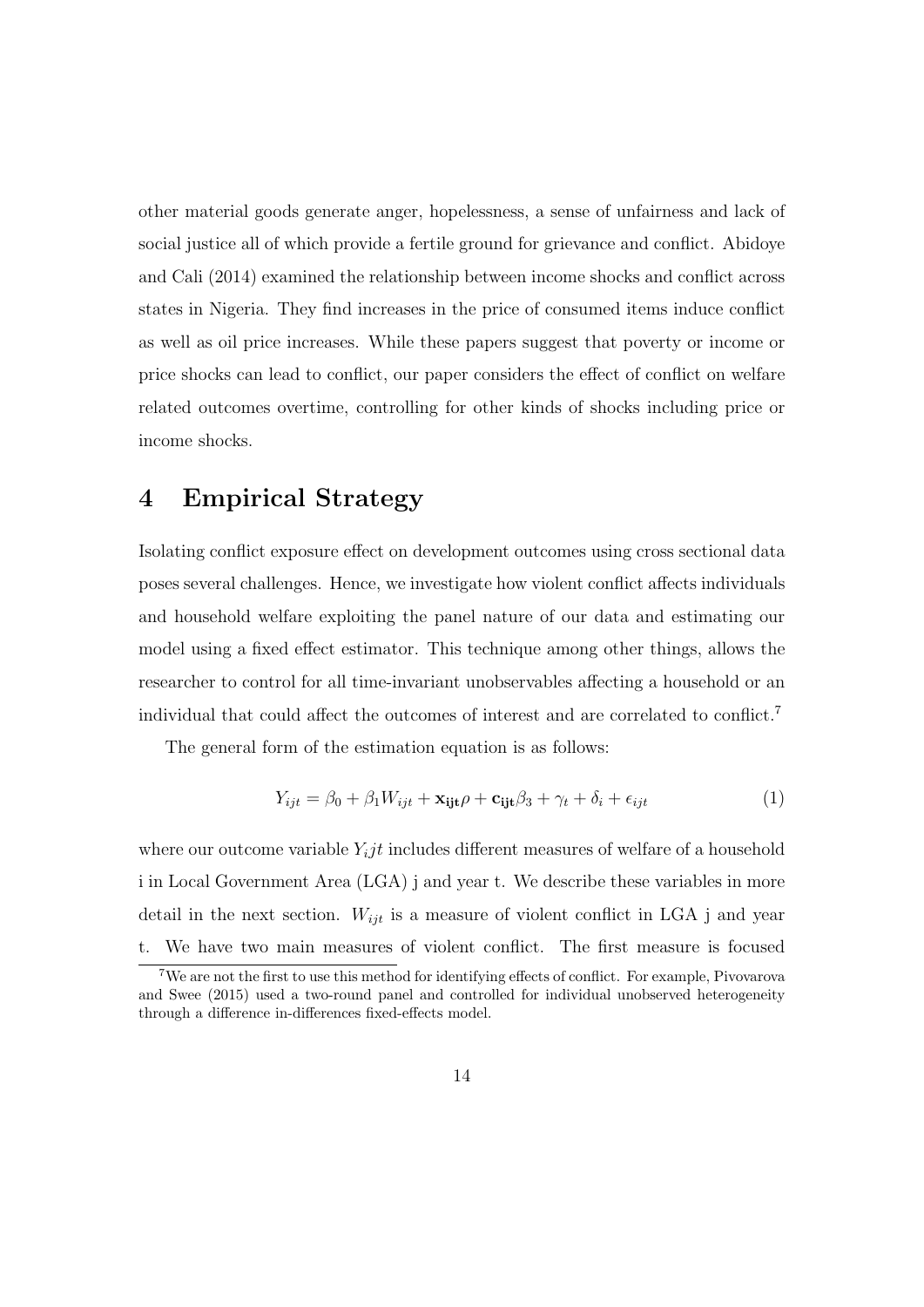on capturing recent conflict exposure. By recent we mean exposure to conflict in the last two years. We also consider a measure for long term exposure by looking at the cumulative effect of exposure to conflict from  $1997$  to  $2015$ .<sup>8</sup> In the next section we describe in detail how we construct this measure in alternative ways.  $\mathbf{x}_{ij}$ is a vector of individual and household variables regressors that affect household welfare and  $c_{ij}$  represents time varying local government area characteristics such as the rainfall levels, population density, the availability of police stations, banks, hospitals.  $\delta$  are time-invariant household-specific effects that could be correlated with the observed covariates; $\gamma_t$  are year fixed effects;  $\epsilon_{ijt}$  is the idiosyncratic error term.  $\beta_1$  is the parameter of interest to be estimated and captures the effect that exposure to conflict has on the welfare indicators we focus on.

# 5 Data and Descriptive Analysis

To estimate the effect of conflict on welfare outcomes we make use of two datasets. The socioeconomic dataset used in this study is the Nigeria General Household Survey (GHS). As noted on the World Bank's Central Microdata Catalog website, the GHS is implemented in collaboration with the World Bank Living Standards Measurement Study (LSMS) team as part of the Integrated Surveys on Agriculture (ISA) program and was revised in 2010 to include a panel component (GHS-Panel). The World Bank in its description of the data also notes that the panel data survey was launched for tracking farm and rural households social economic changes over time. The survey was undertaken by the National Bureau of Statistics in partnership with the Federal Ministry of Agriculture and Rural Development(FMARD), the National Food Reserve Agency (NFRA), the Bill and Melinda Gates Foundation (BMGF)

<sup>8</sup>We use two measures of violent conflict.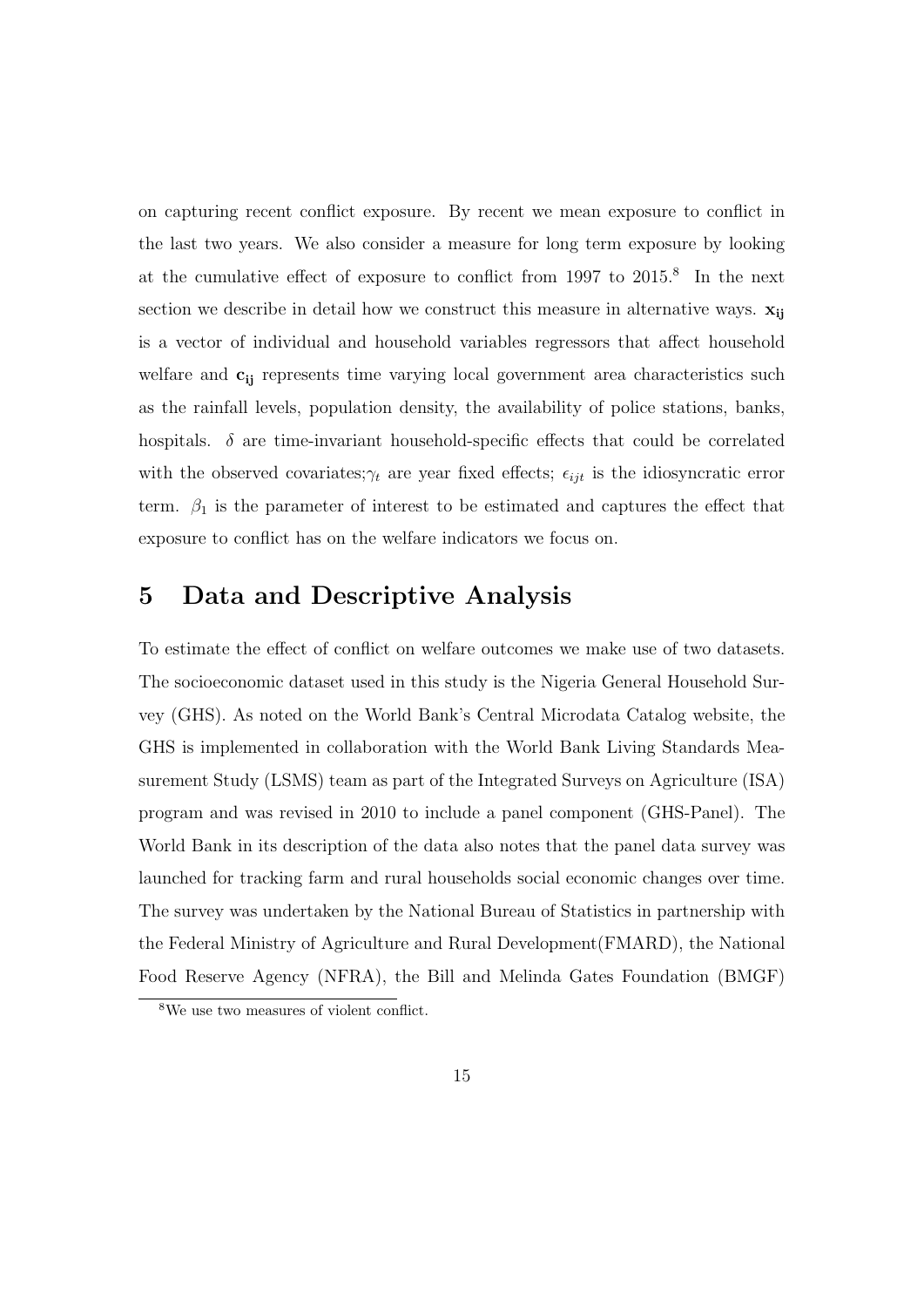and the World Bank (WB). There are three waves currently of the panel (2010, 2012 and 2015) and the GHS-Panel is a nationally representative survey of approximately 5,000 households, which are also representative of the geopolitical zones in Nigeria at both the urban and rural levels. It provides information on basic demographics, food and non-food expenditure and household income sources and community variables.

To measure conflict exposure, we turn to the Armed Conflict Location and Event Data (ACLED) by Raleigh, Hegre, and Carlson, (2009). This database focuses on a range of violent and non-violent actions by governments, rebels, militias, communal groups, political parties, rioters, protesters and civilians. It records event date, event type, location and conflict fatalities and covers periods from 1997-2019 for all countries including Nigeria.<sup>9</sup> A number of studies have used ACLED data in constructing conflict measures for conflict analysis in different countries. (See Dabalen and Paul,2012; Shemyakina, 2012; Rohner, Thoenig and Zilibotti, 2012). "Violence against civilians" is a substantial chunk of the violent events overtime in Nigeria making the ACLED data appropriate for capturing exposure in Nigeria. Raleigh, Hegre, and Carlson (2009) defines "Violence against civilians" as *"deliberate violent acts perpetrated by an organized political group such as a rebel, militia or government force against unarmed non-combatants. It also includes inflicting significant harm (e.g. bombing, shooting, torture, rape, mutilation etc) or accosting victims (e.g. kidnapping and disappearances)*"<sup>10</sup>.

Following previous empirical research using this data, we constructed two measures of conflict exposure using fatalities at the local government area level. We consider the effect of recent conflict exposure and the effect of long term accumu-

 $9$ We make use of the 1997-2016 data for our paper given the final wave of the panel contains demographic information up until 2016.

<sup>10</sup>See Raleigh, Hegre, and Carlson,2009 for more details.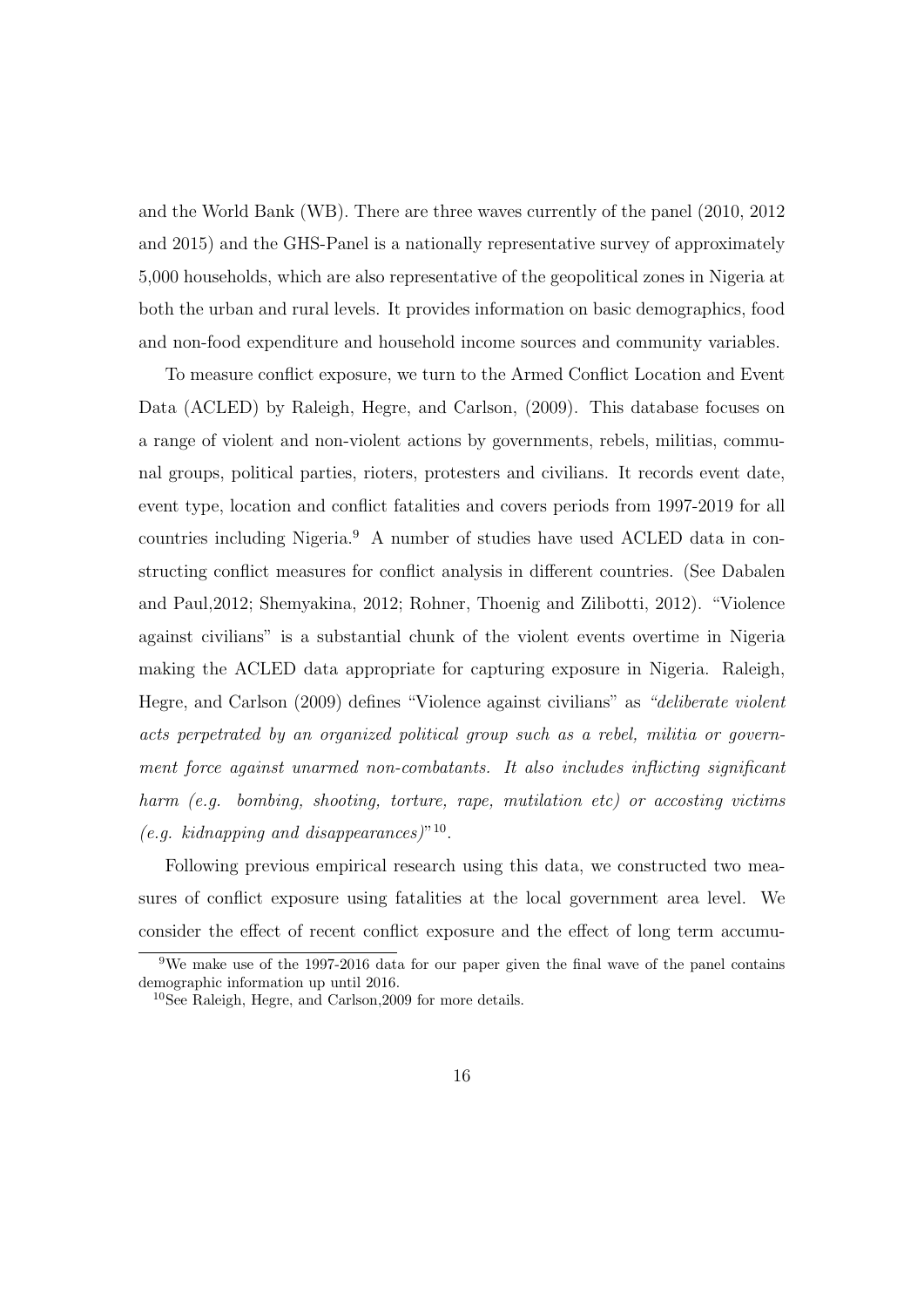lated exposure to conflict. We normalized these measures using projected population figures for the local government for the respective years. For recent exposure we consider the total number of conflict related fatalities in the local government in the year of the survey plus the two years preceding it. For the long term measure of conflict, we consider the total number of conflict related fatalities in the local government area in the year of the survey plus all other preceding year of available data (1997 to the year of the survey). We construct our conflict measures as percentages of the population in each LGA to better get at intensity of effect and also to ease interpretation. Figure 1 provides a map of Nigeria highlighting the varying overall exposure to conflict by LGAs from 1997 to 2015. This figure highlights the varying exposure to conflict across Nigeria. Figure 1 also suggests that exposure to violent conflict is wide spread in Nigeria.

Figure 2 provides the kernel density distribution of our recent conflict exposure measure in 2010, 2012 and 2015. Notice that the distribution is concentrated around 0 which is expected in Nigeria and highlights that conflict in Nigeria is not distributed evenly across the landscape and many households are exposed to low levels of conflict. However, Figure 2 also highlights the general increase in households' conflict exposure post 2010. Notice that the tail of the distribution extends more rightwards in both 2012 and 2015 compared to 2010. Figure 2 also provides evidence that the density of individuals exposed to no conflict declined significantly in 2012 and 2015.

Figure 3 provides a clear picture of what figure 2 highlights. Figure 3 provides a mapping of the evolution in conflict exposure from 2008 to 2015. Not only does this figure highlight the changes in conflict hot spots in Nigeria, it also shows that more people and more areas of Nigeria were exposed to conflict by 2015 compared to 2010. The darker red areas are LGAs with high conflict exposure while the lighter shades of red captures LGAs with lower or zero violent conflict exposure. These red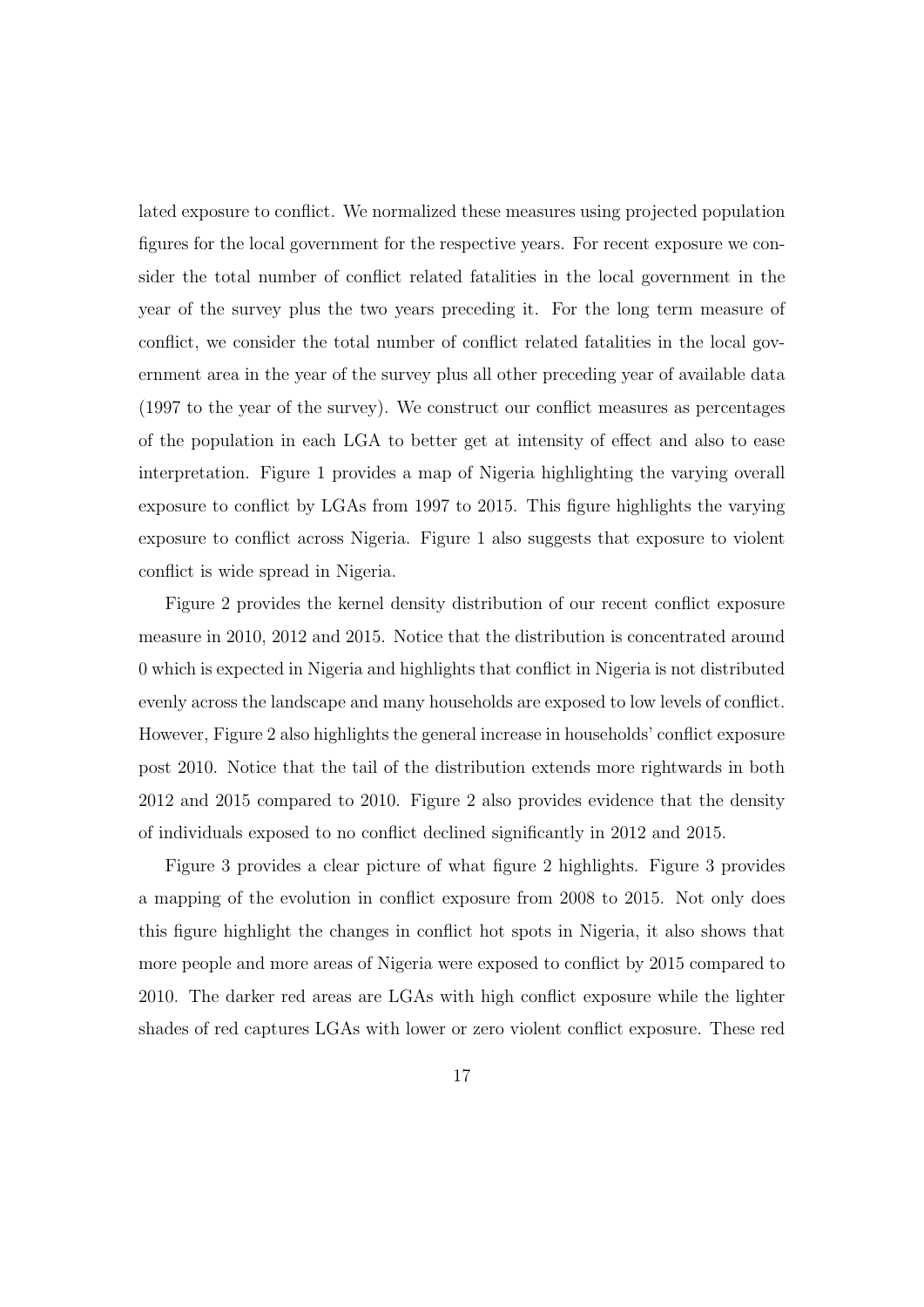

Figure 2: Kernel Density of Measure of Recent Conflict in LGA

hot spots include LGAs in states such as Nasarawa, Borno, Adamawa, Benue and Plateau in the North Eastern and North Central parts of Nigeria. It also includes the FCT-Abuja. Each of these states have passed through prolonged episodes of violent conflict since 2009. For example Borno is the base of operation of Boko Haram. While Plateau and Benue are the states plagued by violent deaths linked with the farmer-herdsmen ongoing conflict. The rationale for considering both long term and recent exposure to conflict on welfare is illustrated by contrasting Figure 3 with Figure 1. There are some areas in Nigeria that have experienced significant exposure to conflict before 2013 but between 2013 and 2015, conflict in these areas attenuated. An example are LGAs in Delta state. As noted in Section 2, the Niger Delta region of Nigeria has been plagued with conflict since the early 1990s. Conflict in this region is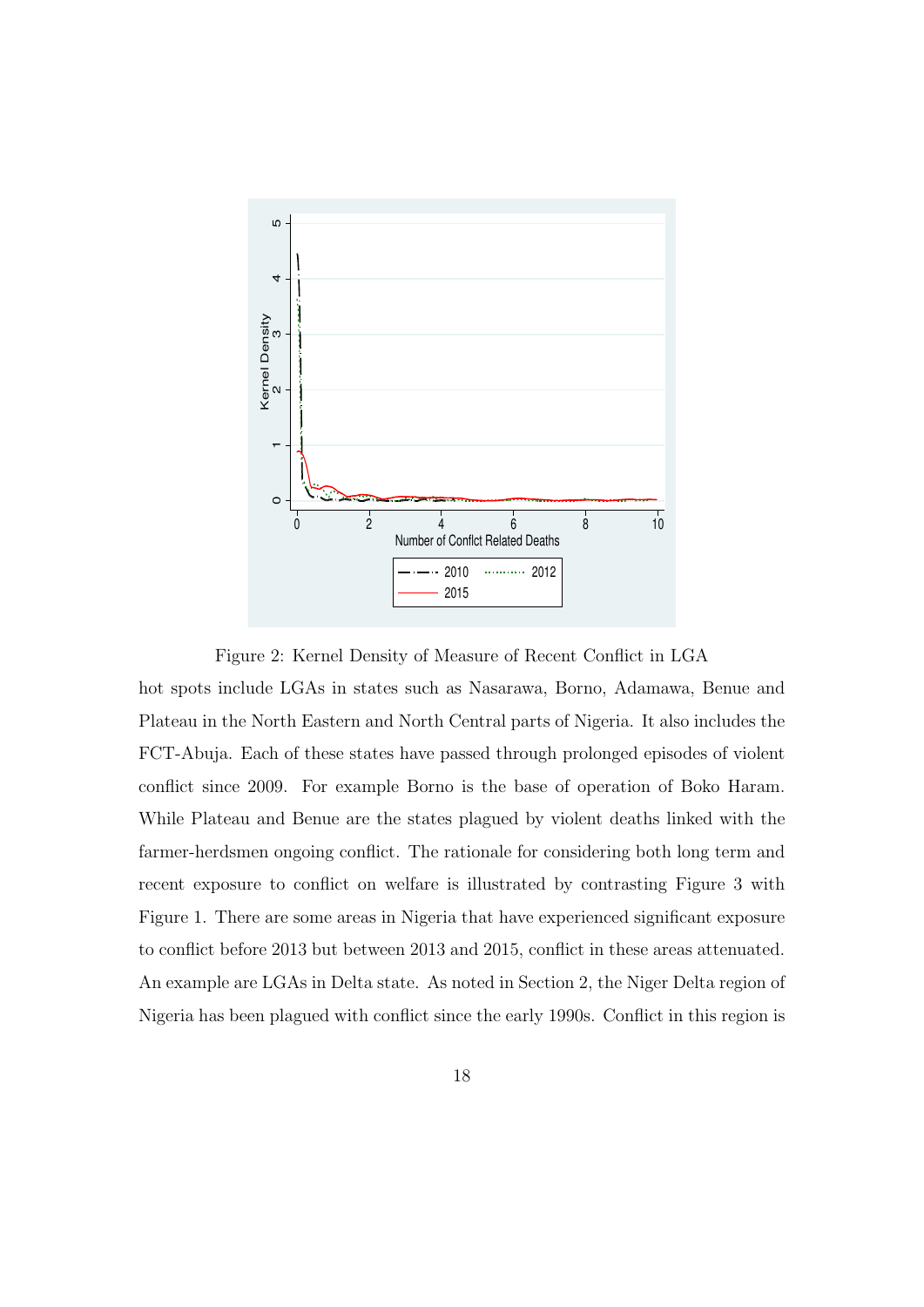

Figure 3: Evolution of Conflict Exposure in Nigeria 1997-2015.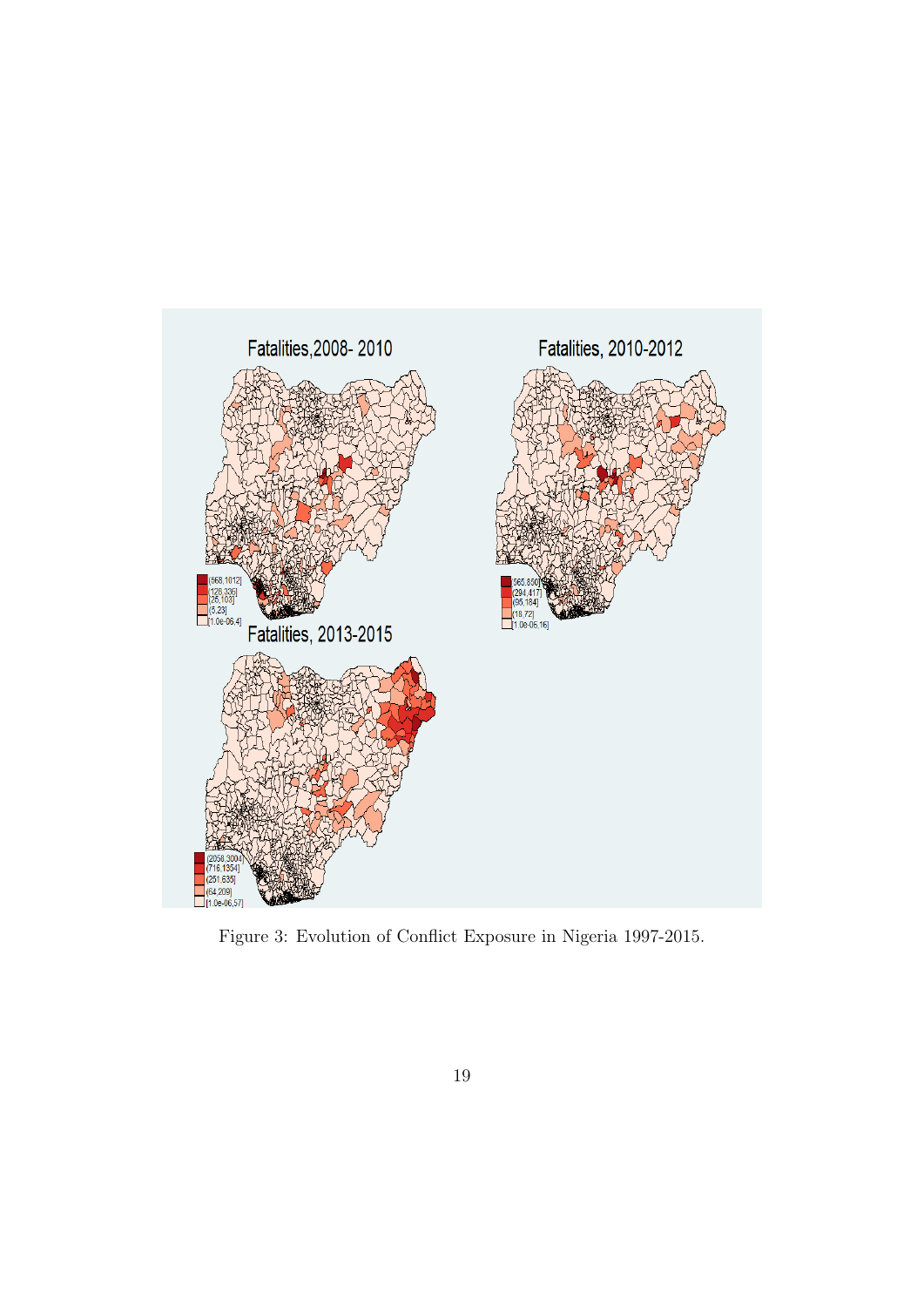linked with tension between locals (Niger Delta minority ethnic groups) and foreign oil producers and the government. This tension has been attributed to locals feeling exploited because they do not feel they are reaping the benefits of oil being derived from their land. While this south-south region of Nigeria has had one of the highest conflict exposures between 2008-2015, focusing on just the recent exposure (2013- 2015) captured in the 3 map in figure 3 suggests minimal conflict exposure. Hence for the Niger Delta region making use of ACLED data from just the 2013-2015 period is misleading with respect to conflict exposure over the last 2 decades.

We focus on the impact of conflict on welfare in this paper. Our dependent variables are commonly used measures of welfare. In particular we consider the impact of conflict exposure on total household income and the impact on income per adult equivalent. We follow the Atkinson (1983) approach of measuring welfare using income given some of the challenges we had with the expenditure data of the LSMS. We also consider other more broad measures of welfare including poverty incidence, poverty gap and poverty severity. We derive the poverty line for each year of data using information from the World Bank and convert these poverty lines to Naira ( Nigeria's currency) using the relevant exchange rates for each year of the data. We also convert all monetary values to real values with a base year of 2010.

The data set also includes a number of specific household and individual characteristics which we include as controls. In particular, we use a dummy variable to control for exposure to other idiosyncratic shocks such as the death or disability of an adult working, death of someone who sends remittances, illness of income earning member or job loss. In addition to the information about conflict and socioeconomic conditions captured in the GHS-panel, we also used information on rainfall and population density in our analysis. We obtained rainfall data from the Central Bank of Nigeria(CBN) annual statistics for 2016 while information on land surface area and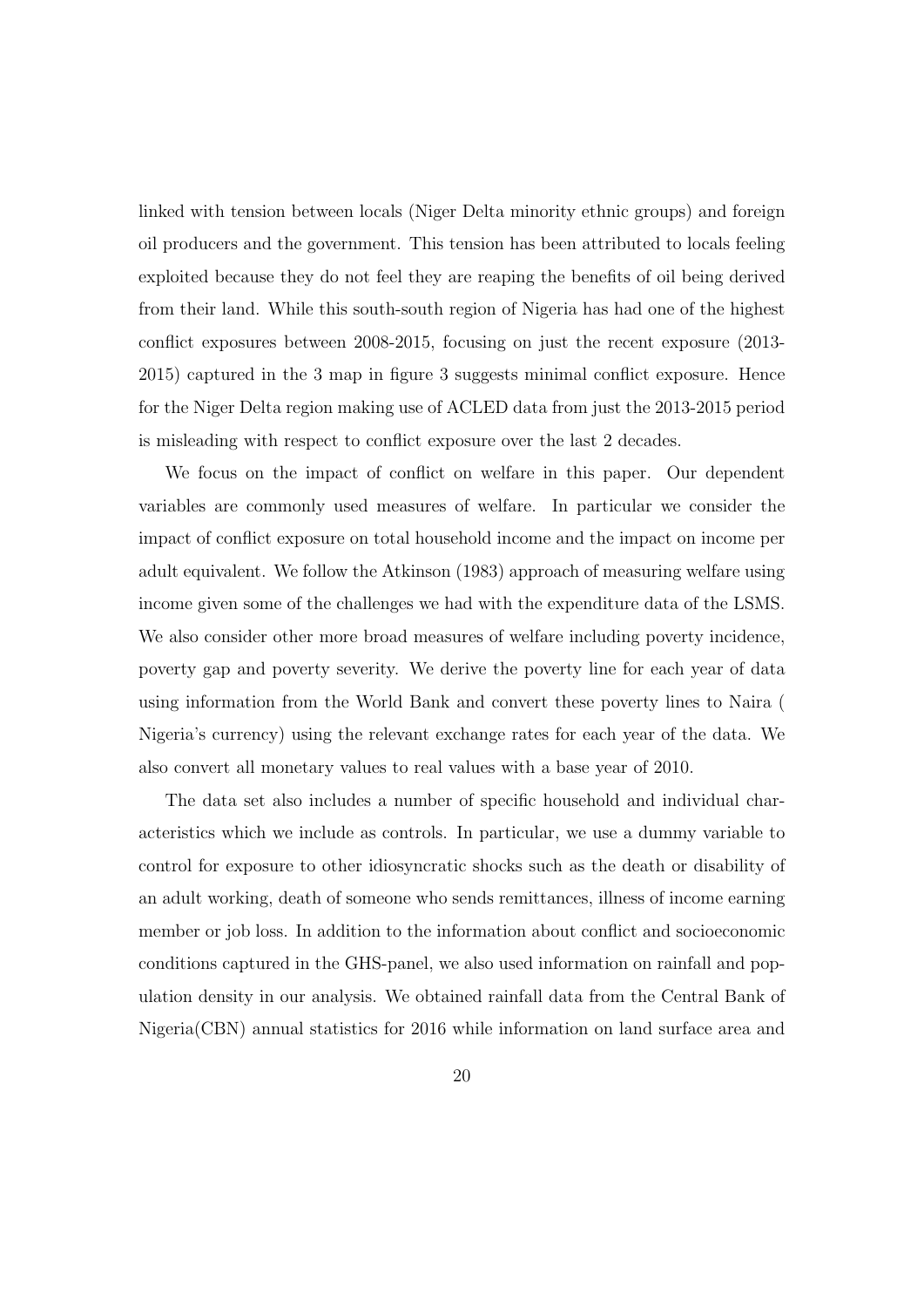population for each states were sourced from the National Population Commission. Summary statistics for the variables we used in our analysis can be found in Table 1. Summary statistics for the full data and the balanced panel (which we use in our analysis) are presented. Table 1: Summary Statistics

| Panel $\overline{A}$               |              | <b>Full Sample</b> |              | <b>Balanced Panel</b> |
|------------------------------------|--------------|--------------------|--------------|-----------------------|
|                                    |              | $N = 91352$        |              | $N=72,984$            |
| Variable                           | Mean         | <b>SD</b>          | Mean         | <b>SD</b>             |
| Age $(Years)$                      | 23.79        | 19.83              | 25.29        | 19.86                 |
| $Ages^2$                           | 83601        | 959.24             | 1415.57      | $1033.89\,$           |
| Urban                              | 0.28         | 0.45               | 0.26         | 0.44                  |
| Male                               | 0.49         | 0.5                | 0.5          | $0.5\,$               |
| Years of Schooling                 | 5.53         | 5.3                | 5.55         | 5.25                  |
| Real Wage Income (Naira/Yr)        | 176222.71    | $2.39E + 07$       | 101661.58    | $2.03E + 06$          |
| Real Per Capita Income (Naira/Yr)  | 269053.69    | $1.14E + 07$       | 199255.67    | $4.36E + 06$          |
| Real Total HH income (Naira/Yr)    | $1.65E + 06$ | $5.65E + 07$       | $1.31E + 06$ | $2.09E + 07$          |
| Poverty Severity                   | 0.43         | 0.38               | 0.43         | 0.38                  |
| Poverty GAP                        | 0.53         | 0.39               | 0.52         | 0.39                  |
| Poverty Incidence                  | 0.72         | 0.45               | 0.72         | 0.45                  |
| Rainfall (Millimeters)             | 1495.63      | 785.1              | 1516.55      | 777.72                |
| LGA Land Area $(Km^2)$             | 27003.75     | 18607.91           | 26019.26     | 17246.16              |
| Exposure to Shock                  | 0.37         | 0.48               | 0.37         | 0.48                  |
| Recent Conflict Deaths             | 33.62        | 198.83             | 19.78        | 128.12                |
| Long Term Conflict Death           | 65.84        | 311.82             | 50.81        | 257.13                |
| Population LGA                     | 255115.29    | 165890.18          | 249141.02    | 156371.44             |
| Long Term Death per LGA pop $(\%)$ | 0.02         | 0.08               | 0.02         | 0.06                  |
| Recent Deaths per LGA pop $(\%)$   | 0.01         | 0.06               | 0.01         | 0.04                  |
| Population Density                 | 335.09       | 454.07             | 336.42       | 443.38                |
| HouseHold Size                     | 8.19         | 3.72               | 8.12         | 3.47                  |
| Av.Labour wage(Naira/Day)          | 886.168      | 590.967            | 877.225      | 591.120               |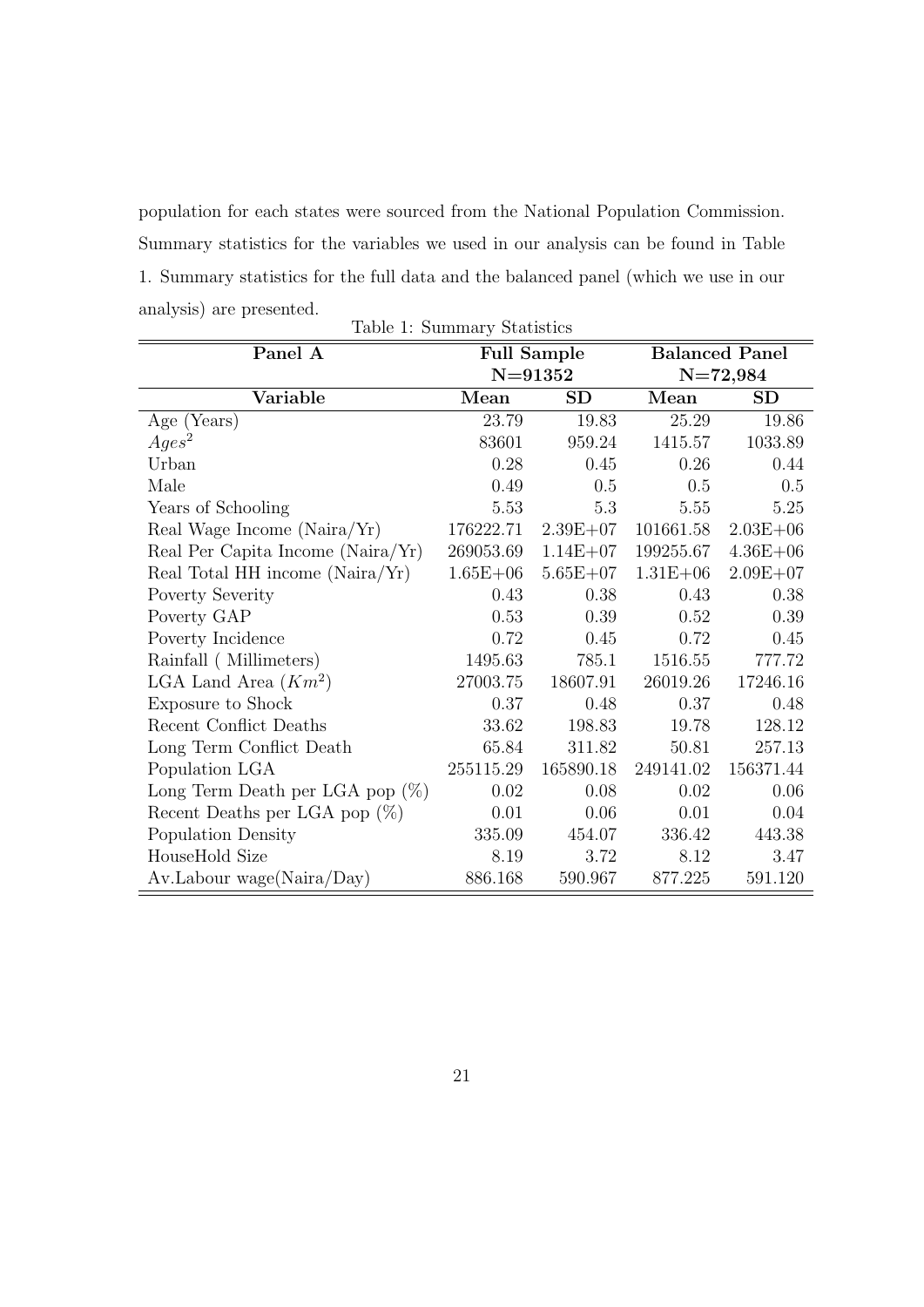|                         | <b>Full Sample</b> |             |       | <b>Balanced Panel</b>       |
|-------------------------|--------------------|-------------|-------|-----------------------------|
|                         |                    | $N = 91352$ |       | $N = 72,984$                |
| Variable                | Mean               | SD          | Mean  | <b>SD</b>                   |
| Panel B                 |                    |             |       | Infrastructural Access      |
|                         |                    |             |       | (Proportion of Individuals) |
| Gov.Sec Sch             | 0.386              | 0.487       | 0.390 | 0.488                       |
| health centre           | 0.593              | 0.491       | 0.591 | 0.492                       |
| Public hospital         | 0.184              | 0.388       | 0.184 | 0.388                       |
| Primary.hospital        | 0.422              | 0.494       | 0.406 | 0.491                       |
| Pharmacy                | 0.274              | 0.446       | 0.267 | 0.442                       |
| Cell phone              | 0.174              | 0.379       | 0.175 | 0.380                       |
| Post office             | 0.199              | 0.399       | 0.193 | 0.395                       |
| Bus. stop               | 0.361              | 0.480       | 0.357 | 0.479                       |
| Internet cafe           | 0.188              | 0.390       | 0.179 | 0.384                       |
| Bank                    | 0.278              | 0.448       | 0.261 | 0.439                       |
| Micro finance           | 0.378              | 0.485       | 0.357 | 0.479                       |
| Police station          | 0.284              | 0.451       | 0.275 | 0.447                       |
| Market                  | 0.444              | 0.497       | 0.442 | 0.497                       |
| Community centre        | 0.416              | 0.493       | 0.414 | 0.493                       |
| Fire station            | 0.325              | 0.468       | 0.307 | 0.461                       |
| Panel C                 |                    |             |       | Social Network Membership   |
|                         |                    |             |       | (Number)                    |
| Village Association     | 1.205              | 2.872       | 1.223 | 2.836                       |
| Agri. Cooperative       | 0.942              | 2.473       | 0.947 | 2.463                       |
| Savings Cooperative     | 1.155              | 5.171       | 1.149 | 5.255                       |
| <b>Bus Association</b>  | 1.670              | 10.116      | 1.682 | 10.787                      |
| Women Group             | 2.108              | 4.531       | 2.130 | 4.574                       |
| Community health centre | 0.445              | 1.685       | 0.450 | 1.674                       |
| Community School        | 0.799              | 1.985       | 0.818 | 2.036                       |
| <b>NGO</b>              | 0.088              | 0.418       | 0.089 | 0.423                       |
| Vigilante Group         | 0.890              | 1.793       | 0.889 | 1.841                       |
| Disabled Association    | 0.132              | 0.543       | 0.130 | 0.542                       |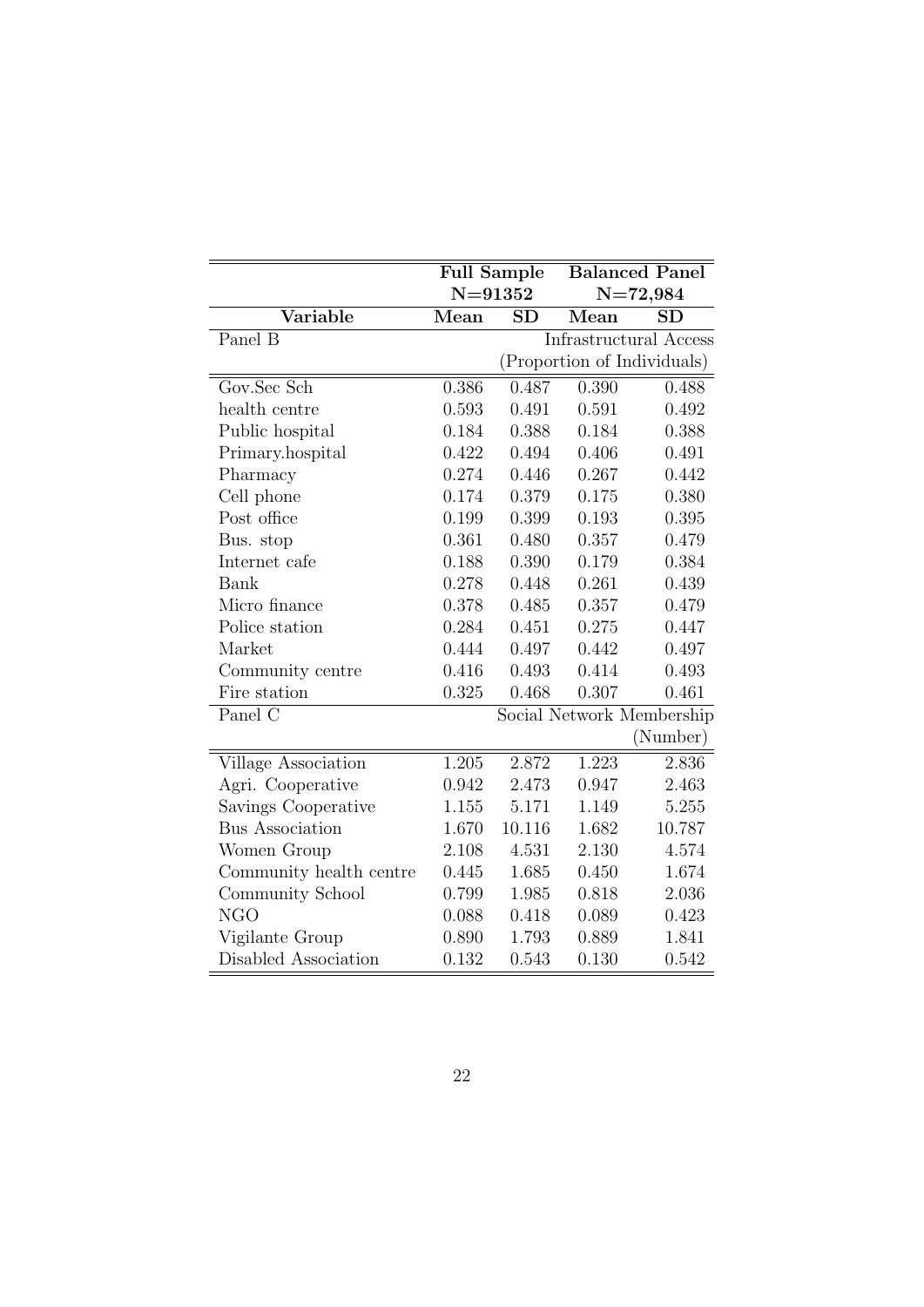### 6 Results and Robustness Checks

Table 2 presents the fixed effects estimates from our parsimonious model estimated at the household level using standard control variables that potentially could affect the probability of being poor. These variables include age, years of education, amount of rainfall received. In Table 3 we present estimates from our parsimonious fixed effect model estimated at the individual level versus the household level. In columns(1), (3) and (5) we include the recent conflict measure in our estimation while in columns (2), (4) and (6) we use the long term conflict measure.

Both tables show regression results using three poverty measures (incidence, gap and severity) as the dependent variables. In Table  $2$  and  $3$  we present all coefficient estimates from the regression primarily to illustrate that estimates of control variables in a simple model have expected signs.

The results in both tables suggest a positive correlation between exposure to conflict and poverty incidence, poverty gap and poverty severity both in the long term and in the short term. This result suggests that as a household is exposed to higher levels of conflict, the probability the household becomes poor increases. Also increased exposure to conflict is correlated with a higher poverty gap and also increased poverty severity.

We also explore other measures of welfare. In particular we investigate if exposure to conflict affects a households' per capita income and total income. The results from our estimation are summarized in Table 4. In Panel A the results of the parsimonious regression is summarized. In columns (1) and (2) the results using real income per capita as the dependent variable is summarized while in columns (3) and (4) the results using real total household income is summarized.<sup>11</sup> For conciseness in Table

<sup>11</sup>We estimate the model using the natural log of income and per capita income is measured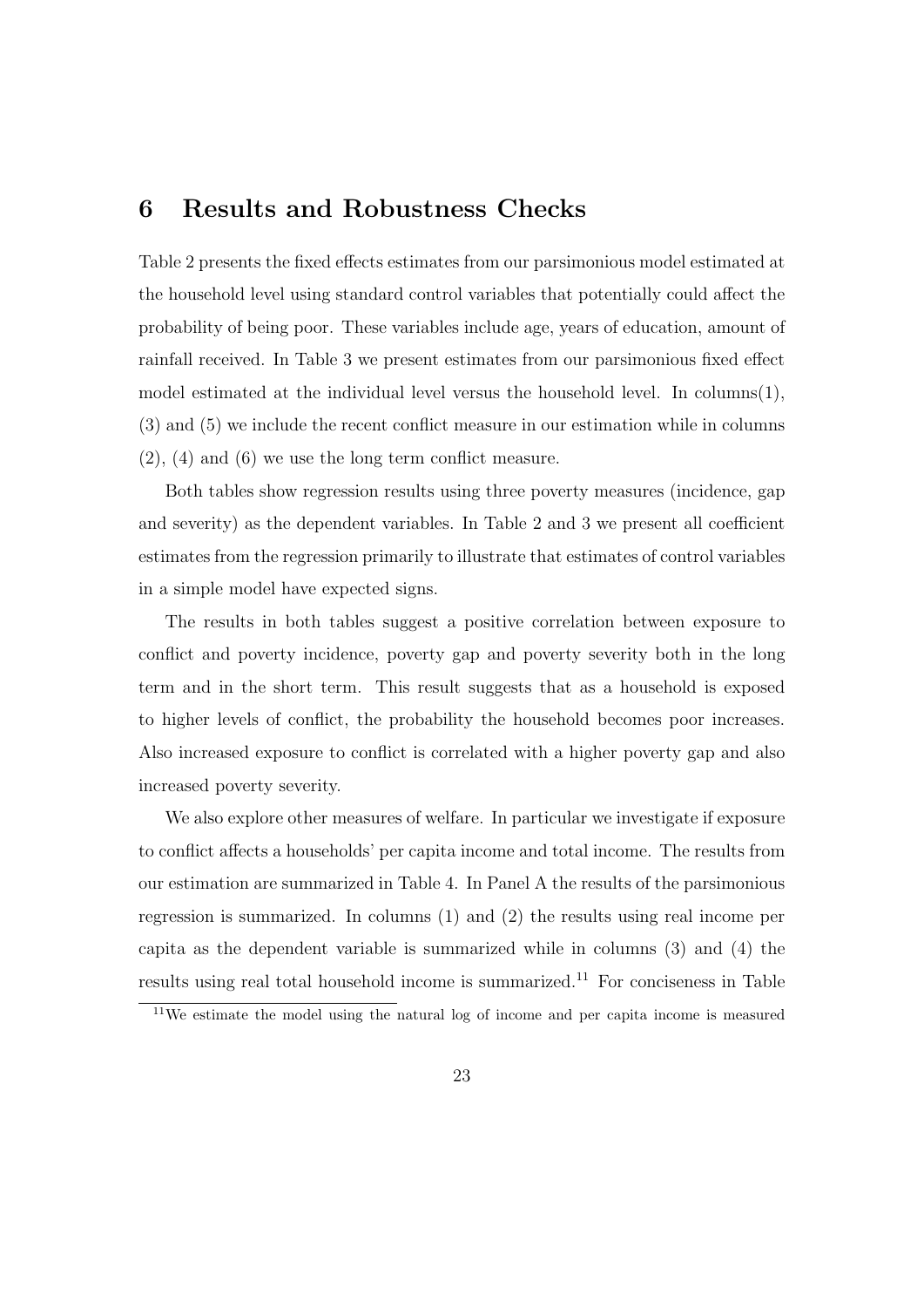4, we only present the estimates of the conflict measure (which is our variable of interest) along side our general exposure to shock dummy. In Panel A our result suggests a statistically significant negative relationship between recent conflict and a households' per capita income but not long term conflict. A similar trend is noted for total income, which is summarized in columns (3) and (4) of panel A.

Despite the strengths of a fixed effect estimation strategy, we recognize its limitations. While a fixed effects strategy reduces the potential of deriving estimates that are not consistent, it may not fully eliminate potential bias in our coefficients of interest. As noted above, a fixed effect strategy allows us to identify effect using variation at the individual or household level over time thus eliminating potential bias due to time invariant unoberservables. We worry about these time invariant unobservables because they could be potentially correlated with our exposure to conflict measures and our measures of welfare. However, a fixed effects strategy does not fully eliminate the potential of deriving biased estimates because there is still a possibility that our measures of welfare could be correlated with time varying variable not included in the analysis and also correlated wit our dependent variable. We attempt to reduce this potential source of bias by including control variables that are time varying and may be correlated with an individual's exposure to conflict and potentially affect welfare of individuals and households.

Some of the control variables we include have been shown in previous research to affect welfare. For example rainfall, population density, market access, social services, proxies for social capital and proxies for economic services in communities. The results from running the fixed effect models with these time varying controls are summarized in Table 4 panel B, Table 5, Table 6 and Table 7.

dividing real income by adult equivalency versus just household size.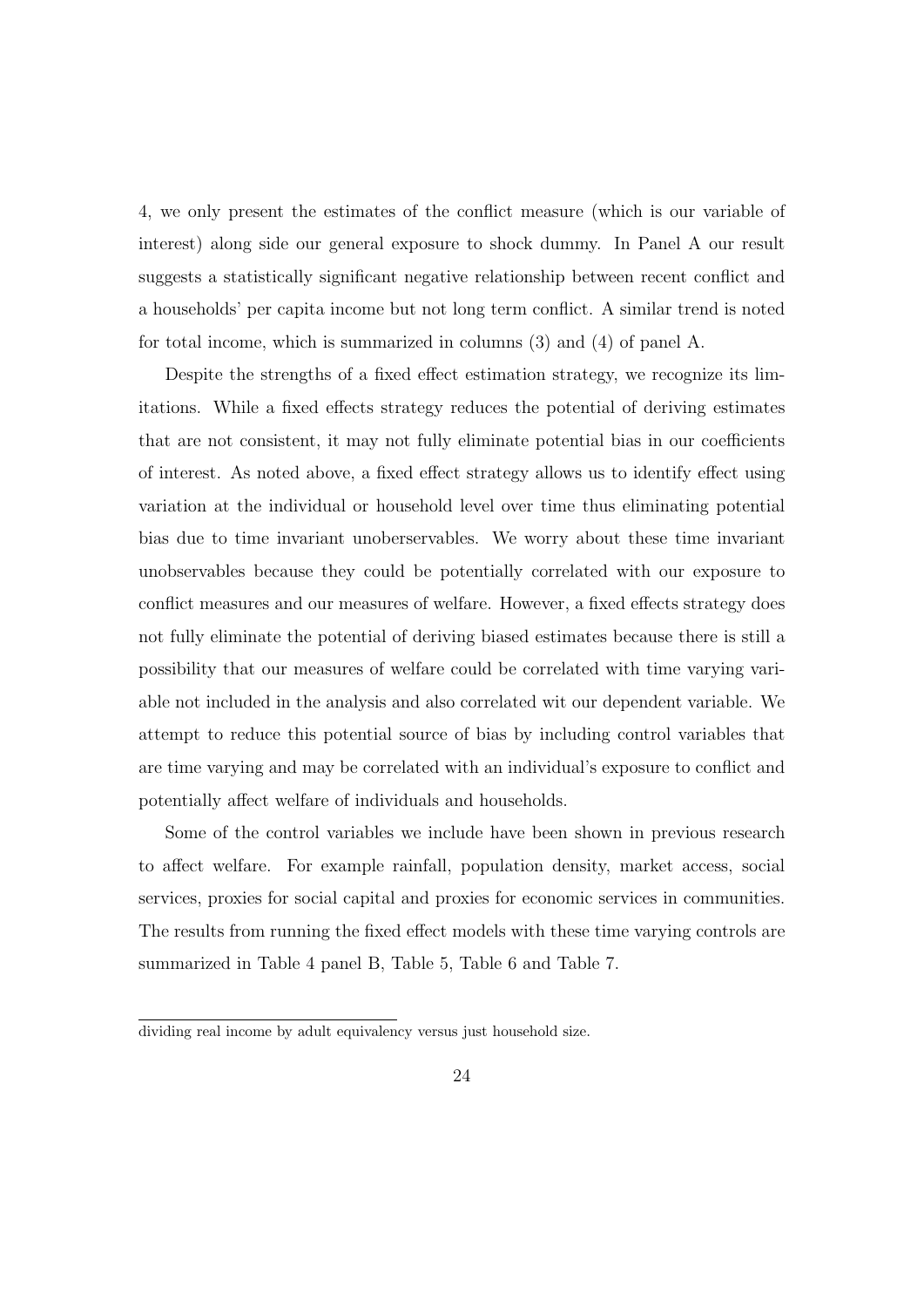|                             |            | Poverty Incidence |                 | Poverty Gap     |             | Poverty Severity |
|-----------------------------|------------|-------------------|-----------------|-----------------|-------------|------------------|
|                             | (1)        | (2)               | (3)             | (4)             | (5)         | (6)              |
|                             | b/sec      | b/se              | b/se            | b/se            | b/se        | b/se             |
| Years of School             | $-0.003$   | $-0.003$          | $-0.005**$      | $-0.005**$      | $-0.005***$ | $-0.005***$      |
|                             | (0.002)    | (0.002)           | (0.002)         | (0.002)         | (0.002)     | (0.002)          |
| Age                         | $-0.003$   | $-0.003$          | $-0.005$        | $-0.005$        | $-0.006$    | $-0.006$         |
|                             | (0.005)    | (0.005)           | (0.004)         | (0.004)         | (0.004)     | (0.004)          |
| $Age^2$                     | 0.000      | 0.000             | 0.000           | 0.000           | 0.000       | 0.000            |
|                             | (0.000)    | (0.000)           | (0.000)         | (0.000)         | (0.000)     | (0.000)          |
| Exposure to Shock           | $0.030**$  | $0.030**$         | 0.017           | 0.016           | 0.012       | $0.012\,$        |
|                             | (0.014)    | (0.014)           | (0.011)         | (0.011)         | (0.011)     | (0.011)          |
| Recent Conflict Exposure    | $0.605***$ |                   | $0.521***$      |                 | $0.462***$  |                  |
|                             | (0.199)    |                   | (0.136)         |                 | (0.135)     |                  |
| Rainfall                    | $-0.000$   | $-0.000$          | $-0.000**$      | $-0.000**$      | $-0.000**$  | $-0.000**$       |
|                             | (0.000)    | (0.000)           | (0.000)         | (0.000)         | (0.000)     | (0.000)          |
| Population Density          | 0.000      | 0.000             | $0.001^{***}\;$ | $0.001^{***}\;$ | $0.001***$  | $0.001^{***}\,$  |
|                             | (0.000)    | (0.000)           | (0.000)         | (0.000)         | (0.000)     | (0.000)          |
| Year 2012                   | $-0.008$   | $-0.008$          | $-0.028**$      | $-0.028***$     | $-0.043***$ | $-0.043***$      |
|                             | (0.013)    | (0.013)           | (0.011)         | (0.011)         | (0.011)     | (0.011)          |
| Year 2015                   | $0.196***$ | $0.197***$        | $0.197***$      | $0.198***$      | $0.178***$  | $0.179***$       |
|                             | (0.016)    | (0.016)           | (0.014)         | (0.014)         | (0.014)     | (0.014)          |
| Long-term Conflict Exposure |            | $0.324*$          |                 | $0.313^{***}\,$ |             | $0.277**$        |
|                             |            | (0.168)           |                 | (0.116)         |             | (0.120)          |
| Constant                    | $0.618***$ | $0.614***$        | $0.426***$      | $0.422***$      | $0.326**$   | $0.322**$        |
|                             | (0.157)    | (0.158)           | (0.131)         | (0.131)         | (0.134)     | (0.134)          |
| $\overline{R^2}$            | 0.079      | 0.078             | 0.138           | 0.137           | 0.141       | 0.141            |
| $\mathbf N$                 | 10505      | 10505             | 10505           | 10505           | 10505       | 10505            |

Table 2: Effect of Conflict on Poverty (Parsimonious Household level Models)

Note: For a description of the variables, see Table 1.

Robust standard errors in parentheses. \*\*\* p*<*0.01, \*\* p*<*0.05, \* p*<*0.1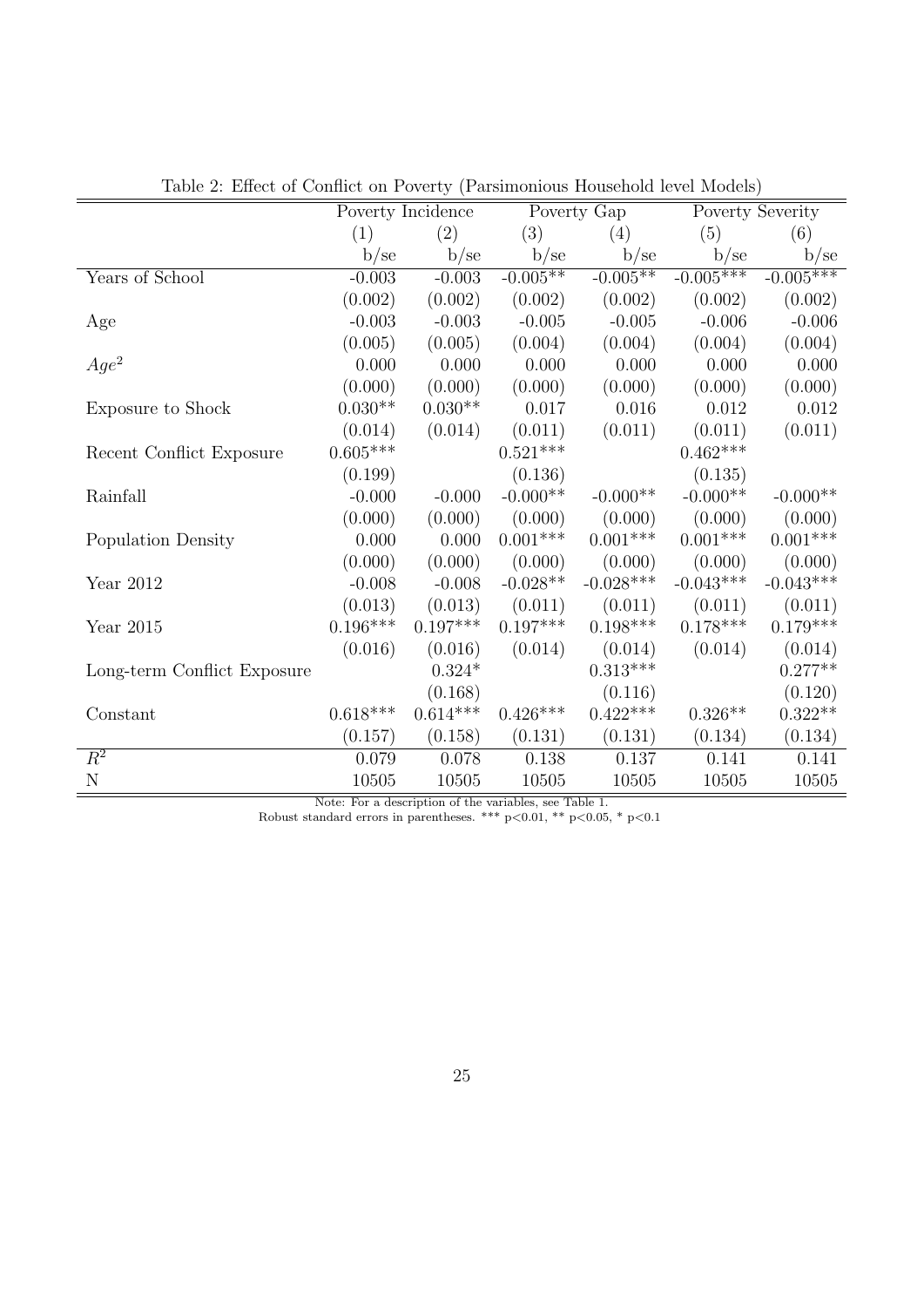|                             |            | Poverty Incidence |             | Poverty Gap |                 | Poverty Severity       |
|-----------------------------|------------|-------------------|-------------|-------------|-----------------|------------------------|
|                             | (1)        | (2)               | (3)         | (4)         | (5)             | (6)                    |
|                             | b/sec      | b/se              | b/se        | b/se        | b/se            | b/se                   |
| Years of School             | $-0.002**$ | $-0.002**$        | $-0.003***$ | $-0.003***$ | $-0.003***$     | $-0.004***$            |
|                             | (0.001)    | (0.001)           | (0.001)     | (0.001)     | (0.001)         | (0.001)                |
| Age                         | $-0.001$   | $-0.001$          | $-0.001$    | $-0.001$    | $-0.002$        | $-0.001$               |
|                             | (0.002)    | (0.002)           | (0.001)     | (0.001)     | (0.001)         | (0.001)                |
| $Age^2$                     | 0.000      | 0.000             | 0.000       | 0.000       | 0.000           | 0.000                  |
|                             | (0.000)    | (0.000)           | (0.000)     | (0.000)     | (0.000)         | (0.000)                |
| Exposure to Shock           | $0.034***$ | $0.034***$        | $0.021***$  | $0.020***$  | $0.016^{***}\,$ | $0.016^{***}\,$        |
|                             | (0.006)    | (0.006)           | (0.005)     | (0.005)     | (0.005)         | (0.005)                |
| Recent Conflict Exposure    | $0.328***$ |                   | $0.307***$  |             | $0.284***$      |                        |
|                             | (0.083)    |                   | (0.055)     |             | (0.053)         |                        |
| Rainfall                    | 0.000      | 0.000             | $-0.000$    | $-0.000$    | $-0.000*$       | $-0.000*$              |
|                             | (0.000)    | (0.000)           | (0.000)     | (0.000)     | (0.000)         | (0.000)                |
| Population Density          | $0.000**$  | $0.000**$         | $0.000***$  | $0.000$ *** | $0.001^{***}\;$ | $0.001***$             |
|                             | (0.000)    | (0.000)           | (0.000)     | (0.000)     | (0.000)         | (0.000)                |
| Year 2012                   | $-0.010*$  | $-0.011*$         | $-0.022***$ | $-0.022***$ | $-0.035***$     | $-0.036***$            |
|                             | (0.006)    | (0.006)           | (0.005)     | (0.005)     | (0.005)         | (0.005)                |
| Year 2015                   | $0.215***$ | $0.215***$        | $0.231***$  | $0.230***$  | $0.211***$      | $0.210***$             |
|                             | (0.008)    | (0.008)           | (0.007)     | (0.007)     | (0.007)         | (0.007)                |
| Long-term Conflict Exposure |            | $0.218***$        |             | $0.234***$  |                 | $0.226^{\ast\ast\ast}$ |
|                             |            | (0.068)           |             | (0.049)     |                 | (0.050)                |
| Constant                    | $0.536***$ | $0.535***$        | $0.310***$  | $0.308***$  | $0.187***$      | $0.184***$             |
|                             | (0.037)    | (0.037)           | (0.031)     | (0.031)     | (0.031)         | (0.031)                |
| $R^2$                       | 0.087      | 0.087             | 0.161       | 0.161       | 0.163           | 0.163                  |
| $\overline{N}$              | 52324      | 52324             | 52324       | 52324       | 52324           | 52324                  |

Table 3: Effect of Conflict on Poverty (Parsimonious Individual level Models)

Note: For a description of the variables, see Table 1.

Robust standard errors clustered at the household level in parentheses. \*\*\* p*<*0.01, \*\* p*<*0.05, \* p*<*0.1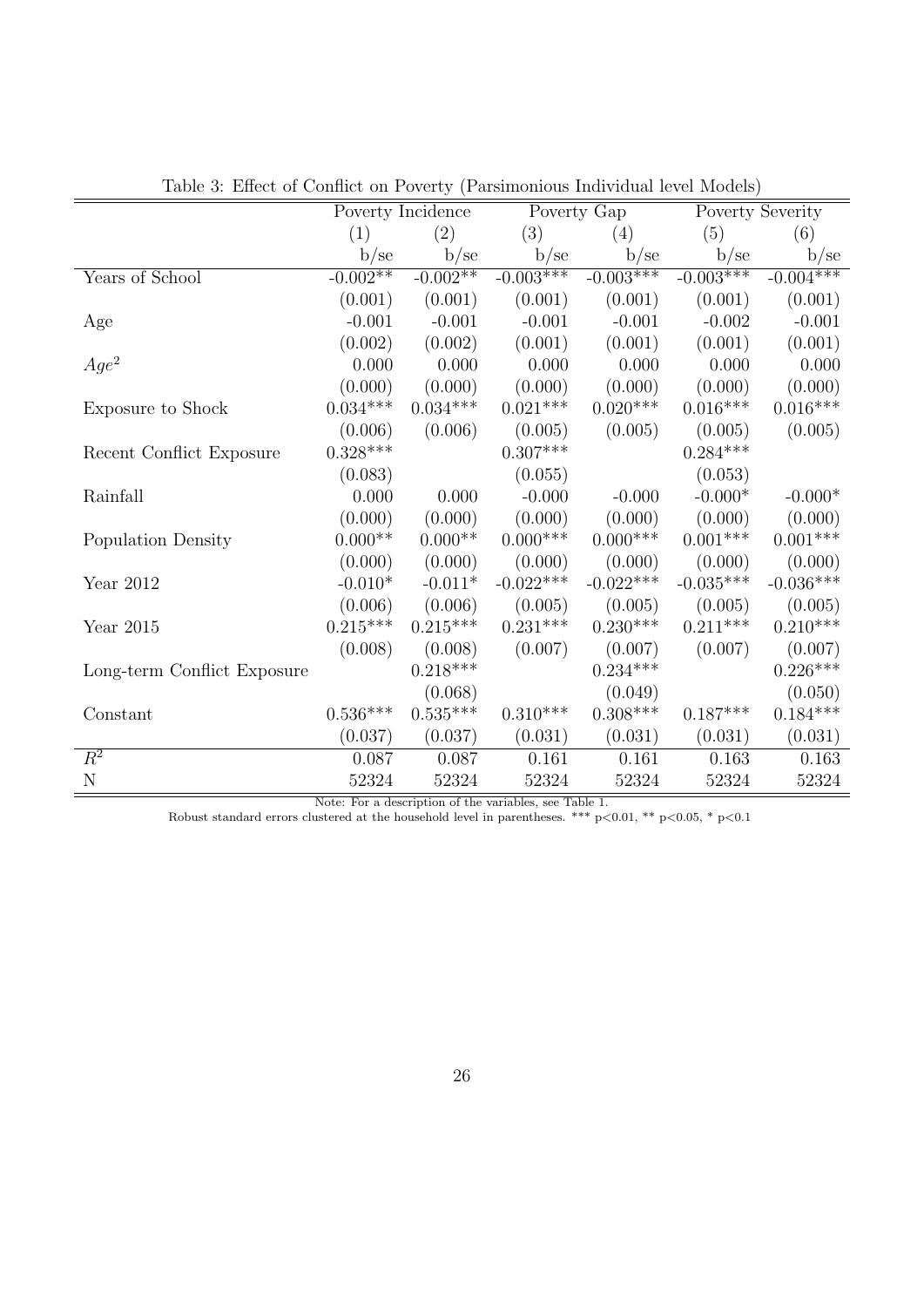| Panel A                     |             |                              | Parsimonious    |             |
|-----------------------------|-------------|------------------------------|-----------------|-------------|
|                             |             | Per capita income            | Total income    |             |
| Variables                   | (1)         | (2)                          | (3)             | (4)         |
|                             | b/se        | b/se                         | b/se            | b/se        |
| Exposure to Shock           | $-0.042$    | $-0.041$                     | $-0.043$        | $-0.043$    |
|                             | (0.053)     | (0.053)                      | (0.052)         | (0.052)     |
| Recent Conflict Exposure    | $-1.208**$  |                              | $-0.934*$       |             |
|                             | (0.565)     |                              | (0.552)         |             |
| Long-term Conflict Exposure |             | $-0.901$                     |                 | $-0.637$    |
|                             |             | (0.559)                      |                 | (0.542)     |
| Constant                    | $10.225***$ | $10.235***$                  | $10.657***$     | $10.663***$ |
|                             | (0.700)     | (0.700)                      | (0.695)         | (0.695)     |
| $\overline{R^2}$            | 0.071       | 0.071                        | 0.085           | 0.085       |
| N                           | 9451        | 9451                         | 9451            | 9451        |
| Panel B                     |             |                              | Full Regression |             |
|                             |             | Impact of Conflict on Income |                 |             |
| Exposure to Shock           | 0.012       | 0.014                        | 0.009           | 0.012       |
|                             | (0.067)     | (0.067)                      | (0.066)         | (0.066)     |
| Recent Conflict Exposure    | $-1.652**$  |                              | $-1.481**$      |             |
|                             | (0.673)     |                              | (0.653)         |             |
| Long-term Conflict Exposure |             | $-1.753***$                  |                 | $-1.711***$ |
|                             |             | (0.614)                      |                 | (0.575)     |
| Constant                    | $10.702***$ | $10.745***$                  | $10.530***$     | $10.575***$ |
|                             | (0.879)     | (0.876)                      | (0.871)         | (0.867)     |
| $\overline{R^2}$            | 0.071       | 0.072                        | 0.080           | 0.081       |
| N                           | 7165        | 7165                         | 7165            | 7165        |

Table 4: Effect of Conflict on Income- Household Level Models

Note: Controls for parsimonious regressions (Panel A) similar to those in Tables 2 and 3; controls for full regression (Panel B) similar to those in Tables 5 and 6. Robust standard errors in parentheses. \*\*\* p*<*0.01, \*\* p*<*0.05, \* p*<*0.1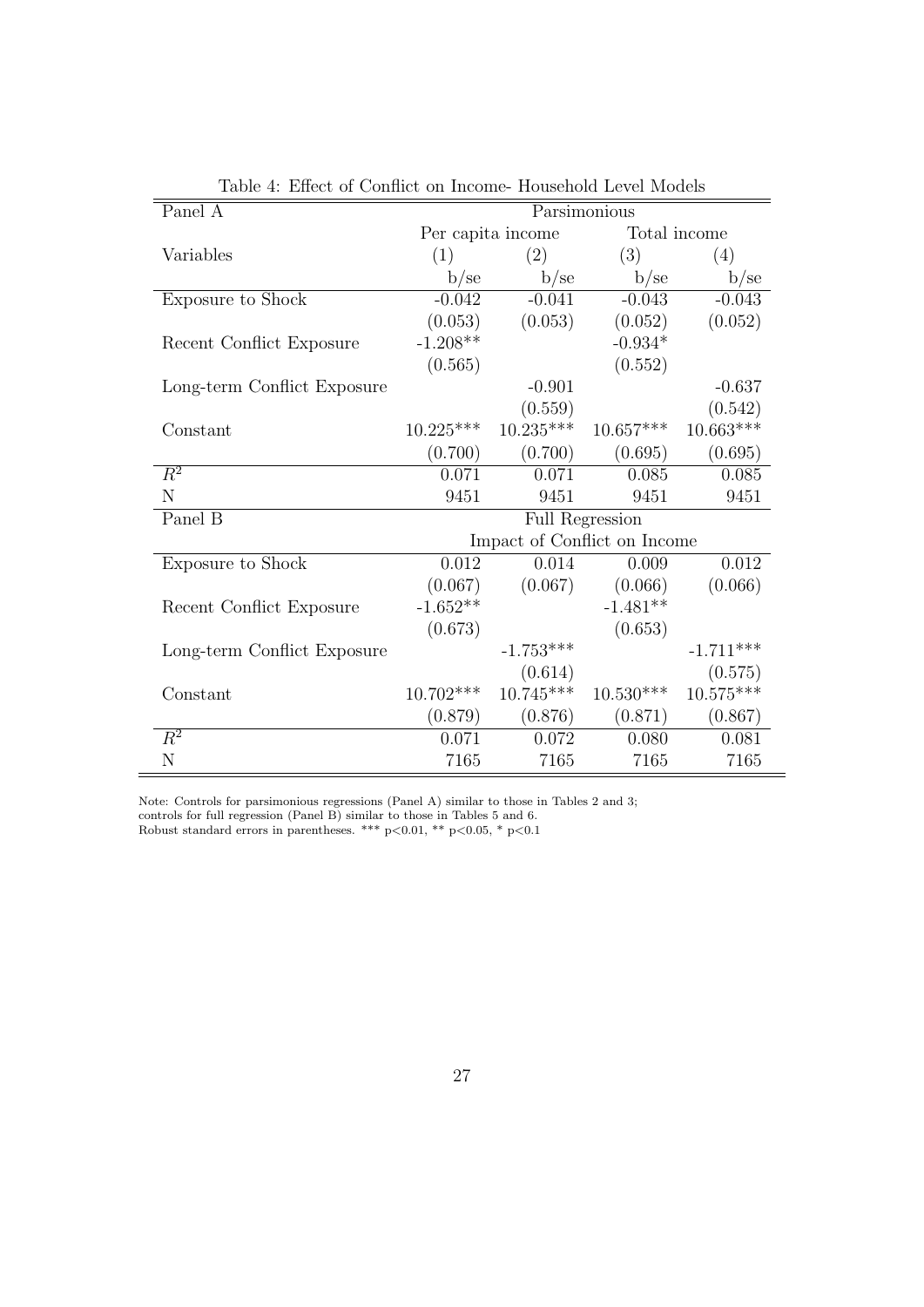| ranic a.                    |            | THE LITTLE OF COMME ON T OVER BY |             |             | Triodoctiona Licvel Model |               |
|-----------------------------|------------|----------------------------------|-------------|-------------|---------------------------|---------------|
|                             |            | Poverty Incidence                |             | Poverty Gap | Poverty Severity          |               |
| Variables                   | (1)        | (2)                              | (3)         | (4)         | (5)                       | (6)           |
|                             | $b$ /se    | $b$ /se                          | $b$ /se     | b/se        | b/se                      | $b$ /se       |
| Years of School             | $-0.002$   | $-0.002$                         | $-0.005**$  | $-0.005**$  | $-0.005**$                | $-0.005**$    |
|                             | (0.003)    | (0.003)                          | (0.002)     | (0.002)     | (0.002)                   | (0.002)       |
| Age                         | $-0.003$   | $-0.003$                         | $-0.006$    | $-0.006$    | $-0.008$                  | $-0.008$      |
|                             | (0.006)    | (0.006)                          | (0.005)     | (0.005)     | (0.005)                   | (0.005)       |
| $Aqe^2$                     | 0.000      | 0.000                            | 0.000       | 0.000       | 0.000                     | 0.000         |
|                             | (0.000)    | (0.000)                          | (0.000)     | (0.000)     | (0.000)                   | (0.000)       |
| Exposure to Shock           | 0.013      | 0.013                            | 0.006       | 0.006       | 0.004                     | 0.004         |
|                             | (0.016)    | (0.016)                          | (0.013)     | (0.013)     | (0.012)                   | (0.012)       |
| Recent Conflict Exposure    | $0.596**$  |                                  | $0.627***$  |             | $0.585***$                |               |
|                             | (0.278)    |                                  | (0.171)     |             | (0.165)                   |               |
| Long-term Conflict          |            | $0.450*$                         |             | $0.571***$  |                           | $0.551***$    |
| Exposure                    |            | (0.241)                          |             | (0.138)     |                           | (0.137)       |
| Rainfall                    | 0.000      | 0.000                            | 0.000       | 0.000       | $-0.000$                  | $-0.000$      |
|                             | (0.000)    | (0.000)                          | (0.000)     | (0.000)     | (0.000)                   | (0.000)       |
| Population Density          | 0.000      | 0.000                            | $0.000*$    | $0.000*$    | $0.001***$                | $0.001***$    |
|                             | (0.000)    | (0.000)                          | (0.000)     | (0.000)     | (0.000)                   | (0.000)       |
| Year 2012                   | 0.003      | 0.001                            | $-0.020$    | $-0.022$    | $-0.032**$                | $-0.033**$    |
|                             | (0.017)    | (0.017)                          | (0.014)     | (0.014)     | (0.013)                   | (0.014)       |
| Year 2015                   | $0.185***$ | $0.183***$                       | $0.184***$  | $0.181***$  | $0.165***$                | $0.162***$    |
|                             | (0.024)    | (0.024)                          | (0.020)     | (0.020)     | (0.020)                   | (0.020)       |
| Household Size              | $0.029***$ | $0.029***$                       | $0.025***$  | $0.025***$  | $0.019***$                | $0.019***$    |
|                             | (0.008)    | (0.008)                          | (0.007)     | (0.007)     | (0.007)                   | (0.007)       |
| <b>Busstop Availability</b> | $0.039**$  | $0.038**$                        | 0.016       | 0.014       | 0.009                     | 0.008         |
|                             | (0.018)    | (0.018)                          | (0.015)     | (0.015)     | (0.015)                   | (0.015)       |
| Market Availability         | $-0.013$   | $-0.012$                         | 0.009       | 0.010       | 0.011                     | 0.012         |
|                             | (0.020)    | (0.020)                          | (0.016)     | (0.016)     | (0.015)                   | (0.015)       |
| Num. Agric Coop             | 0.004      | 0.004                            | 0.002       | 0.002       | 0.002                     | 0.002         |
|                             | (0.003)    | (0.003)                          | (0.002)     | (0.002)     | (0.002)                   | (0.002)       |
| Num. Bus Assoc.             | $-0.000$   | $-0.000$                         | $-0.001***$ | $-0.001***$ | $-0.001***$               | $-0.001***$   |
|                             | (0.000)    | (0.000)                          | (0.000)     | (0.000)     | (0.000)                   | (0.000)       |
| Num of Vigilante Grps       | $0.011***$ | $0.011***$                       | $0.010***$  | $0.011***$  | $0.010***$                | $0.010***$    |
|                             | (0.003)    | (0.003)                          | (0.003)     | (0.003)     | (0.003)                   | (0.003)       |
| Police St Availability      | $-0.015$   | $-0.016$                         | $-0.013$    | $-0.015$    | $-0.011$                  | $-0.012$      |
|                             | (0.020)    | (0.020)                          | (0.017)     | (0.017)     | (0.017)                   | (0.017)       |
| Constant                    | $0.431**$  | $0.421**$                        | 0.262       | 0.249       | 0.177                     | 0.163         |
|                             | (0.197)    | (0.197)                          | (0.168)     | (0.168)     | (0.165)                   | (0.165)       |
| $R^2$                       | 0.106      | 0.105                            | 0.169       | 0.168       | 0.164                     |               |
| $\mathbf N$                 | 8092       | 8092                             | 8092        | 8092        | 8092                      | 0.164<br>8092 |

Table 5: The Effect of Conflict on Poverty (Household Level Model)

Note: For a description of the variables, see Table 1.

Robust standard errors in parentheses. \*\*\* p*<*0.01, \*\* p*<*0.05, \* p*<*0.1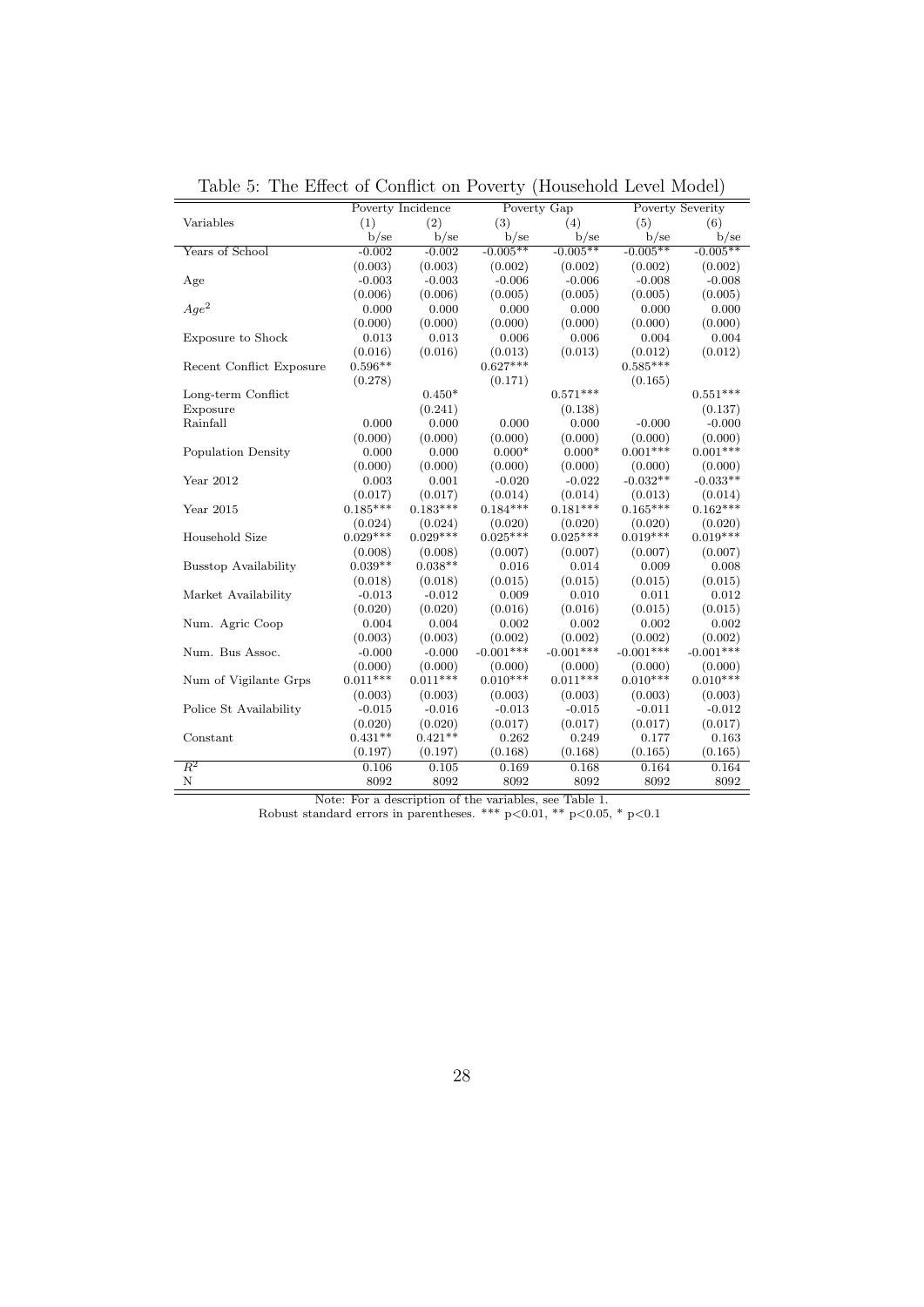| (1)<br>(2)<br>(3)<br>(4)<br>(5)<br>Variables<br>(6)<br>b/se<br>b/se<br>$b$ /se<br>b/se<br>b/se<br>b/sec<br>$-0.003***$<br>$-0.003***$<br>$-0.003***$<br>$-0.003***$<br>Years of School<br>$-0.001$<br>$-0.001$<br>(0.001)<br>(0.001)<br>(0.001)<br>(0.001)<br>(0.001)<br>(0.001)<br>$-0.002$<br>$-0.001$<br>$-0.003*$<br>$-0.002$<br>$-0.002$<br>$-0.002$<br>Age<br>(0.002)<br>(0.002)<br>(0.002)<br>(0.002)<br>(0.002)<br>(0.002)<br>$Age^2$<br>0.000<br>0.000<br>0.000<br>0.000<br>0.000<br>0.000<br>(0.000)<br>(0.000)<br>(0.000)<br>(0.000)<br>(0.000)<br>(0.000)<br>$0.021***$<br>$0.021***$<br>$0.009*$<br>0.009<br>0.006<br>Exposure to Shock<br>0.007<br>(0.007)<br>(0.006)<br>(0.006)<br>(0.005)<br>(0.007)<br>(0.005)<br>$0.409***$<br>$0.419***$<br>$0.238**$<br>Recent Conflict Exposure<br>(0.072)<br>(0.069)<br>(0.113)<br>$0.219**$<br>$0.428***$<br>Long-term Conflict<br>$0.443***$<br>(0.096)<br>(0.061)<br>(0.062)<br>Exposure<br>$0.000***$<br>$0.000***$<br>$0.000**$<br>$0.000**$<br>0.000<br>Rainfall<br>0.000<br>(0.000)<br>(0.000)<br>(0.000)<br>(0.000)<br>(0.000)<br>(0.000)<br>$0.000***$<br>$0.000***$<br>$0.001***$<br>$0.001***$<br>$0.000*$<br>$0.000*$<br>Population Density<br>(0.000)<br>(0.000)<br>(0.000)<br>(0.000)<br>(0.000)<br>(0.000)<br>$-0.022***$<br>$-0.012*$<br>$-0.024***$<br>Year 2012<br>0.001<br>0.000<br>$-0.010$<br>(0.008)<br>(0.008)<br>(0.006)<br>(0.006)<br>(0.006)<br>(0.006)<br>$0.212***$<br>$0.202***$<br>$0.211***$<br>$0.222***$<br>$0.219***$<br>$0.198***$<br>Year 2015<br>(0.010)<br>(0.009)<br>(0.009)<br>(0.012)<br>(0.012)<br>(0.010)<br>$0.012***$<br>$0.018***$<br>$0.012***$<br>$0.017***$<br>$0.015***$<br>$0.015***$<br>Household Size<br>(0.003)<br>(0.003)<br>(0.003)<br>(0.003)<br>(0.003)<br>(0.003)<br>$0.045***$<br>$0.044***$<br>$0.025***$<br>$0.023***$<br>$0.021***$<br>$0.020***$<br><b>Busstop Availability</b><br>(0.009)<br>(0.007)<br>(0.007)<br>(0.007)<br>(0.007)<br>(0.009)<br>$-0.030***$<br>$-0.029***$<br>$-0.002$<br>0.003<br>Market Availability<br>$-0.002$<br>0.002<br>(0.007)<br>(0.007)<br>(0.007)<br>(0.007)<br>(0.009)<br>(0.009)<br>$0.005***$<br>$0.005***$<br>$0.003***$<br>$0.003***$<br>$0.003**$<br>$0.003**$<br>Num. Agric Coops.<br>(0.001)<br>(0.001)<br>(0.001)<br>(0.001)<br>(0.001)<br>(0.001)<br>$-0.001***$<br>$-0.001***$<br>$-0.001***$<br>$-0.001***$<br>$-0.001***$<br>$-0.001***$<br>Num. Bus Assoc.<br>(0.000)<br>(0.000)<br>(0.000)<br>(0.000)<br>(0.000)<br>(0.000)<br>$0.010***$<br>$0.010***$<br>$0.009***$<br>$0.009***$<br>$0.008***$<br>$0.009***$<br>Num. Vigilant Grps.<br>(0.002)<br>(0.001)<br>(0.002)<br>(0.001)<br>(0.001)<br>(0.001)<br>$-0.001$<br>$-0.001$<br>$-0.010$<br>$-0.010$<br>$-0.010$<br>$-0.011$<br>Police St Availability<br>(0.010)<br>(0.008)<br>(0.008)<br>(0.008)<br>(0.010)<br>(0.008)<br>$0.378***$<br>$0.374***$<br>$0.132***$<br>$0.121**$<br>0.008<br>$-0.003$<br>Constant<br>(0.059)<br>(0.059)<br>(0.048)<br>(0.048)<br>(0.047)<br>(0.048)<br>$\overline{R^2}$<br>0.113<br>0.113<br>0.191<br>0.191<br>0.187<br>0.187<br>$\mathbf N$<br>40351<br>40351<br>40351<br>40351<br>40351<br>40351 |  | Poverty Incidence | Poverty Gap | <b>Poverty Severity</b> |
|------------------------------------------------------------------------------------------------------------------------------------------------------------------------------------------------------------------------------------------------------------------------------------------------------------------------------------------------------------------------------------------------------------------------------------------------------------------------------------------------------------------------------------------------------------------------------------------------------------------------------------------------------------------------------------------------------------------------------------------------------------------------------------------------------------------------------------------------------------------------------------------------------------------------------------------------------------------------------------------------------------------------------------------------------------------------------------------------------------------------------------------------------------------------------------------------------------------------------------------------------------------------------------------------------------------------------------------------------------------------------------------------------------------------------------------------------------------------------------------------------------------------------------------------------------------------------------------------------------------------------------------------------------------------------------------------------------------------------------------------------------------------------------------------------------------------------------------------------------------------------------------------------------------------------------------------------------------------------------------------------------------------------------------------------------------------------------------------------------------------------------------------------------------------------------------------------------------------------------------------------------------------------------------------------------------------------------------------------------------------------------------------------------------------------------------------------------------------------------------------------------------------------------------------------------------------------------------------------------------------------------------------------------------------------------------------------------------------------------------------------------------------------------------------------------------------------------------------------------------------------------------------------------------------------------------------------------------------------------------------------------------------------------------------------------------------------------------------------------------------------------------------------------|--|-------------------|-------------|-------------------------|
|                                                                                                                                                                                                                                                                                                                                                                                                                                                                                                                                                                                                                                                                                                                                                                                                                                                                                                                                                                                                                                                                                                                                                                                                                                                                                                                                                                                                                                                                                                                                                                                                                                                                                                                                                                                                                                                                                                                                                                                                                                                                                                                                                                                                                                                                                                                                                                                                                                                                                                                                                                                                                                                                                                                                                                                                                                                                                                                                                                                                                                                                                                                                                            |  |                   |             |                         |
|                                                                                                                                                                                                                                                                                                                                                                                                                                                                                                                                                                                                                                                                                                                                                                                                                                                                                                                                                                                                                                                                                                                                                                                                                                                                                                                                                                                                                                                                                                                                                                                                                                                                                                                                                                                                                                                                                                                                                                                                                                                                                                                                                                                                                                                                                                                                                                                                                                                                                                                                                                                                                                                                                                                                                                                                                                                                                                                                                                                                                                                                                                                                                            |  |                   |             |                         |
|                                                                                                                                                                                                                                                                                                                                                                                                                                                                                                                                                                                                                                                                                                                                                                                                                                                                                                                                                                                                                                                                                                                                                                                                                                                                                                                                                                                                                                                                                                                                                                                                                                                                                                                                                                                                                                                                                                                                                                                                                                                                                                                                                                                                                                                                                                                                                                                                                                                                                                                                                                                                                                                                                                                                                                                                                                                                                                                                                                                                                                                                                                                                                            |  |                   |             |                         |
|                                                                                                                                                                                                                                                                                                                                                                                                                                                                                                                                                                                                                                                                                                                                                                                                                                                                                                                                                                                                                                                                                                                                                                                                                                                                                                                                                                                                                                                                                                                                                                                                                                                                                                                                                                                                                                                                                                                                                                                                                                                                                                                                                                                                                                                                                                                                                                                                                                                                                                                                                                                                                                                                                                                                                                                                                                                                                                                                                                                                                                                                                                                                                            |  |                   |             |                         |
|                                                                                                                                                                                                                                                                                                                                                                                                                                                                                                                                                                                                                                                                                                                                                                                                                                                                                                                                                                                                                                                                                                                                                                                                                                                                                                                                                                                                                                                                                                                                                                                                                                                                                                                                                                                                                                                                                                                                                                                                                                                                                                                                                                                                                                                                                                                                                                                                                                                                                                                                                                                                                                                                                                                                                                                                                                                                                                                                                                                                                                                                                                                                                            |  |                   |             |                         |
|                                                                                                                                                                                                                                                                                                                                                                                                                                                                                                                                                                                                                                                                                                                                                                                                                                                                                                                                                                                                                                                                                                                                                                                                                                                                                                                                                                                                                                                                                                                                                                                                                                                                                                                                                                                                                                                                                                                                                                                                                                                                                                                                                                                                                                                                                                                                                                                                                                                                                                                                                                                                                                                                                                                                                                                                                                                                                                                                                                                                                                                                                                                                                            |  |                   |             |                         |
|                                                                                                                                                                                                                                                                                                                                                                                                                                                                                                                                                                                                                                                                                                                                                                                                                                                                                                                                                                                                                                                                                                                                                                                                                                                                                                                                                                                                                                                                                                                                                                                                                                                                                                                                                                                                                                                                                                                                                                                                                                                                                                                                                                                                                                                                                                                                                                                                                                                                                                                                                                                                                                                                                                                                                                                                                                                                                                                                                                                                                                                                                                                                                            |  |                   |             |                         |
|                                                                                                                                                                                                                                                                                                                                                                                                                                                                                                                                                                                                                                                                                                                                                                                                                                                                                                                                                                                                                                                                                                                                                                                                                                                                                                                                                                                                                                                                                                                                                                                                                                                                                                                                                                                                                                                                                                                                                                                                                                                                                                                                                                                                                                                                                                                                                                                                                                                                                                                                                                                                                                                                                                                                                                                                                                                                                                                                                                                                                                                                                                                                                            |  |                   |             |                         |
|                                                                                                                                                                                                                                                                                                                                                                                                                                                                                                                                                                                                                                                                                                                                                                                                                                                                                                                                                                                                                                                                                                                                                                                                                                                                                                                                                                                                                                                                                                                                                                                                                                                                                                                                                                                                                                                                                                                                                                                                                                                                                                                                                                                                                                                                                                                                                                                                                                                                                                                                                                                                                                                                                                                                                                                                                                                                                                                                                                                                                                                                                                                                                            |  |                   |             |                         |
|                                                                                                                                                                                                                                                                                                                                                                                                                                                                                                                                                                                                                                                                                                                                                                                                                                                                                                                                                                                                                                                                                                                                                                                                                                                                                                                                                                                                                                                                                                                                                                                                                                                                                                                                                                                                                                                                                                                                                                                                                                                                                                                                                                                                                                                                                                                                                                                                                                                                                                                                                                                                                                                                                                                                                                                                                                                                                                                                                                                                                                                                                                                                                            |  |                   |             |                         |
|                                                                                                                                                                                                                                                                                                                                                                                                                                                                                                                                                                                                                                                                                                                                                                                                                                                                                                                                                                                                                                                                                                                                                                                                                                                                                                                                                                                                                                                                                                                                                                                                                                                                                                                                                                                                                                                                                                                                                                                                                                                                                                                                                                                                                                                                                                                                                                                                                                                                                                                                                                                                                                                                                                                                                                                                                                                                                                                                                                                                                                                                                                                                                            |  |                   |             |                         |
|                                                                                                                                                                                                                                                                                                                                                                                                                                                                                                                                                                                                                                                                                                                                                                                                                                                                                                                                                                                                                                                                                                                                                                                                                                                                                                                                                                                                                                                                                                                                                                                                                                                                                                                                                                                                                                                                                                                                                                                                                                                                                                                                                                                                                                                                                                                                                                                                                                                                                                                                                                                                                                                                                                                                                                                                                                                                                                                                                                                                                                                                                                                                                            |  |                   |             |                         |
|                                                                                                                                                                                                                                                                                                                                                                                                                                                                                                                                                                                                                                                                                                                                                                                                                                                                                                                                                                                                                                                                                                                                                                                                                                                                                                                                                                                                                                                                                                                                                                                                                                                                                                                                                                                                                                                                                                                                                                                                                                                                                                                                                                                                                                                                                                                                                                                                                                                                                                                                                                                                                                                                                                                                                                                                                                                                                                                                                                                                                                                                                                                                                            |  |                   |             |                         |
|                                                                                                                                                                                                                                                                                                                                                                                                                                                                                                                                                                                                                                                                                                                                                                                                                                                                                                                                                                                                                                                                                                                                                                                                                                                                                                                                                                                                                                                                                                                                                                                                                                                                                                                                                                                                                                                                                                                                                                                                                                                                                                                                                                                                                                                                                                                                                                                                                                                                                                                                                                                                                                                                                                                                                                                                                                                                                                                                                                                                                                                                                                                                                            |  |                   |             |                         |
|                                                                                                                                                                                                                                                                                                                                                                                                                                                                                                                                                                                                                                                                                                                                                                                                                                                                                                                                                                                                                                                                                                                                                                                                                                                                                                                                                                                                                                                                                                                                                                                                                                                                                                                                                                                                                                                                                                                                                                                                                                                                                                                                                                                                                                                                                                                                                                                                                                                                                                                                                                                                                                                                                                                                                                                                                                                                                                                                                                                                                                                                                                                                                            |  |                   |             |                         |
|                                                                                                                                                                                                                                                                                                                                                                                                                                                                                                                                                                                                                                                                                                                                                                                                                                                                                                                                                                                                                                                                                                                                                                                                                                                                                                                                                                                                                                                                                                                                                                                                                                                                                                                                                                                                                                                                                                                                                                                                                                                                                                                                                                                                                                                                                                                                                                                                                                                                                                                                                                                                                                                                                                                                                                                                                                                                                                                                                                                                                                                                                                                                                            |  |                   |             |                         |
|                                                                                                                                                                                                                                                                                                                                                                                                                                                                                                                                                                                                                                                                                                                                                                                                                                                                                                                                                                                                                                                                                                                                                                                                                                                                                                                                                                                                                                                                                                                                                                                                                                                                                                                                                                                                                                                                                                                                                                                                                                                                                                                                                                                                                                                                                                                                                                                                                                                                                                                                                                                                                                                                                                                                                                                                                                                                                                                                                                                                                                                                                                                                                            |  |                   |             |                         |
|                                                                                                                                                                                                                                                                                                                                                                                                                                                                                                                                                                                                                                                                                                                                                                                                                                                                                                                                                                                                                                                                                                                                                                                                                                                                                                                                                                                                                                                                                                                                                                                                                                                                                                                                                                                                                                                                                                                                                                                                                                                                                                                                                                                                                                                                                                                                                                                                                                                                                                                                                                                                                                                                                                                                                                                                                                                                                                                                                                                                                                                                                                                                                            |  |                   |             |                         |
|                                                                                                                                                                                                                                                                                                                                                                                                                                                                                                                                                                                                                                                                                                                                                                                                                                                                                                                                                                                                                                                                                                                                                                                                                                                                                                                                                                                                                                                                                                                                                                                                                                                                                                                                                                                                                                                                                                                                                                                                                                                                                                                                                                                                                                                                                                                                                                                                                                                                                                                                                                                                                                                                                                                                                                                                                                                                                                                                                                                                                                                                                                                                                            |  |                   |             |                         |
|                                                                                                                                                                                                                                                                                                                                                                                                                                                                                                                                                                                                                                                                                                                                                                                                                                                                                                                                                                                                                                                                                                                                                                                                                                                                                                                                                                                                                                                                                                                                                                                                                                                                                                                                                                                                                                                                                                                                                                                                                                                                                                                                                                                                                                                                                                                                                                                                                                                                                                                                                                                                                                                                                                                                                                                                                                                                                                                                                                                                                                                                                                                                                            |  |                   |             |                         |
|                                                                                                                                                                                                                                                                                                                                                                                                                                                                                                                                                                                                                                                                                                                                                                                                                                                                                                                                                                                                                                                                                                                                                                                                                                                                                                                                                                                                                                                                                                                                                                                                                                                                                                                                                                                                                                                                                                                                                                                                                                                                                                                                                                                                                                                                                                                                                                                                                                                                                                                                                                                                                                                                                                                                                                                                                                                                                                                                                                                                                                                                                                                                                            |  |                   |             |                         |
|                                                                                                                                                                                                                                                                                                                                                                                                                                                                                                                                                                                                                                                                                                                                                                                                                                                                                                                                                                                                                                                                                                                                                                                                                                                                                                                                                                                                                                                                                                                                                                                                                                                                                                                                                                                                                                                                                                                                                                                                                                                                                                                                                                                                                                                                                                                                                                                                                                                                                                                                                                                                                                                                                                                                                                                                                                                                                                                                                                                                                                                                                                                                                            |  |                   |             |                         |
|                                                                                                                                                                                                                                                                                                                                                                                                                                                                                                                                                                                                                                                                                                                                                                                                                                                                                                                                                                                                                                                                                                                                                                                                                                                                                                                                                                                                                                                                                                                                                                                                                                                                                                                                                                                                                                                                                                                                                                                                                                                                                                                                                                                                                                                                                                                                                                                                                                                                                                                                                                                                                                                                                                                                                                                                                                                                                                                                                                                                                                                                                                                                                            |  |                   |             |                         |
|                                                                                                                                                                                                                                                                                                                                                                                                                                                                                                                                                                                                                                                                                                                                                                                                                                                                                                                                                                                                                                                                                                                                                                                                                                                                                                                                                                                                                                                                                                                                                                                                                                                                                                                                                                                                                                                                                                                                                                                                                                                                                                                                                                                                                                                                                                                                                                                                                                                                                                                                                                                                                                                                                                                                                                                                                                                                                                                                                                                                                                                                                                                                                            |  |                   |             |                         |
|                                                                                                                                                                                                                                                                                                                                                                                                                                                                                                                                                                                                                                                                                                                                                                                                                                                                                                                                                                                                                                                                                                                                                                                                                                                                                                                                                                                                                                                                                                                                                                                                                                                                                                                                                                                                                                                                                                                                                                                                                                                                                                                                                                                                                                                                                                                                                                                                                                                                                                                                                                                                                                                                                                                                                                                                                                                                                                                                                                                                                                                                                                                                                            |  |                   |             |                         |
|                                                                                                                                                                                                                                                                                                                                                                                                                                                                                                                                                                                                                                                                                                                                                                                                                                                                                                                                                                                                                                                                                                                                                                                                                                                                                                                                                                                                                                                                                                                                                                                                                                                                                                                                                                                                                                                                                                                                                                                                                                                                                                                                                                                                                                                                                                                                                                                                                                                                                                                                                                                                                                                                                                                                                                                                                                                                                                                                                                                                                                                                                                                                                            |  |                   |             |                         |
|                                                                                                                                                                                                                                                                                                                                                                                                                                                                                                                                                                                                                                                                                                                                                                                                                                                                                                                                                                                                                                                                                                                                                                                                                                                                                                                                                                                                                                                                                                                                                                                                                                                                                                                                                                                                                                                                                                                                                                                                                                                                                                                                                                                                                                                                                                                                                                                                                                                                                                                                                                                                                                                                                                                                                                                                                                                                                                                                                                                                                                                                                                                                                            |  |                   |             |                         |
|                                                                                                                                                                                                                                                                                                                                                                                                                                                                                                                                                                                                                                                                                                                                                                                                                                                                                                                                                                                                                                                                                                                                                                                                                                                                                                                                                                                                                                                                                                                                                                                                                                                                                                                                                                                                                                                                                                                                                                                                                                                                                                                                                                                                                                                                                                                                                                                                                                                                                                                                                                                                                                                                                                                                                                                                                                                                                                                                                                                                                                                                                                                                                            |  |                   |             |                         |
|                                                                                                                                                                                                                                                                                                                                                                                                                                                                                                                                                                                                                                                                                                                                                                                                                                                                                                                                                                                                                                                                                                                                                                                                                                                                                                                                                                                                                                                                                                                                                                                                                                                                                                                                                                                                                                                                                                                                                                                                                                                                                                                                                                                                                                                                                                                                                                                                                                                                                                                                                                                                                                                                                                                                                                                                                                                                                                                                                                                                                                                                                                                                                            |  |                   |             |                         |
|                                                                                                                                                                                                                                                                                                                                                                                                                                                                                                                                                                                                                                                                                                                                                                                                                                                                                                                                                                                                                                                                                                                                                                                                                                                                                                                                                                                                                                                                                                                                                                                                                                                                                                                                                                                                                                                                                                                                                                                                                                                                                                                                                                                                                                                                                                                                                                                                                                                                                                                                                                                                                                                                                                                                                                                                                                                                                                                                                                                                                                                                                                                                                            |  |                   |             |                         |
|                                                                                                                                                                                                                                                                                                                                                                                                                                                                                                                                                                                                                                                                                                                                                                                                                                                                                                                                                                                                                                                                                                                                                                                                                                                                                                                                                                                                                                                                                                                                                                                                                                                                                                                                                                                                                                                                                                                                                                                                                                                                                                                                                                                                                                                                                                                                                                                                                                                                                                                                                                                                                                                                                                                                                                                                                                                                                                                                                                                                                                                                                                                                                            |  |                   |             |                         |
|                                                                                                                                                                                                                                                                                                                                                                                                                                                                                                                                                                                                                                                                                                                                                                                                                                                                                                                                                                                                                                                                                                                                                                                                                                                                                                                                                                                                                                                                                                                                                                                                                                                                                                                                                                                                                                                                                                                                                                                                                                                                                                                                                                                                                                                                                                                                                                                                                                                                                                                                                                                                                                                                                                                                                                                                                                                                                                                                                                                                                                                                                                                                                            |  |                   |             |                         |
|                                                                                                                                                                                                                                                                                                                                                                                                                                                                                                                                                                                                                                                                                                                                                                                                                                                                                                                                                                                                                                                                                                                                                                                                                                                                                                                                                                                                                                                                                                                                                                                                                                                                                                                                                                                                                                                                                                                                                                                                                                                                                                                                                                                                                                                                                                                                                                                                                                                                                                                                                                                                                                                                                                                                                                                                                                                                                                                                                                                                                                                                                                                                                            |  |                   |             |                         |
|                                                                                                                                                                                                                                                                                                                                                                                                                                                                                                                                                                                                                                                                                                                                                                                                                                                                                                                                                                                                                                                                                                                                                                                                                                                                                                                                                                                                                                                                                                                                                                                                                                                                                                                                                                                                                                                                                                                                                                                                                                                                                                                                                                                                                                                                                                                                                                                                                                                                                                                                                                                                                                                                                                                                                                                                                                                                                                                                                                                                                                                                                                                                                            |  |                   |             |                         |
|                                                                                                                                                                                                                                                                                                                                                                                                                                                                                                                                                                                                                                                                                                                                                                                                                                                                                                                                                                                                                                                                                                                                                                                                                                                                                                                                                                                                                                                                                                                                                                                                                                                                                                                                                                                                                                                                                                                                                                                                                                                                                                                                                                                                                                                                                                                                                                                                                                                                                                                                                                                                                                                                                                                                                                                                                                                                                                                                                                                                                                                                                                                                                            |  |                   |             |                         |
|                                                                                                                                                                                                                                                                                                                                                                                                                                                                                                                                                                                                                                                                                                                                                                                                                                                                                                                                                                                                                                                                                                                                                                                                                                                                                                                                                                                                                                                                                                                                                                                                                                                                                                                                                                                                                                                                                                                                                                                                                                                                                                                                                                                                                                                                                                                                                                                                                                                                                                                                                                                                                                                                                                                                                                                                                                                                                                                                                                                                                                                                                                                                                            |  |                   |             |                         |
|                                                                                                                                                                                                                                                                                                                                                                                                                                                                                                                                                                                                                                                                                                                                                                                                                                                                                                                                                                                                                                                                                                                                                                                                                                                                                                                                                                                                                                                                                                                                                                                                                                                                                                                                                                                                                                                                                                                                                                                                                                                                                                                                                                                                                                                                                                                                                                                                                                                                                                                                                                                                                                                                                                                                                                                                                                                                                                                                                                                                                                                                                                                                                            |  |                   |             |                         |
|                                                                                                                                                                                                                                                                                                                                                                                                                                                                                                                                                                                                                                                                                                                                                                                                                                                                                                                                                                                                                                                                                                                                                                                                                                                                                                                                                                                                                                                                                                                                                                                                                                                                                                                                                                                                                                                                                                                                                                                                                                                                                                                                                                                                                                                                                                                                                                                                                                                                                                                                                                                                                                                                                                                                                                                                                                                                                                                                                                                                                                                                                                                                                            |  |                   |             |                         |
|                                                                                                                                                                                                                                                                                                                                                                                                                                                                                                                                                                                                                                                                                                                                                                                                                                                                                                                                                                                                                                                                                                                                                                                                                                                                                                                                                                                                                                                                                                                                                                                                                                                                                                                                                                                                                                                                                                                                                                                                                                                                                                                                                                                                                                                                                                                                                                                                                                                                                                                                                                                                                                                                                                                                                                                                                                                                                                                                                                                                                                                                                                                                                            |  |                   |             |                         |
|                                                                                                                                                                                                                                                                                                                                                                                                                                                                                                                                                                                                                                                                                                                                                                                                                                                                                                                                                                                                                                                                                                                                                                                                                                                                                                                                                                                                                                                                                                                                                                                                                                                                                                                                                                                                                                                                                                                                                                                                                                                                                                                                                                                                                                                                                                                                                                                                                                                                                                                                                                                                                                                                                                                                                                                                                                                                                                                                                                                                                                                                                                                                                            |  |                   |             |                         |

Table 6: Effect of Conflict on Poverty (Individual level)

Note: For a description of the variables, see Table 1.

Robust standard errors in parentheses. \*\*\* p*<*0.01, \*\* p*<*0.05, \* p*<*0.1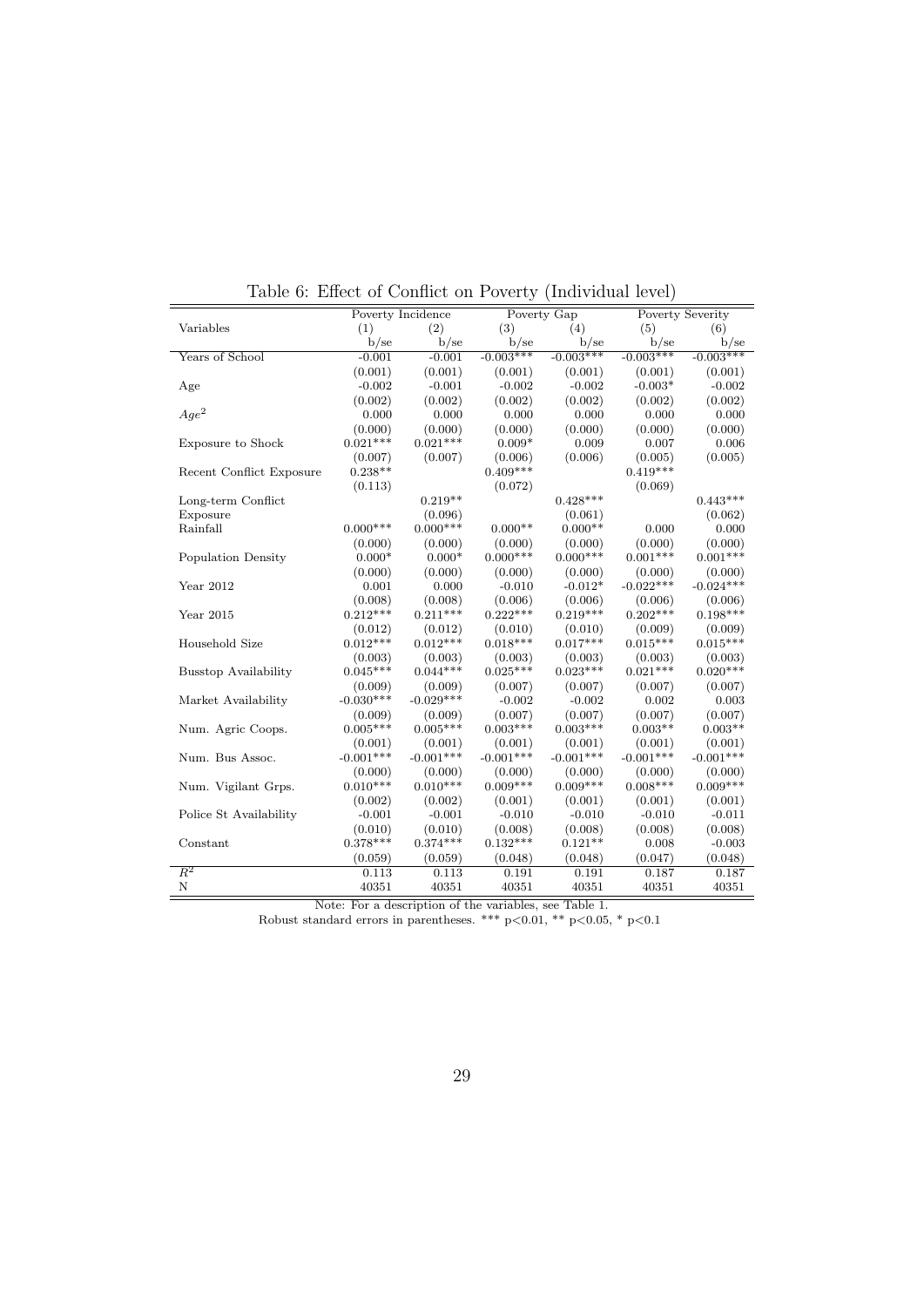The results including extra controls are consistent with our earlier finding for certain measures but in some model specifications, estimated effects are now significant. In particular our results from Table 4 panel B which summarizes the results analyzed at the household level suggest a statistically significant negative impact of both recent and long term conflict on households' total income and per capita income (PCI). This negative relationship is consistent with expected effects of conflict.<sup>12</sup>. We also find that the estimated effect of recent conflict on income is slightly less than the effect of exposure to conflict over a longer time horizon. This result suggests accumulative effects of conflict on income. As a robustness check, we also estimate the model at the individual level. These results are summarized in Table 7 panel B and panel C. While the magnitude of these estimated effects are smaller, the results also suggest significant negative effects of recent and long term conflict.<sup>13</sup>

The robustness of the significant negative effect of exposure to conflict on welfare is confirmed when we estimate the effects on poverty measures. These results are summarized in Table 5 and 6. In Table 5 we present the full results for the analysis for which the unit of analysis is the household. In both table 5 and 6 columns (1) and (2) the dependent variable is poverty incidence, in columns (3) and (4) the dependent variable is poverty gap and columns (5) and (6) poverty severity. As a robustness check on our estimates, in Table 6 we present the summary of the regression for which the unit of analysis is the individual. Just as in earlier tables, columns  $(1)$ ,  $(3)$  and  $(5)$ provide estimates using the short term conflict measure while columns (2), (4) and (6) provide estimates using the long- term conflict measure. These results suggest that both short term and long term exposure to conflict increases poverty incidence,

 $12$  For PCI and total income we expect a negative relationship and for poverty measures we expect a positive correlation

 $13$ For the individual level fixed effect analysis, the standard errors are clustered at the individual level otherwise, standard errors are clustered at the household level.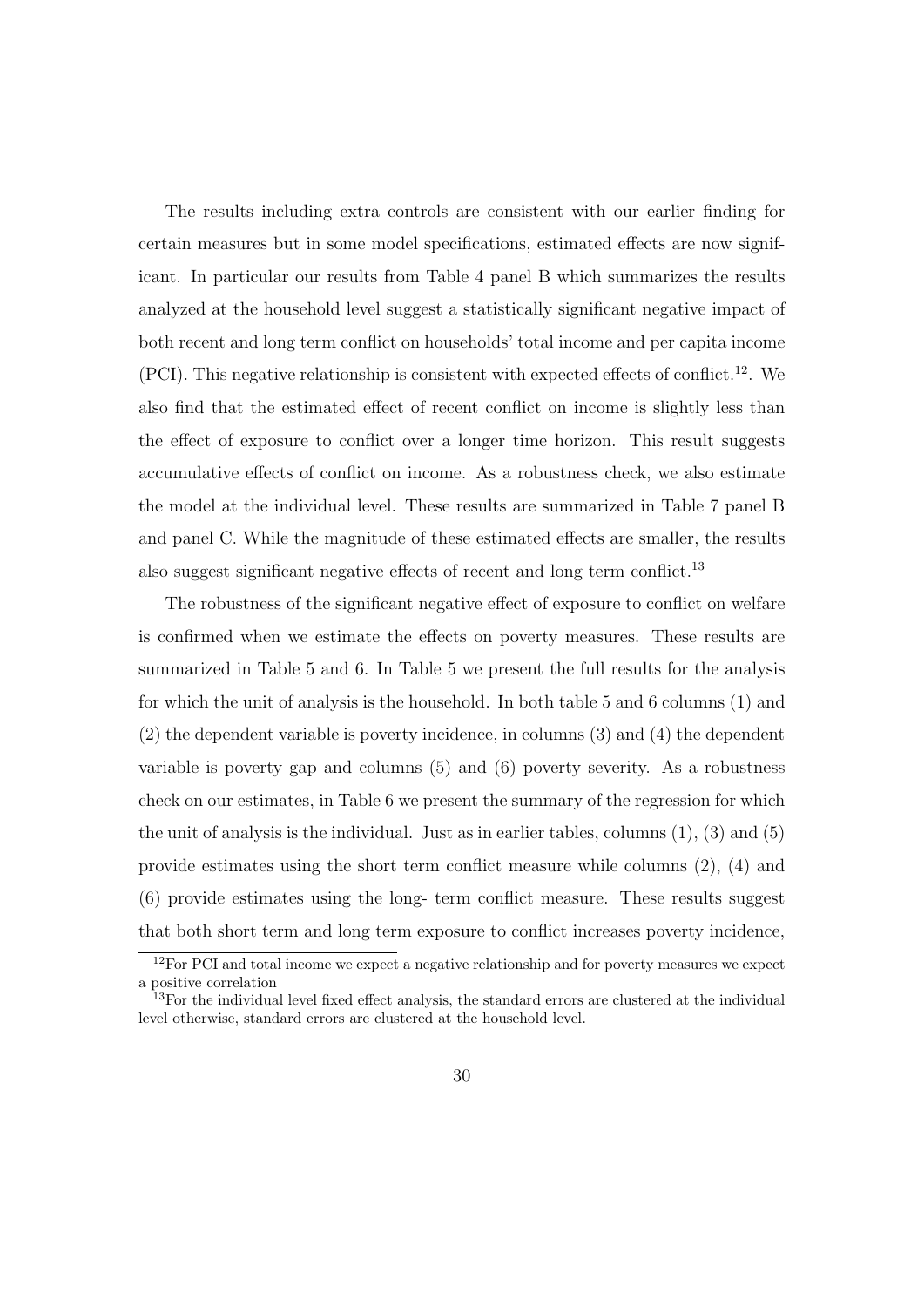poverty gap and severity significantly. The short term effects appears slightly higher than the long term effect but this difference is not robust to the inclusion of more variables (see Table 8). We also estimate the fixed effects model at the individual level and while the coefficients are smaller, the conclusions are similar. Both recent exposure to conflict and long term exposure to conflict negatively affected welfare. Given analysis at the household level is our preferred specification, we will focus our discussions on those estimates.

The results in Table 5 suggest that a 1% point increase in a household's exposure to conflict over a short period of time is associated with a 59.6% point increase in the probability an individual is poor. While a 1 percentage point increase in long term exposure to conflict is associated with a 45% percentage point increase in the probability an individual is poor.

With respect to the poverty gap, our results suggest that a 1% point increase in a household's exposure to conflict over a short period of time (2 years and less) is associated with a 0.627 increase in the average poverty gap while a 1 percentage point increase in long term exposure to conflict is associated with a 0.571 increase in the average poverty gap. Poverty severity also increases on average by 0.585 with a 1 percentage point increase in recent exposure to conflict while a 1% point increase in long term exposure to conflict increases average poverty severity by 0.551.

While the magnitude of these estimated effects may seem high, keep in mind that our measure of conflict exposure is the number of conflict related deaths in a LGA per capita expressed as a percentage. The mean of this measure is 0.01% and 0.02% respectively for recent and long term conflict exposure. If for example our measure of recent conflict doubled from the mean 0.01 to 0.02, which is a reasonable significant change (a 0.01 percentage point change), it would be associated with an increase in poverty incidence by 0.596% points and an approximate increase in the poverty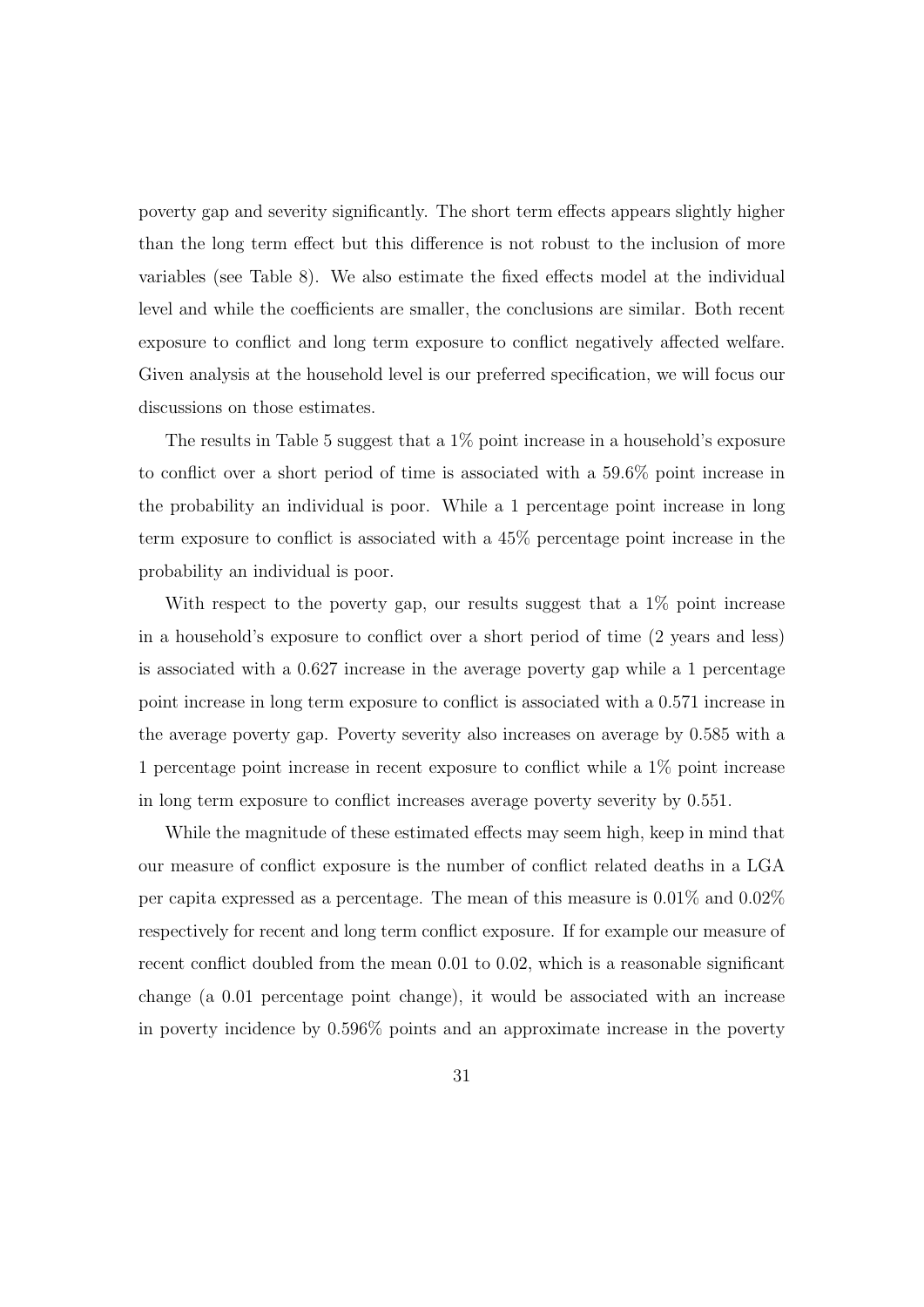gap and poverty severity by 0.006 and 0.0059 respectively. Hence an increase of 1 percentage point is a significant increase which is why the magnitude of the resulting estimated effects on poverty incidence, severity and gap are large.

What can we learns from these results? Our results suggest that exposure to conflict (long term or recent) reduces a household income, per capita income and increases poverty incidence, poverty gap and poverty severity. We also check to see if our conflict measures would impact individuals who earn wage income. The summary of the estimated effects are in panel A of Table 7. Our results do not provide any evidence supporting this hypothesis. This may be due to the small

| sample size of wage earners which could lead to noisy estimates.                       |  |  |  |
|----------------------------------------------------------------------------------------|--|--|--|
| Table 7: The Effect of Conflict on Wages, PCI and Income Regression (Individual Level) |  |  |  |

|                             | Panel A     |             | Panel B           |                   |              | Panel C      |
|-----------------------------|-------------|-------------|-------------------|-------------------|--------------|--------------|
|                             | Wage        | Wage        | Per capita Income | Per capita Income | Total Income | Total Income |
|                             | (1)         | (2)         | $^{(3)}$          | $^{(4)}$          | (5)          | (6)          |
|                             | $b$ /se     | $b$ /se     | $b$ /se           | $b$ /se           | $b$ /se      | b/sec        |
| Exposure to Shock           | $-0.240*$   | $-0.239*$   | $-0.054*$         | $-0.053*$         | $-0.060**$   | $-0.058**$   |
|                             | (0.137)     | (0.134)     | (0.028)           | (0.028)           | (0.028)      | (0.028)      |
| Recent Conflict Exposure    | $-0.604$    |             | $-0.920***$       |                   | $-0.855***$  |              |
|                             | (4.896)     |             | (0.285)           |                   | (0.282)      |              |
| Long-term Conflict Exposure |             | 4.059       |                   | $-1.044***$       |              | $-1.157***$  |
|                             |             | (4.649)     |                   | (0.284)           |              | (0.263)      |
| Constant                    | $11.132***$ | $10.960***$ | $11.324***$       | $11.350***$       | $12.031***$  | $12.064***$  |
|                             | (1.589)     | (1.606)     | (0.218)           | (0.219)           | (0.218)      | (0.218)      |
| $R^2$                       | 0.034       | 0.035       | 0.083             | 0.084             | 0.092        | 0.092        |
| N                           | 5307        | 5307        | 36568             | 36568             | 36568        | 36568        |

Note: The control variables for the regressions in Panels A, B and C are similar to those in Tables 5 and 6. Robust standard errors in parentheses. \*\*\* p*<*0.01, \*\* p*<*0.05, \* p*<*0.1

The main limitation with identifying the effect of conflict using the fixed effect approach is the possible within individual correlation between conflict exposure and a time varying unobservable. As a robustness check we estimate our main models including a number of time varying community level variables that capture an environment's infrastructure and social capital. While these variables are not typical welfare predictors and may not have varied over the period we analyze,they may be correlated with conflict exposure. Hence, we estimate our model including them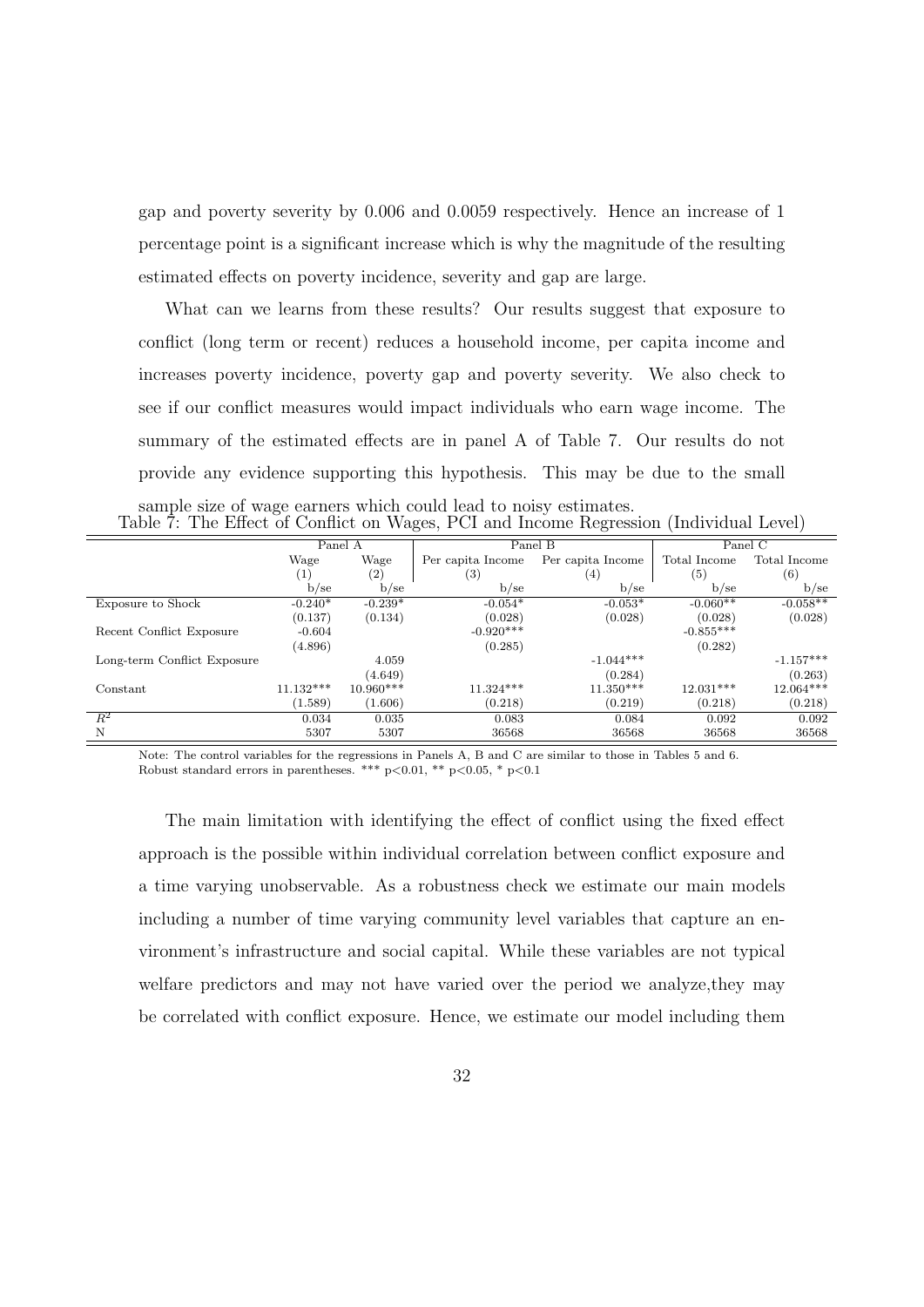as a robustness check on our estimated effects. The limitation with this analysis is the lack of information on social variables for certain communities. Hence, this analysis is restricted to the subsample of the balanced panel for which community varies are available. The results are summarized in Table 8 and 9. In table 8 the results using poverty measures are summarized and the estimated effects on all the control variables are included. In contrast in Table 9 which summarizes the models using income measures as the dependent variable, we only present estimates of our variables of interest, the constant term and a control for other kinds of shocks for brevity. Despite the decline in sample size with this analysis, the results in Table 8 provide more evidence that both recent exposure and long term exposure to shock increases poverty incidence, poverty gap and poverty severity. While the estimated effects were attenuated slightly compared to those in Table 5, the difference is not significant especially for the long term measure<sup>14</sup>. In Table 9 the estimated effects of recent conflict are slightly lower than the estimates in Panel B Table 4. In contrast for long term conflict, the estimate in Table 9 is higher than the estimate in Panel B Table 4. These slight differences are not unexpected given the sample size differences in both tables. The results in Table 9 suggest that a 0.01 percentage point increase in recent and long term conflict respectively will lead to a 1.4% and 2.19% decrease in income per adult equivalence which is a significant decline.<sup>15</sup>

The above analysis including several more control variables suggests that the effects of conflict on income and poverty in Nigeria are long lasting and significant.

 $14$ For example the effect of long term conflict on poverty incidence with the extra controls is 0.442 compared to 0.45 in Table 5.

 $15\,\text{As}$  another robustness check, we also estimated the effect of conflict using a more aggregated measure- number of conflict related deaths in a state per 1000 population. This more aggregated measure some view as less likely to suffer from potential endogeneity although as a measure of conflict it is more noisy. We find negative welfare effects on poverty severity and poverty gap but not on income.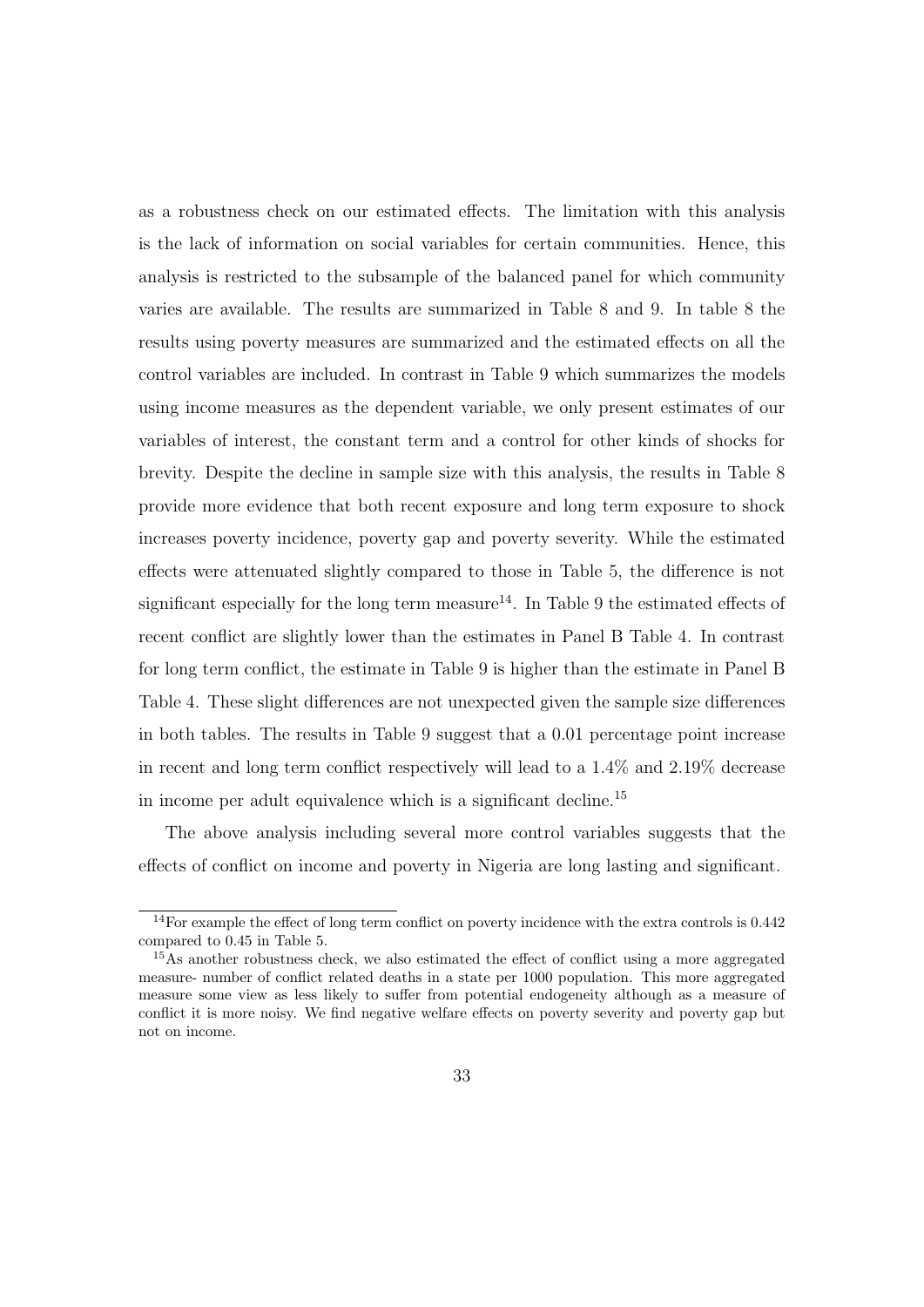|                             | (1)                   | (2)                   | (3)                   | (4)                   | (5)                   | (6)                   |
|-----------------------------|-----------------------|-----------------------|-----------------------|-----------------------|-----------------------|-----------------------|
|                             | Poverty Incidence     | Poverty Incidence     | Poverty Gap           | Poverty Gap           | Poverty Severity      | Poverty Severity      |
|                             | $b$ /se               | $b$ /se               | $b$ /se               | $b$ /se               | $b$ /se               | b/sec                 |
| Years of School             | $-0.001$              | $-0.001$              | $-0.004$              | $-0.004$              | $-0.005*$             | $-0.005*$             |
|                             | (0.003)               | (0.003)               | (0.003)               | (0.003)               | (0.002)               | (0.002)               |
| Age                         | $-0.004$              | $-0.004$              | $-0.007$              | $-0.007$              | $-0.009$              | $-0.009$              |
|                             | (0.007)               | (0.007)               | (0.006)               | (0.006)               | (0.006)               | (0.006)               |
| $Aqe^2$                     | 0.000                 | 0.000                 | 0.000                 | 0.000                 | 0.000                 | 0.000                 |
|                             | (0.000)               | (0.000)               | (0.000)               | (0.000)               | (0.000)               | (0.000)               |
| Exposure to Shock           | 0.024                 | 0.023                 | 0.017                 | 0.016                 | 0.013                 | 0.012                 |
|                             | (0.019)               | (0.019)               | (0.015)               | (0.015)               | (0.014)               | (0.014)               |
| Recent Conflict Exposure    | 0.430                 |                       | $0.459***$            |                       | $0.418***$            |                       |
|                             | (0.280)               |                       | (0.159)               |                       | (0.153)               |                       |
| Long-term Conflict Exposure |                       | $0.442*$              |                       | $0.534***$            |                       | $0.516***$            |
|                             |                       | (0.253)               |                       | (0.146)               |                       | (0.144)               |
| Average labour wage per man | $-0.000$              | $-0.000$              | $-0.000$              | $-0.000$              | $-0.000$              | $-0.000$              |
|                             | (0.000)               | (0.000)               | (0.000)               | (0.000)               | (0.000)               | (0.000)               |
| Rainfall                    | 0.000                 | 0.000                 | 0.000                 | 0.000                 | 0.000                 | 0.000                 |
|                             | (0.000)               | (0.000)               | (0.000)               | (0.000)               | (0.000)               | (0.000)               |
| Population Density          | $-0.000$              | $-0.000$              | 0.000                 | 0.000                 | $0.000*$              | $0.000*$              |
|                             | (0.000)               | (0.000)               | (0.000)               | (0.000)               | (0.000)               | (0.000)               |
| Year 2012                   | $-0.011$              | $-0.012$              | $-0.032*$             | $-0.032*$             | $-0.043**$            | $-0.043**$            |
|                             | (0.023)               | (0.023)               | (0.017)               | (0.017)               | (0.017)               | (0.017)               |
| Year 2015                   | $0.217***$            | $0.217***$            | $0.254***$            | $0.253***$            | $0.245***$            | $0.244***$            |
|                             |                       |                       |                       |                       |                       |                       |
| Household Size              | (0.035)<br>$0.033***$ | (0.035)<br>$0.032***$ | (0.029)<br>$0.034***$ | (0.029)<br>$0.034***$ | (0.028)<br>$0.028***$ | (0.028)<br>$0.028***$ |
|                             |                       |                       |                       |                       |                       |                       |
|                             | (0.008)               | (0.008)               | (0.007)               | (0.007)               | (0.007)               | (0.007)               |
| Sec Sch Availability        | 0.015                 | 0.015                 | 0.016                 | 0.016                 | 0.012                 | 0.012                 |
|                             | (0.025)               | (0.025)               | (0.021)               | (0.021)               | (0.021)               | (0.021)               |
| Health Availability         | $-0.035*$             | $-0.036*$             | $-0.024$              | $-0.024$              | $-0.018$              | $-0.019$              |
|                             | (0.020)               | (0.020)               | (0.016)               | (0.016)               | (0.016)               | (0.016)               |
| Pub hosp. Availability      | 0.042                 | 0.044                 | $0.055**$             | $0.058**$             | $0.056**$             | $0.059**$             |
|                             | (0.028)               | (0.028)               | (0.024)               | (0.024)               | (0.024)               | (0.024)               |
| Pri hosp. Availability      | $-0.004$              | $-0.002$              | $-0.014$              | $-0.013$              | $-0.015$              | $-0.013$              |
|                             | (0.024)               | (0.024)               | (0.020)               | (0.020)               | (0.019)               | (0.019)               |
| Pharmacy Availability       | 0.011                 | 0.014                 | $-0.007$              | $-0.004$              | $-0.014$              | $-0.011$              |
|                             | (0.026)               | (0.026)               | (0.020)               | (0.020)               | (0.019)               | (0.019)               |
| Cell phone Availability     | $0.085***$            | $0.089***$            | $0.090***$            | $0.094***$            | $0.095***$            | $0.098***$            |
|                             | (0.032)               | (0.032)               | (0.026)               | (0.026)               | (0.026)               | (0.026)               |
| Post office Availability    | $-0.006$              | $-0.005$              | $-0.003$              | $-0.003$              | 0.002                 | 0.002                 |
|                             | (0.029)               | (0.030)               | (0.025)               | (0.025)               | (0.025)               | (0.025)               |
| Busstop Availability        | 0.033                 | 0.030                 | 0.013                 | 0.010                 | 0.006                 | 0.004                 |
|                             | (0.023)               | (0.023)               | (0.020)               | (0.020)               | (0.020)               | (0.020)               |
| Int cafe Availability       | 0.019                 | 0.019                 | 0.007                 | 0.008                 | 0.004                 | 0.005                 |
|                             | (0.030)               | (0.030)               | (0.027)               | (0.027)               | (0.027)               | (0.027)               |
| Bank Availability           | 0.028                 | 0.027                 | $0.042*$              | $0.040*$              | $0.041*$              | $0.039*$              |
|                             | (0.025)               | (0.025)               | (0.022)               | (0.022)               | (0.023)               | (0.023)               |
| Microfinance Availability   | $-0.034$              | $-0.037$              | $-0.072***$           | $-0.077***$           | $-0.084***$           | $-0.088***$           |
|                             | (0.028)               | (0.028)               | (0.023)               | (0.023)               | (0.022)               | (0.022)               |
| Police St Availability      | $-0.093***$           | $-0.095***$           | $-0.046**$            | $-0.047**$            | $-0.025$              | $-0.026$              |
|                             | (0.029)               | (0.029)               | (0.023)               | (0.023)               | (0.023)               | (0.023)               |
| Market Availability         | $-0.015$              | $-0.016$              | 0.006                 | 0.004                 | 0.003                 | 0.001                 |
|                             | (0.025)               | (0.025)               | (0.019)               | (0.019)               | (0.019)               | (0.019)               |

Table 8: The Effect of Conflict on Poverty Household level

Robust standard errors in parentheses. \*\*\*  $p<0.01$ , \*\*  $p<0.05$ , \*  $p<0.1$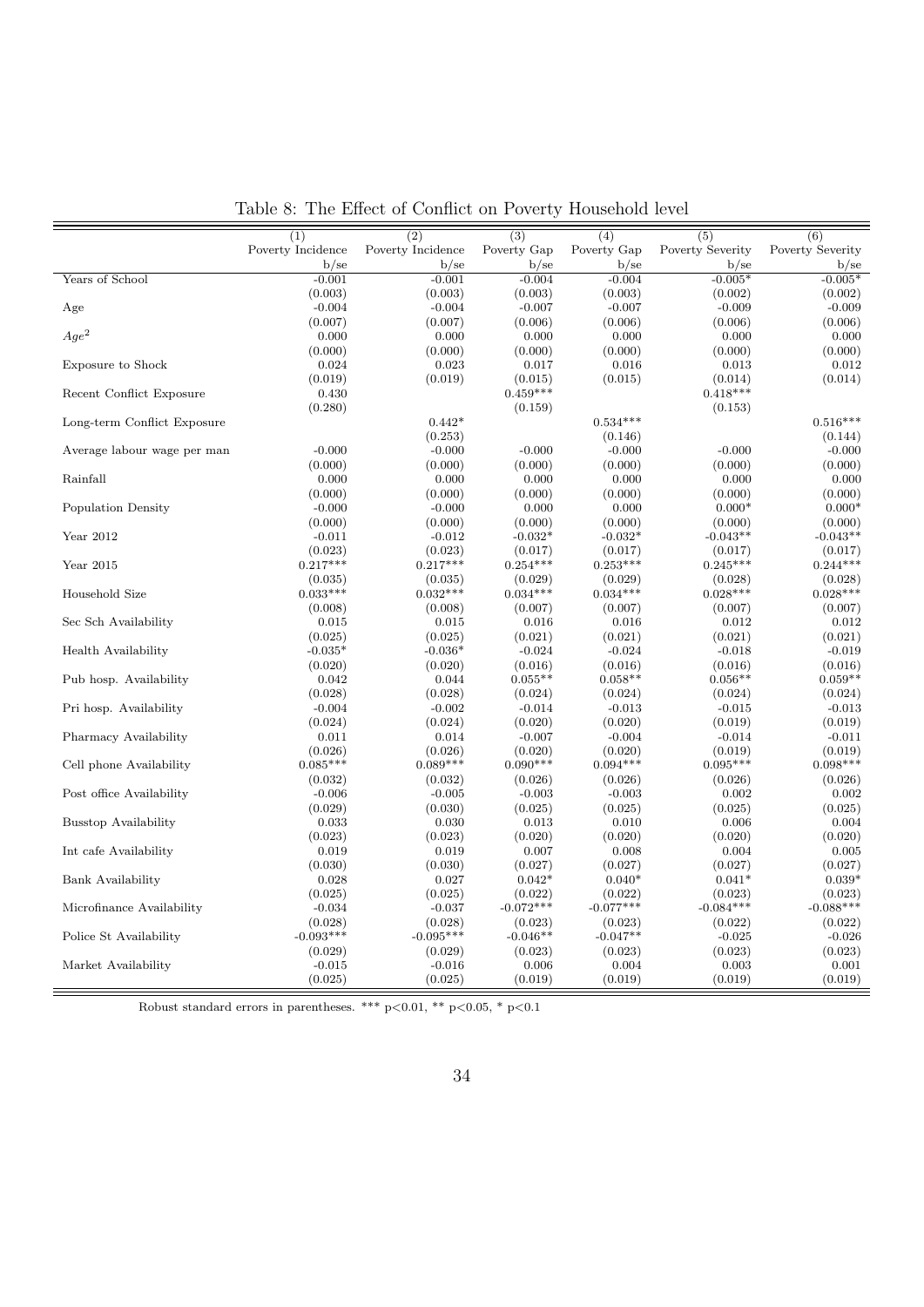|                        | (1)               | $\overline{(2)}$  | $\overline{(3)}$ | (4)         | (5)              | (6)              |
|------------------------|-------------------|-------------------|------------------|-------------|------------------|------------------|
|                        | Poverty Incidence | Poverty Incidence | Poverty Gap      | Poverty Gap | Poverty Severity | Poverty Severity |
|                        | b/sec             | $b$ /se           | b/sec            | b/sec       | $b$ /se          | $b$ /se          |
| Comm cent Availability | 0.019             | 0.018             | 0.009            | 0.008       | 0.008            | 0.007            |
|                        | (0.021)           | (0.021)           | (0.017)          | (0.017)     | (0.017)          | (0.017)          |
| Num. village Grps      | 0.003             | 0.003             | $0.006***$       | $0.006***$  | $0.007***$       | $0.007***$       |
|                        | (0.003)           | (0.003)           | (0.002)          | (0.002)     | (0.002)          | (0.002)          |
| Num. Agric Coops.      | 0.003             | 0.002             | 0.001            | 0.000       | 0.001            | 0.000            |
|                        | (0.004)           | (0.004)           | (0.004)          | (0.004)     | (0.004)          | (0.004)          |
| Num. saving Coops.     | 0.003             | 0.003             | $0.003*$         | $0.003*$    | $0.003*$         | $0.003*$         |
|                        | (0.002)           | (0.002)           | (0.002)          | (0.002)     | (0.002)          | (0.002)          |
| Num. Bus Assoc.        | 0.001             | 0.000             | 0.000            | 0.000       | 0.000            | 0.000            |
|                        | (0.001)           | (0.001)           | (0.001)          | (0.001)     | (0.000)          | (0.000)          |
| Num. Women Grps.       | $-0.009***$       | $-0.009***$       | $-0.006**$       | $-0.006**$  | $-0.005**$       | $-0.005**$       |
|                        | (0.003)           | (0.003)           | (0.002)          | (0.002)     | (0.002)          | (0.002)          |
| Num. Health Grps.      | $0.018***$        | $0.017***$        | $0.015***$       | $0.014***$  | $0.013***$       | $0.012***$       |
|                        | (0.005)           | (0.005)           | (0.004)          | (0.004)     | (0.004)          | (0.004)          |
| Num. School Grps.      | $-0.011*$         | $-0.010*$         | $-0.011**$       | $-0.010**$  | $-0.011**$       | $-0.010**$       |
|                        | (0.006)           | (0.006)           | (0.005)          | (0.005)     | (0.004)          | (0.004)          |
| Num. of NGOS           | 0.030             | 0.030             | 0.005            | 0.005       | $-0.005$         | $-0.005$         |
|                        | (0.019)           | (0.019)           | (0.013)          | (0.013)     | (0.014)          | (0.014)          |
| Num. Vigilant Grps.    | 0.007             | 0.007             | $0.011***$       | $0.011***$  | $0.011***$       | $0.011***$       |
|                        | (0.005)           | (0.005)           | (0.004)          | (0.004)     | (0.004)          | (0.004)          |
| Num. Disability Grps.  | 0.022             | 0.022             | 0.011            | 0.011       | 0.007            | 0.007            |
|                        | (0.020)           | (0.019)           | (0.016)          | (0.016)     | (0.015)          | (0.015)          |
| Constant               | $0.523**$         | $0.522**$         | 0.285            | 0.280       | 0.195            | 0.190            |
|                        | (0.228)           | (0.228)           | (0.186)          | (0.186)     | (0.182)          | (0.182)          |
| $R^2$                  | 0.141             | 0.141             | 0.234            | 0.234       | 0.230            | 0.231            |
| N                      | 6299              | 6299              | 6299             | 6299        | 6299             | 6299             |

Note: Income is adult equivalent adjusted.

Robust standard errors in parentheses. \*\*\* p*<*0.01, \*\* p*<*0.05, \* p*<*0.1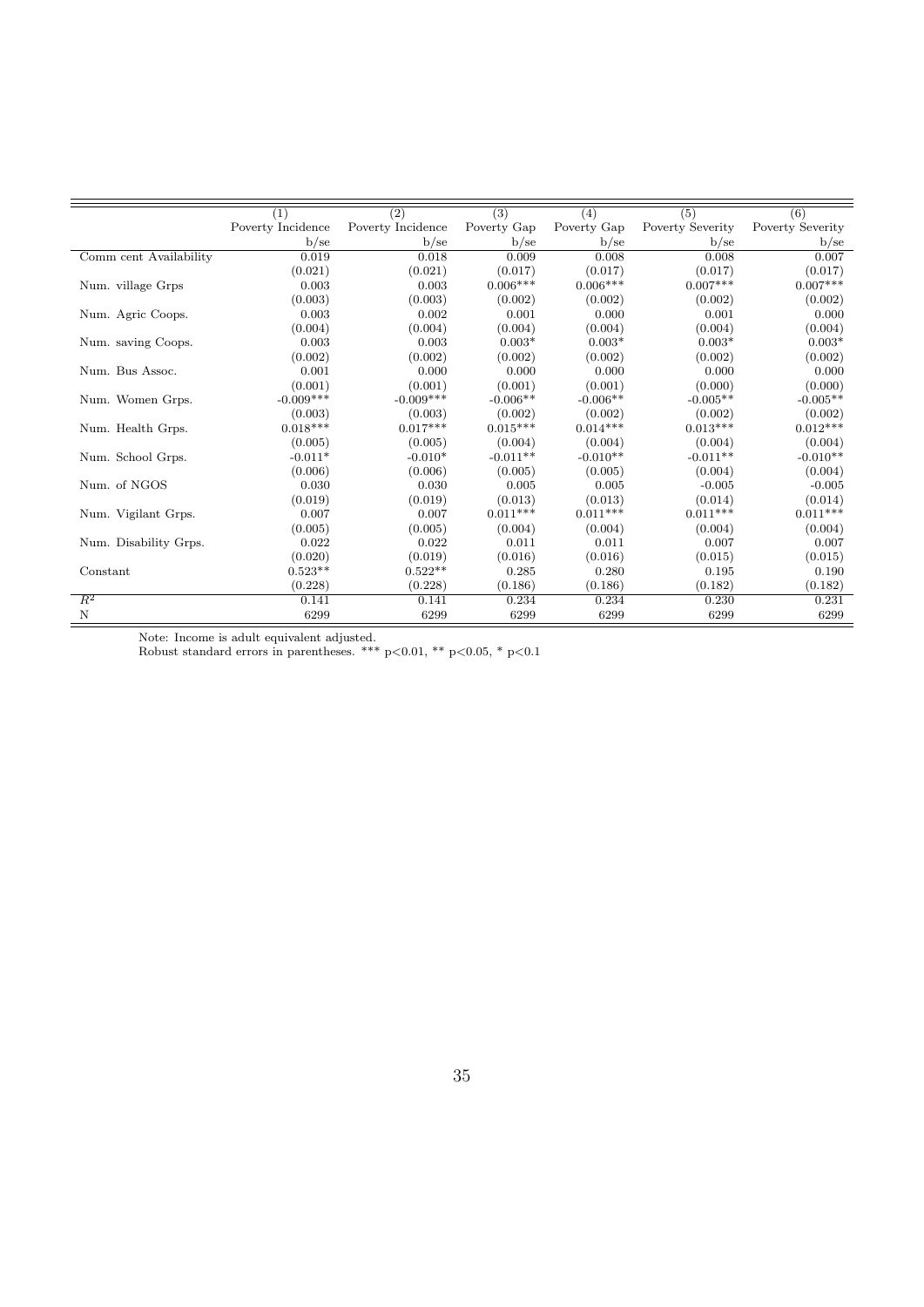|                             |                       | (2)                   | (3)              | 14               |
|-----------------------------|-----------------------|-----------------------|------------------|------------------|
|                             | Log Per Capita Income | Log Per Capita Income | Log Total Income | Log Total Income |
|                             | b/sec                 | b/sec                 | b/sec            | b/sec            |
| Exposure to Shock           | $-0.031$              | $-0.024$              | $-0.032$         | $-0.027$         |
|                             | (0.071)               | (0.072)               | (0.071)          | (0.071)          |
| Recent Conflict Exposure    | $-1.435**$            |                       | $-1.431**$       |                  |
|                             | (0.689)               |                       | (0.648)          |                  |
| Long-term Conflict Exposure |                       | $-2.193***$           |                  | $-2.094***$      |
|                             |                       | (0.638)               |                  | (0.604)          |
| Constant                    | $9.984***$            | $10.017***$           | $9.967***$       | $9.995***$       |
|                             | (0.948)               | (0.946)               | (0.938)          | (0.935)          |
| $\overline{R^2}$            | 0.119                 | 0.120                 | 0.127            | 0.128            |
| N                           | 5613                  | 5613                  | 5613             | 5613             |

Table 9: The Effect of Conflict on Household Welfare (household level)

Note: The control variables for the regressions in Table 9 are similar to those in Table 8. Robust standard errors in parentheses. \*\*\* p*<*0.01, \*\* p*<*0.05, \* p*<*0.1

# 7 Conclusions

In this paper we consider the average impact of exposure to conflict on household welfare in Nigeria. Nigeria has unfortunately been plagued with several intense bouts of conflict since its independence. The spread of Boko Haram in the North Eastern part of Nigeria and the Fulani herds men clashes with farmers in the middle belt region of Nigeria are just two examples of recent ongoing conflict episodes that have led to a significant number of conflict related death. Using data from ACLED to construct two measures of conflict exposure (short term and long term), we estimate the impact of exposure to conflict on per capita income, total household income, poverty incidence, poverty gap and poverty severity. We exploit the panel nature of our data in an attempt to attenuate potential bias in estimated effects. Using a fixed effect strategy and controlling for factors that affect an individual's welfare, we identify relevant effects exploiting within household variation in conflict exposure over time.

Our results suggest that both recent exposure to conflict and long term exposure to conflict decreases per capita income and household income. It also increases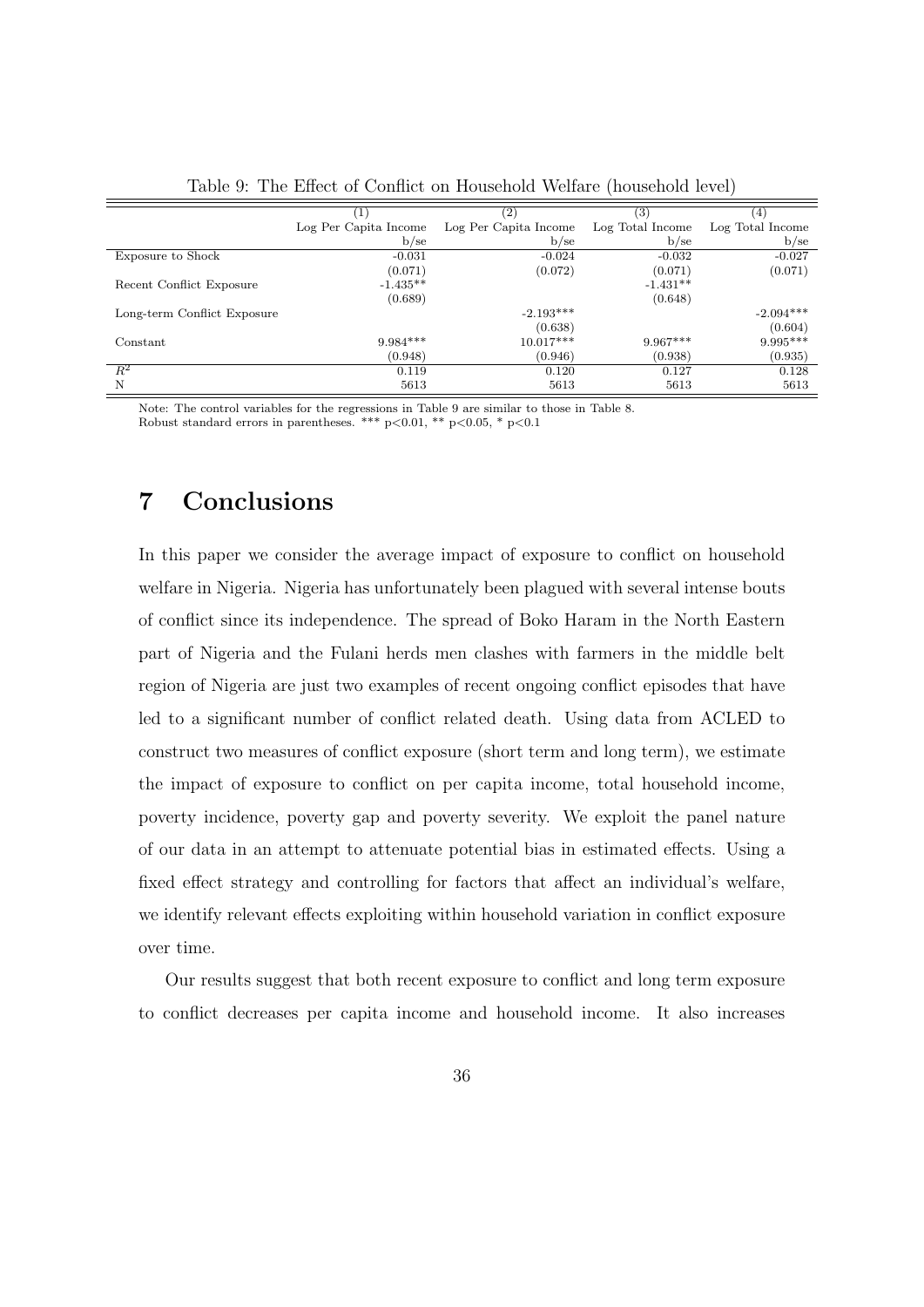poverty incidence, poverty gap and poverty severity. We do not find a significant effect of conflict exposure on wages. This could be due to the small sample size of wage earners. Our results also suggest that long term exposure to conflict has larger effects on a household's welfare than recent conflict exposure. Finding negative welfare effects of prolonged exposure to conflict is worth noting as this highlights the lingering effect on a household's welfare of long term exposure to violent conflict.

Our estimated effects are economically significant. For example the results from Table 5 suggest that that a 0.1% point increase in a households' recent exposure to conflict from the mean of 0.01 to 0.11, leads to an average increase in poverty incidence by 4.43%. In contrast a 0.1% increase in households' exposure to conflict over a long period of time, from the mean of 0.02 to 0.12, leads to an average increase in poverty incidence by 4.4%. A 0.1% point increase in conflict exposure is not unreasonable given the precipitous increase in conflict intensity in particular parts of Nigeria over the last few years. For example in Borno for example which is currently a hotbed for conflict in Nigeria, the recent conflict measure increased between 2010 and 2015 by 0.34% points.

What can we take away from these results? Conflict affects welfare negatively and the effects over time can be significant. It is important to mention that our current identification strategy has limitations. Even though we have included several variables to reduce the possibility of omitted variable bias and a fixed effect identification strategy can deal with time invariant unobservables, the possibility of time varying unobservables, at the household level, correlated with both conflict and welfare may still exit.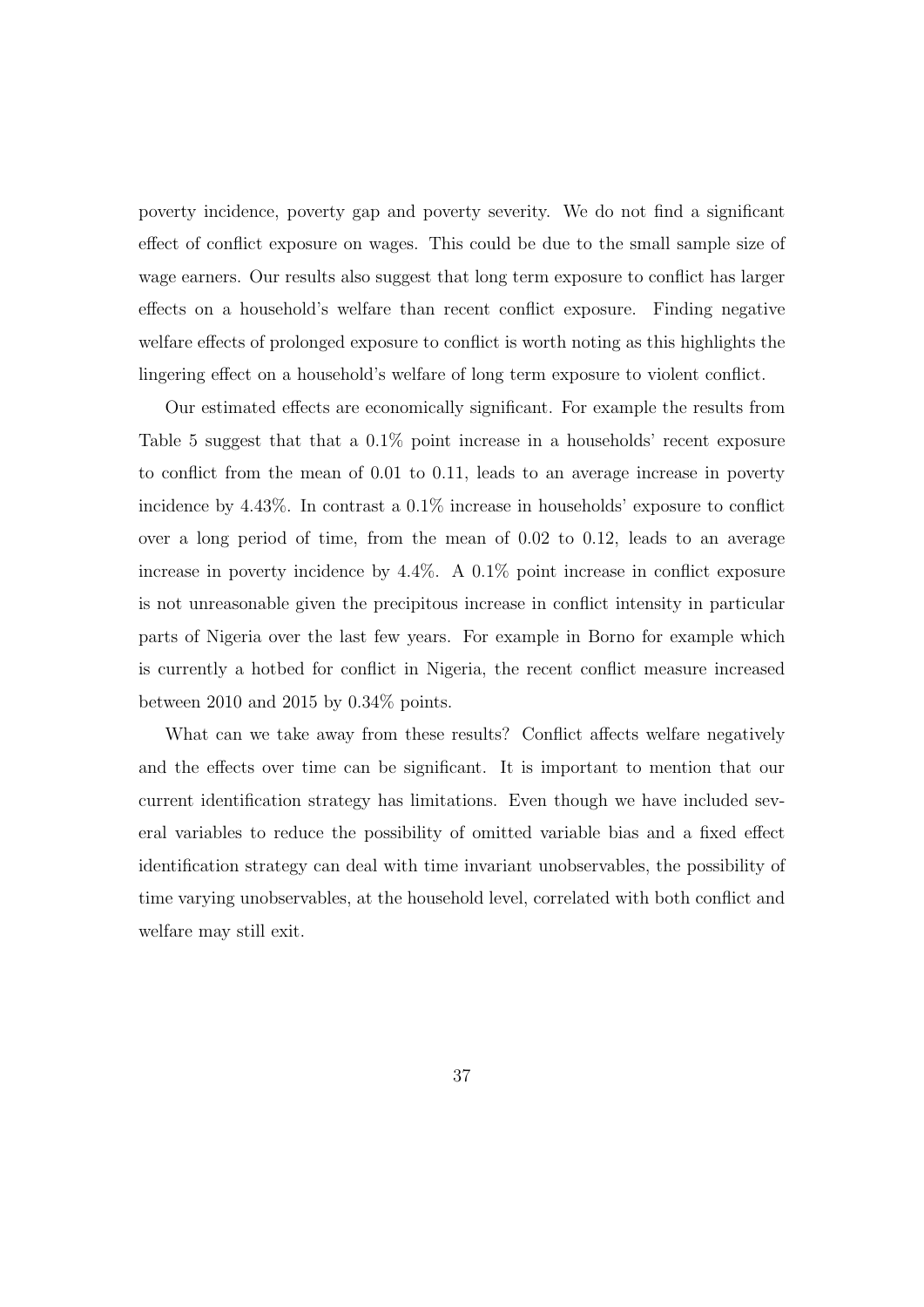# References

- [1] Abadie, A. and Gardeazabal,J.(2003). The Economic Costs of Conflict: A Case Study of the Basque Country. American Economic Review  $93(1)$ ,  $113-32$ .
- [2] Abdu, Hussaini Cyb`ele, Cochran, Felicia Genet, Samie Ihejirika, Adebowale Ben Olorunmola, James Shyne,(2014). Nigeria Cross-Sectoral Conflict Assessment. A report to submitted to USAID/NIGERIA.
- [3] Abidoye and Cali (2014) Abidoye, Babatunde and Calì, Massimiliano (2014) Income shocks and conflict: Evidence from Nigeria.
- [4] Akresh, Richard; de Walque, Damien(2008). Armed Conflict and Schooling : Evidence from the 1994 Rwandan Genocide. Policy Research Working Paper; No. 4606. World Bank, Washington, DC. https://openknowledge.worldbank.org/handle/10986/6646 License: CC BY 3.0 IGO.
- [5] Alderman, H.; Hoddinott, J. and Kinsey, B. (2006) Long Term Consequences of Early Childhood Malnutrition, Oxford Economic Papers 58(3),450–74.
- [6] Almond, D., Chay, K. Y. and Lee, D. S. (2005). The Costs of Low Birth Weight. The Quarterly Journal of Economics, 120 (3), 1031–1083.
- [7] Almond, D and Currie, J. (2011). Human Capital Development Before the Age 5. In Handbook of Labor Economics (Vol. 4, pp. 1315-1486). Elsevier.
- [8] Alemu. Z.G. (2015). The Challenge of Job Creation in Nigeria.(2015). Africa Economic Brief .6(8),16p.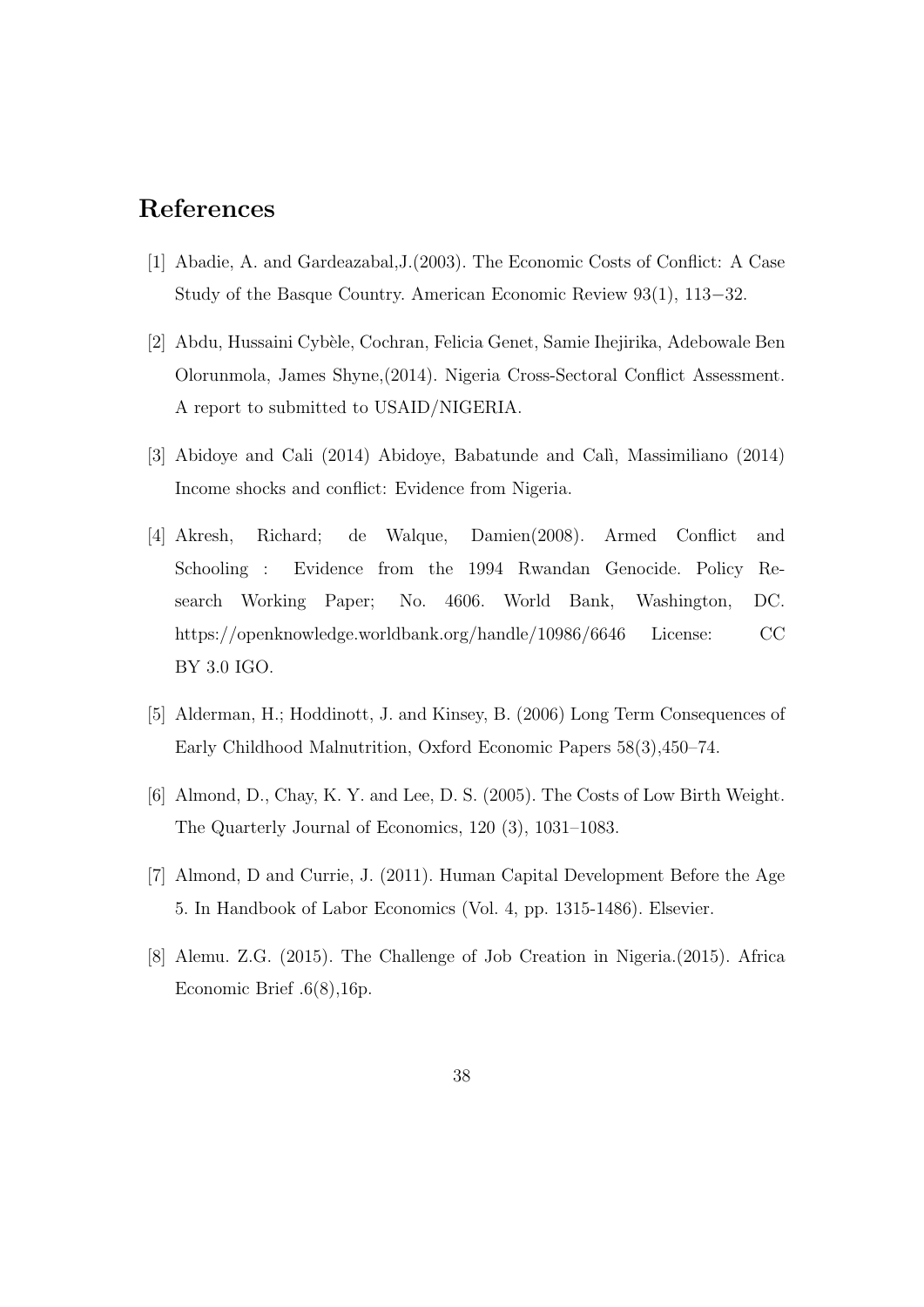- [9] Alesina, A. Perotti, R. (1996). Income distribution, political instability, and investment. European Economic Review, 40(6), 1203–1228.
- [10] Atkinson A.B. (1983). The Economics of Inequality 2nd Edition Clarendon Press Oxford.
- [11] Azad Abdul, Crawford Emily and Kaila Heidi (2018) Conflict and Violence in Nigeria Results from the North East, North Central, and South South zones Preliminary Draft Report. World Bank and National Bureau of Statistics, Nigeria.
- [12] Barrera F Ibánez AM, (2004). Does violence reduce investment in education? A theoretical and empirical approach. Working paper, CEDE-Universidad de Los Andes, Colombia.
- [13] Barro, R. J. (1991). Economic growth in a cross section of countries. The Quarterly Journal of Economics, 106(2), 407–443.
- [14] Bertoni, Eleonora Di Maio, Michele Molini , Vasco; Nistico, Roberto (2017) Education is forbidden: The effect of the Boko Haram conflict on schooling in Nigeria.
- [15] Best Shedrack Gaya and Carole Rakodi (2011). Violent Conflict and its Aftermath in Jos and Kano, Nigeria: What is the Role of Religion? Working Paper 69. Religions and Development Research Programme.
- [16] Blattman, C.and Miguel, E.(2010). Civil war.Journal of Economic Literature 48(1).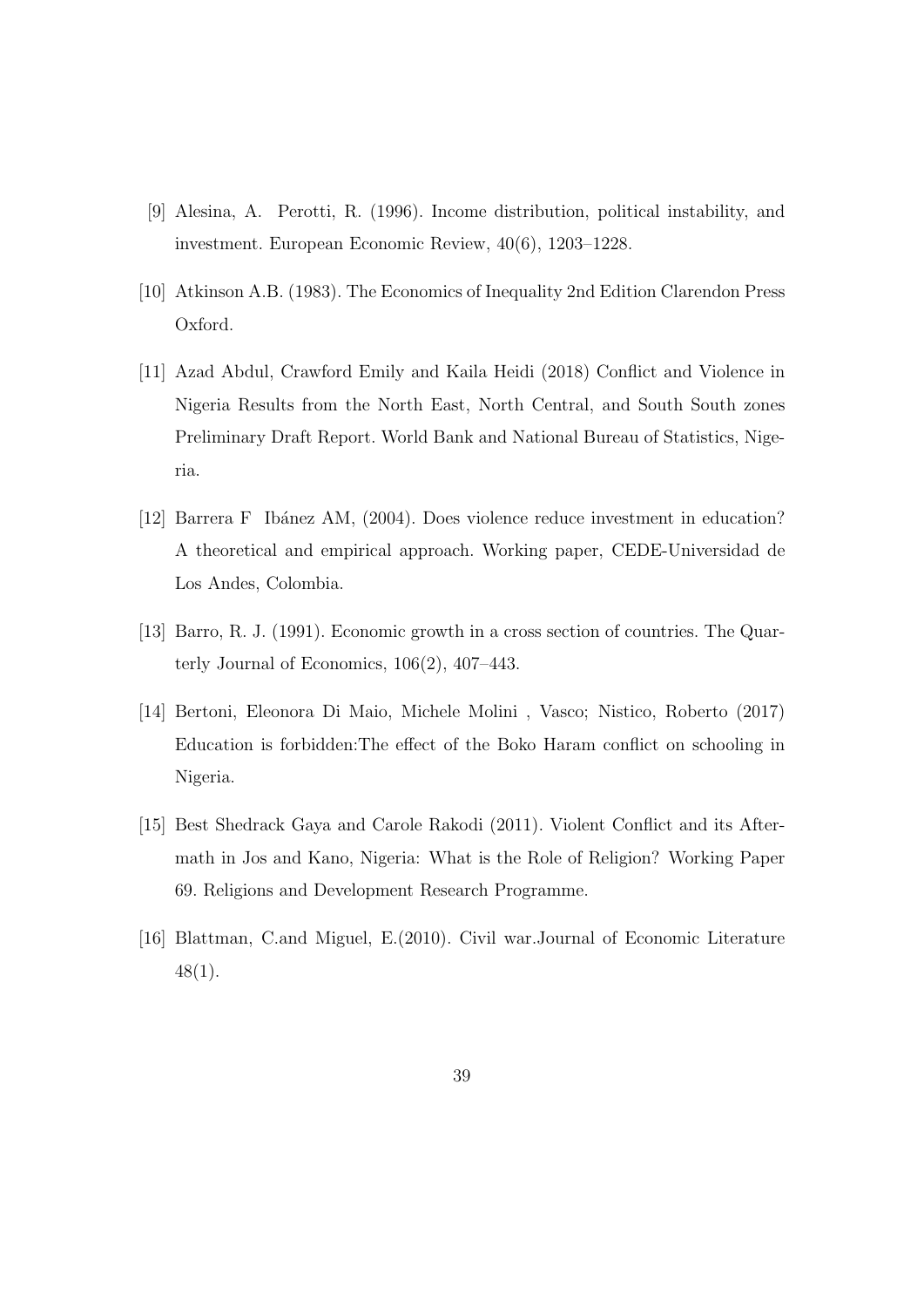- [17] Brakman, S., Garretsen, H. and Schramm, M. (2004) The Strategic Bombing of German Cities During World War II and Its Impact on City Growth, Journal of Economic Geography 4(2),201–18.
- [18] Bundervoet, T., Verwimp, P., Akresh, R. (2009). Health and civil war in rural Burundi. Journal of Human Resources, 44(2), 536–563.
- [19] Camacho, A. (2008). Stress and Birth Weight: Evidence from Terrorist Attacks. The American Economic Review, 98 (2), 511–15.
- [20] Cerra, V. and Saxena, S.C. (2008) 'Growth Dynamics: The Myth of Economic Recovery', American Economic Review 98(1),439–57.
- [21] Chamarbagwala, Rubiana, and Hilc'as E. Mor´an (2011). The human capital consequences of civil war: Evidence from Guatemala. Journal of Development Economics,  $94(1)$ ,  $41-61$ .
- [22] Chen, S.,Loayza, N.V. and Reynal-Querol, M. (2008) The Aftermath of Civil War, World Bank Economic Review 22(1), 63–85.
- [23] Chete, L.N , Adeoti, J.O, Adeyinka, F.M and Ogundele,O.(2016) Industrial development and growth in Nigeria: Lessons and challenges. Learning to Compete, Working Paper No. 8. African Growth Initiative at Brookings. https://www.brookings.edu/wp-content/uploads/2016/07/L2C WP8 Cheteet-al-1.pdf
- [24] Collier, P. (1999). On the economic consequences of civil war. Oxford Economic Papers, 51(1), 168–183.
- [25] Currie, J. and Vogl, T. (2013). Early-Life Health and Adult Circumstance in Developing Countries. Annual Review of Economics, 5 (1), 1–36.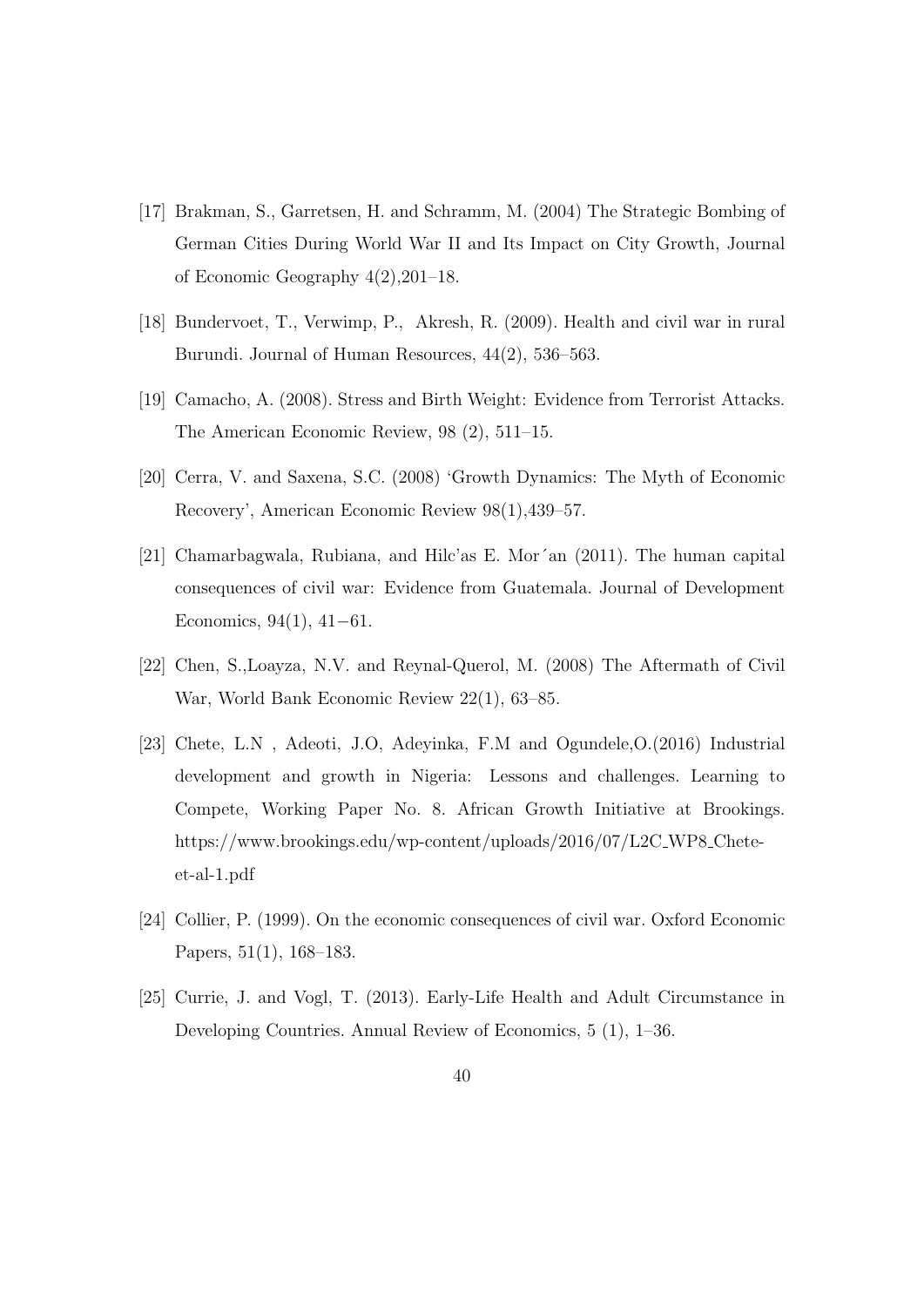- [26] Dabalen, Andrew L, and Saumik Paul. (2014). Estimating the Effects of Conflict on Education in Cote d'Ivoire." The Journal of Development Studies, 50(12): 1631-1646.
- [27] Dabalen Andrew L. and Paul Saumik (2014) Effect of Conflict on Dietary Diversity: Evidence from Cote d'Ivoire World Development, 58, 143–158. http://dx.doi.org/10.1016/j.worlddev.2014.01.010
- [28] Davis, D.R. and Weinstein, D.E. (2002) Bones, Bombs, and Break Points: The Geography of Economic Activity, American Economic Review 92(5),1269–89.
- [29] Eigbiremolen, God'stime Osekhebhen(2018) Poverty Trends And Poverty Dynamics: Analysis Of Nigerian's First-Ever National Panel Survey Data. Journal of International Development, 30, 691–706. DOI: 10.1002/jid.3342.
- [30] Uche Eseosa Ekhator-Mobayode Abraham Abebe Asfaw (2019) The child health effects of terrorism: evidence from the Boko Haram Insurgency in Nigeria, Applied Economics, 51(6), 624–638, DOI: 10.1080/00036846.2018.1502871.
- [31] ERD (2009) Overcoming Fragility in Africa: Forging a New European Approach, European Report on Development, Schuman Centre for Advanced Studies, European University Institute, San Domenico di Fiesole.
- [32] "Global Terrorism Index 2015". Institute for Economics and Peace. November 2015. p. 41. Retrieved 23 March 2016. http://economicsandpeace.org/ wp-content/uploads/2015/11/Global-Terrorism-Index-2015.pdf.
- [33] Iyekekpolo, W. O. (2016). Boko Haram: Understanding the context. Third World Quarterly  $37(12)$ ,  $2211-2228$ .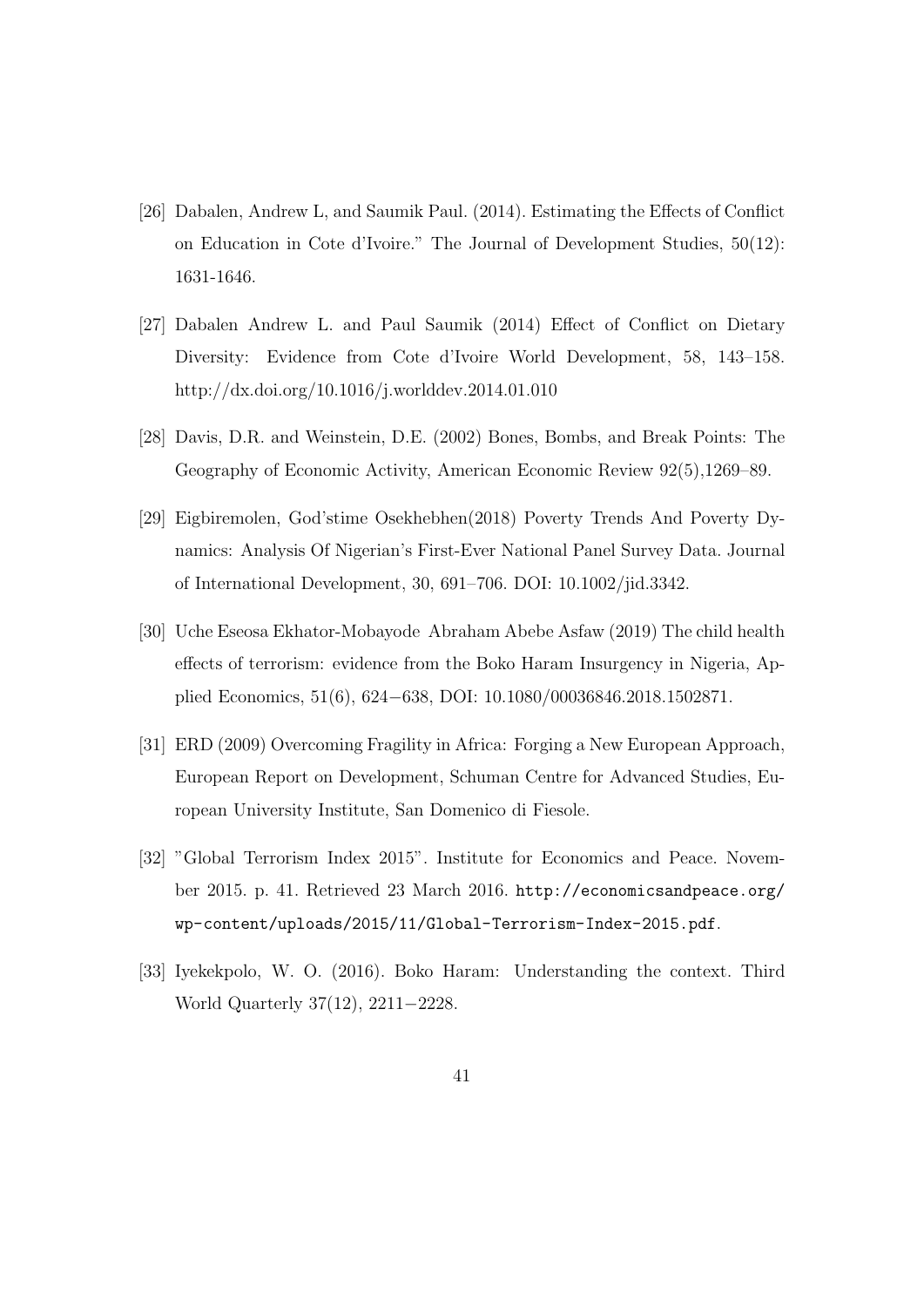- [34] John Ime A., Aminu Z . Mohammed, Andrew D . P Into, and Celestine A . Nkanta (2007) Gun Violence in Nigeria: A Focus on Ethno-Religious Conflict in Kano Journal of Public Health Policy, 28, 420–431. doi:10.1057/palgrave.jphp.3200155.
- [35] Jones, Amir and Ruth Naylor(2014) The quantitative impact of armed conflict on education in Nigeria: case study. A report submitted to Protect Education in Insecurity and Conflict (PEIC).
- [36] Justino, P. and Verwimp, P. (2006) Poverty Dynamics, Violent Conflict and Convergence in Rwanda, HiCN Working Paper 16, Households in Conflict Network, www.hicn.org.
- [37] Justino, Patricia, 2009. 'Poverty and Violent Conflict: A Micro-Level Perspective on the Causes and Duration of Warfare', Journal of Peace Research 46(3), 315–333.
- [38] Justino, P., M. Leone, and P. Salardi. (2013). Short- and Long-Term Impact of Violence on Education: The Case of Timor Leste. The World Bank Economic Review,  $28(2)$ ,  $320-353$ .
- [39] Kondylis, Florence. (2010). Conflict displacement and labor market outcomes in post- war Bosnia and Herzegovina. Journal of Development Economics, 93(2),  $235 - 248.$
- [40] Kondylis, F. (2008). Agricultural Outputs and Conflict Displacement: Evidence from a Policy Intervention in Rwanda. Economic Development and Cultural Change, 57, 31–66.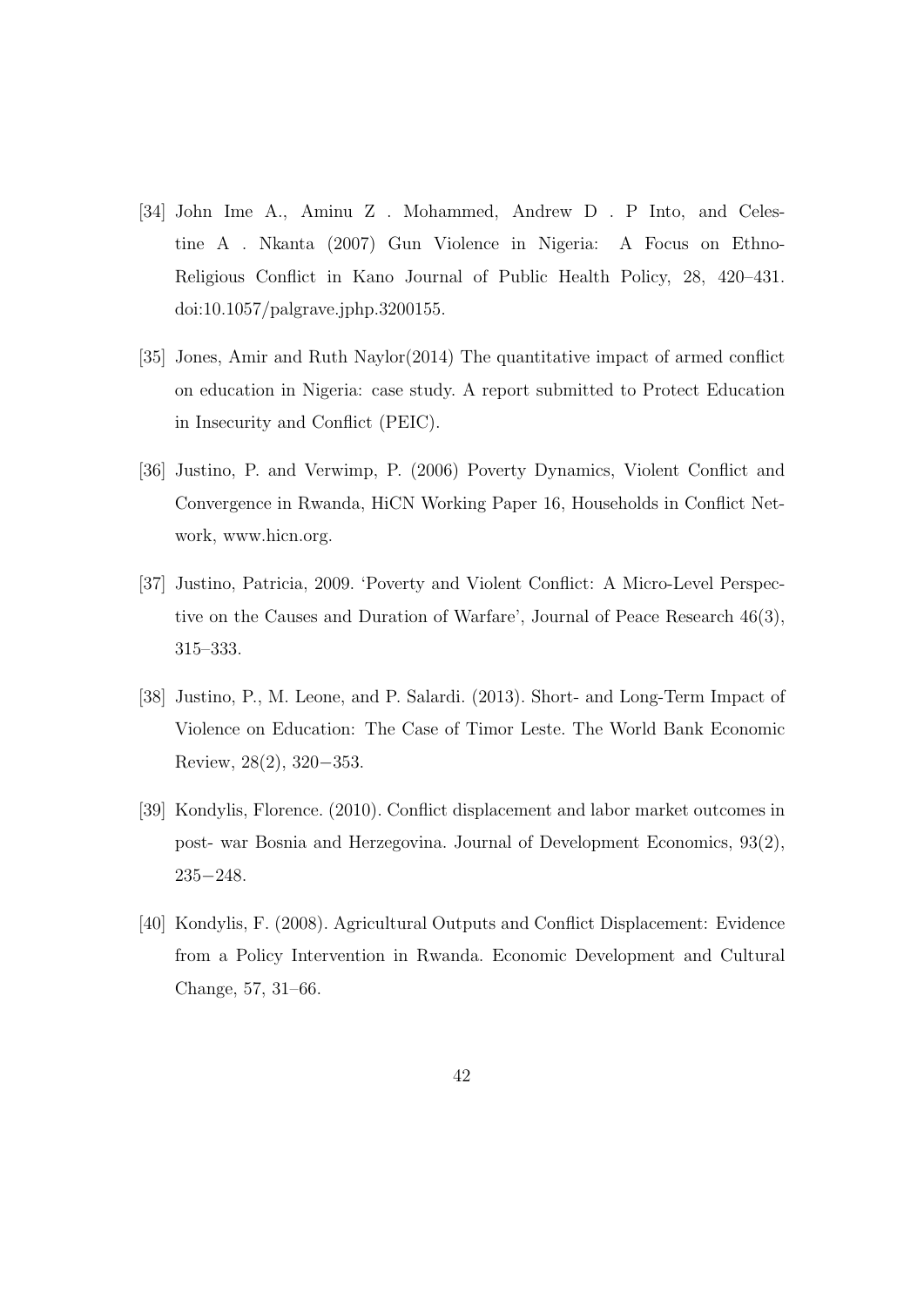- [41] Lasse Heerten A. Dirk Moses (2014) The Nigeria–Biafra war: postcolonial conflict and the question of genocide, Journal of Genocide Research,  $16(2-3)$ ,  $169 - 203$ .
- [42] Leon, G. (2012). Civil conflict and human capital accumulation the long-term effects of political violence in perú. Journal of Human Resources  $47(4)$ ,  $991-1022$ .
- [43] Mansour, H. and Rees, D. I. (2012). Armed conflict and birth weight: Evidence from the al-Aqsa Intifada. Journal of Development Economics, 99 (1), 190–199.
- [44] Marc, Alexandre, Neelam Verjee, and Stephen Mogaka. (2015). The Challenge of Stability and Security in West Africa. World Bank. License: Creative Commons Attribution CC BY 3.0 IGO., Washington, DC.
- [45] Miguel, E. and Roland, G. (2006) The Long Run Impact of Bombing Vietnam, National Bureau of Economic Research Working Paper 11954, January, Cambridge, MA.
- [46] Minoiu, Camelia, and Olga N. Shemyakina. (2012). Child health and confict in Cote d'Ivoire.American Economic Review: Papers Proceedings, 102(3), 294–299 http://dx.doi.org/10.1257/aer.102.3.294.
- [47] Nwokolo Arinze (2015) Terror and Birth Weight: Evidence from Boko Haram Attacks Department of Economics, University of Navarra.
- [48] Nigeria Watch (2018) 10 Myths about violence in Nigeria. French Institute for Research in Africa, University of Ibadan.
- [49] OECD (2009) Conflict and Fragility: Armed Violence Reduction Enabling Development, OECD Development Co-operation Directorate Policy Analysis, Paris.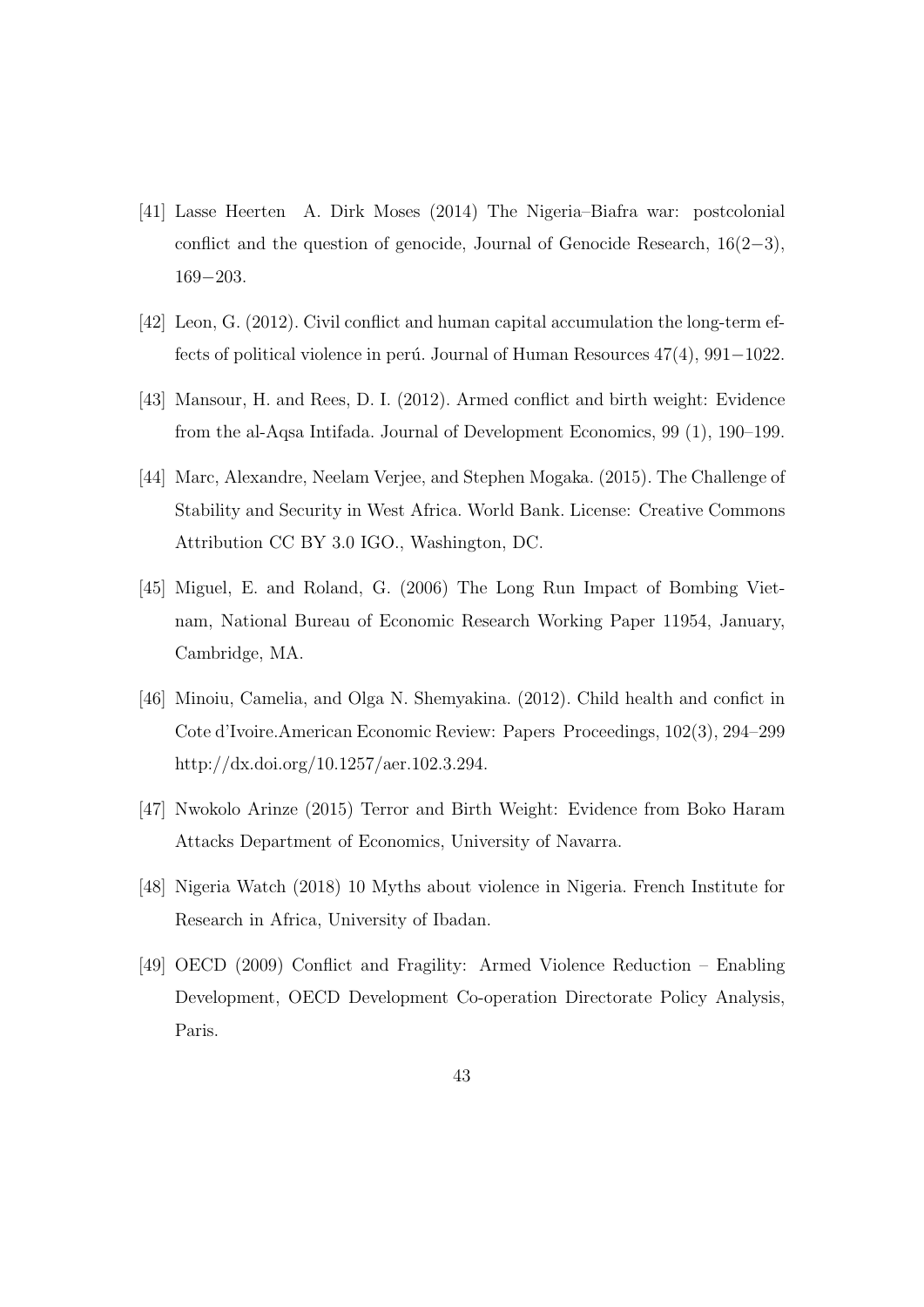- [50] O'Donnell, O., Van Doorslaer, E., Wagstaff, A. and Lindelow, L. (2008). Analyzing Health equity using household survey data. A guide to techniques and their Implementation. WBI Learning Resources Series.
- [51] Olayoku, Philip A.(2014).Trends and patterns of cattle grazing and rural violence in Nigeria, $(2006-2014)$  IFRA-Nigeria working papers series, n°3 http://www.nigeriawatch.org/media/html/WP5OlayokuV6Final.pdf.
- [52] Ordu Gilbert Enyidah-Okey (2017) , Trends and patterns of Boko Haram terrorist and militants' aggression in Nigeria, Aggression and Violent Behavior. doi: 10.1016/j.avb.2017.08.006.
- [53] Oreopoulos, P., Stabile, M., Walld, R. and Roos, L. L. (2008). Short, Medium, and Long-Term Consequences of Poor Infant Health: An Analysis Using Siblings and Twins. Journal of Human Resources, 43 (1), 88–138.
- [54] Organski, A.F.K. and Kugler, J. (1977) 'The Costs of Major Wars: The Phoenix Factor', American Political Science Review 71(4),1347–66.
- [55] Oyelere R.U. and Wharton, K. (2013 ) The Impact of Conflict on Education Attainment and Enrollment in Colombia: lessons from recent IDPs HiCN Working Paper 141 The Institute of Development Studies - at the University of Sussex - Falmer - Brighton - BN1 9RE www.hicn.org.
- [56] Pinstrup-Andersen, P. Shimokawa, S. (2008). Do poverty and poor health and nutrition increase the risk of armed conflict onset? Food Policy  $33, 512-520$ .
- [57] Pivovarova, Margarita, and Eik Leong Swee. (2015). Quantifying the microeconomic effects of war using panel data: Evidence from Nepal." World Development, 66, 308-321.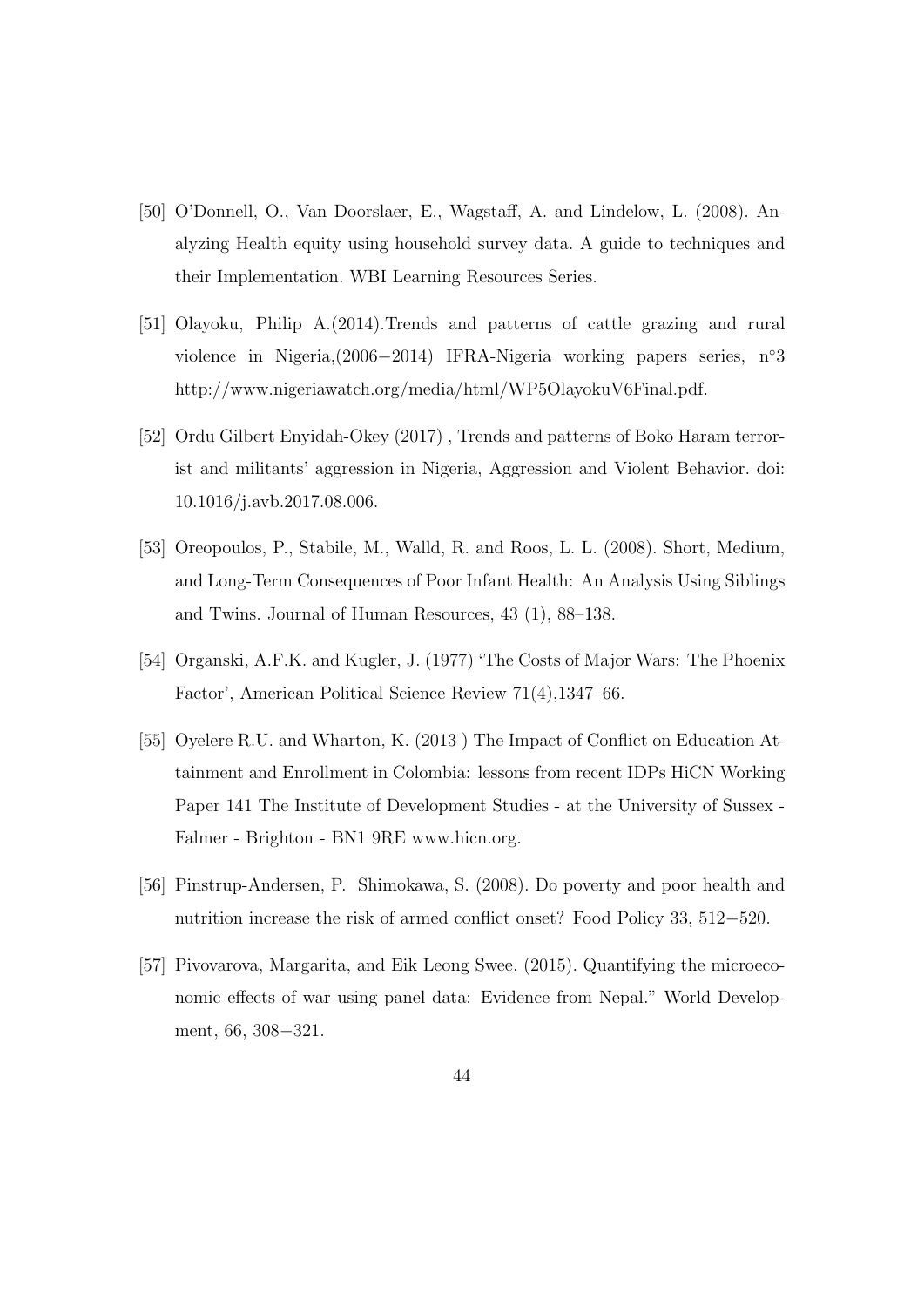- [58] Przeworski, A.; Alvarez, M.E.; Cheibub, J.A. and Limongi, F. (2000) Democracy and Development: Political Institutions and Wellbeing in the World 1950–1990, Cambridge: Cambridge University Press.
- [59] Rodriguez, Catherine and Fabio Sanchez (2012). Armed Conflict Exposure, Human Capital Investments and Child Labor: Evidence from Colombia. Defence and Peace Economics,  $23(2)$ ,  $161-184$ .
- [60] Raleigh, Clionadh, Andrew Linke, Havard Hegre, and Joakim Karlsen. (2010). Introducing ACLED: An Armed Conflict Location and Event Dataset. Journal of Peace Research,  $47(5)$ ,  $651-660$ .
- [61] Royer, H. (2009). Separated at Girth: U.S. Twin Estimates of the Effects of Birth Weight. American Economic Journal: Applied Economics, 1 (1), 49–85.
- [62] Sen (1995). Inequality re- examined, New York Cambridge Harvard University press.
- [63] Shemyakina, Olga. (2011). The effect of armed conflict on accumulation of schooling: Results from Tajikistan.Journal of Development Economics,  $95(2)$ ,186-200.
- [64] Smits, L., Krabbendam, L., Bie, R. D., Essed, G. and Os, J. V. (2006). Lower birth weight of Dutch neonates who were in utero at the time of the 9/11 attacks. Journal of Psychosomatic Research, 61 (5), 715–717.
- [65] Smith, David M.(1975) On the Concept of Welfare.Area, 7(1),33–36. JSTOR, JSTOR, www.jstor.org/stable/20000927.